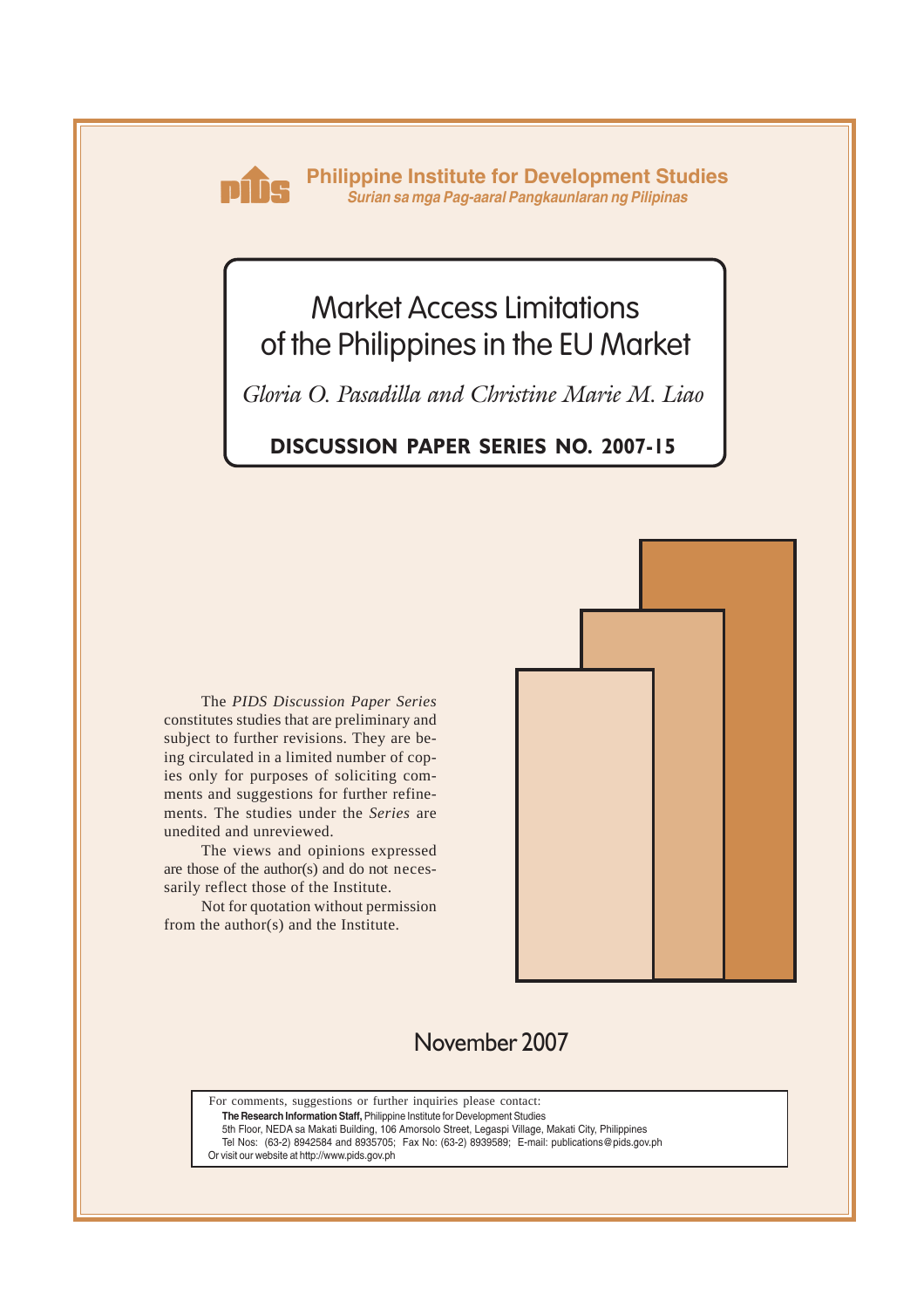### **MARKET ACCESS LIMITATIONS OF THE PHILIPPINES IN THE EU MARKET**

**Gloria O. Pasadilla, PhD** 

**Christine Marie M. Liao** 

*Philippine Institute for Development Studies and Center for Research and Communication* 

#### *Abstract*

Non-tariff measures are everywhere vilified for preventing exports, especially of agriculture, from developing countries. Philippine exporters seem to be taking things in stride, however. The paper estimates the cost of certification regularly borne by a typical Philippine food exporter to be less than three percent of sales, a relatively inconsequential ratio. However, increased cost from NTMs can adversely affect the small-scale companies that lack resources to adapt their production processes to foreign standards. The paper also traces the Philippine export products affected by non-tariff measures imposed by the European Union. In all, NTMs of the EU affect a total of US\$34 million of Philippine agriculture and fish exports to these markets, representing almost seven percent of agriculture exports to the twenty-five countries.

Keywords: nontariff measures, market access, Philippine agricultural exports, European Union, sanitary and phytosanitary (SPS) measures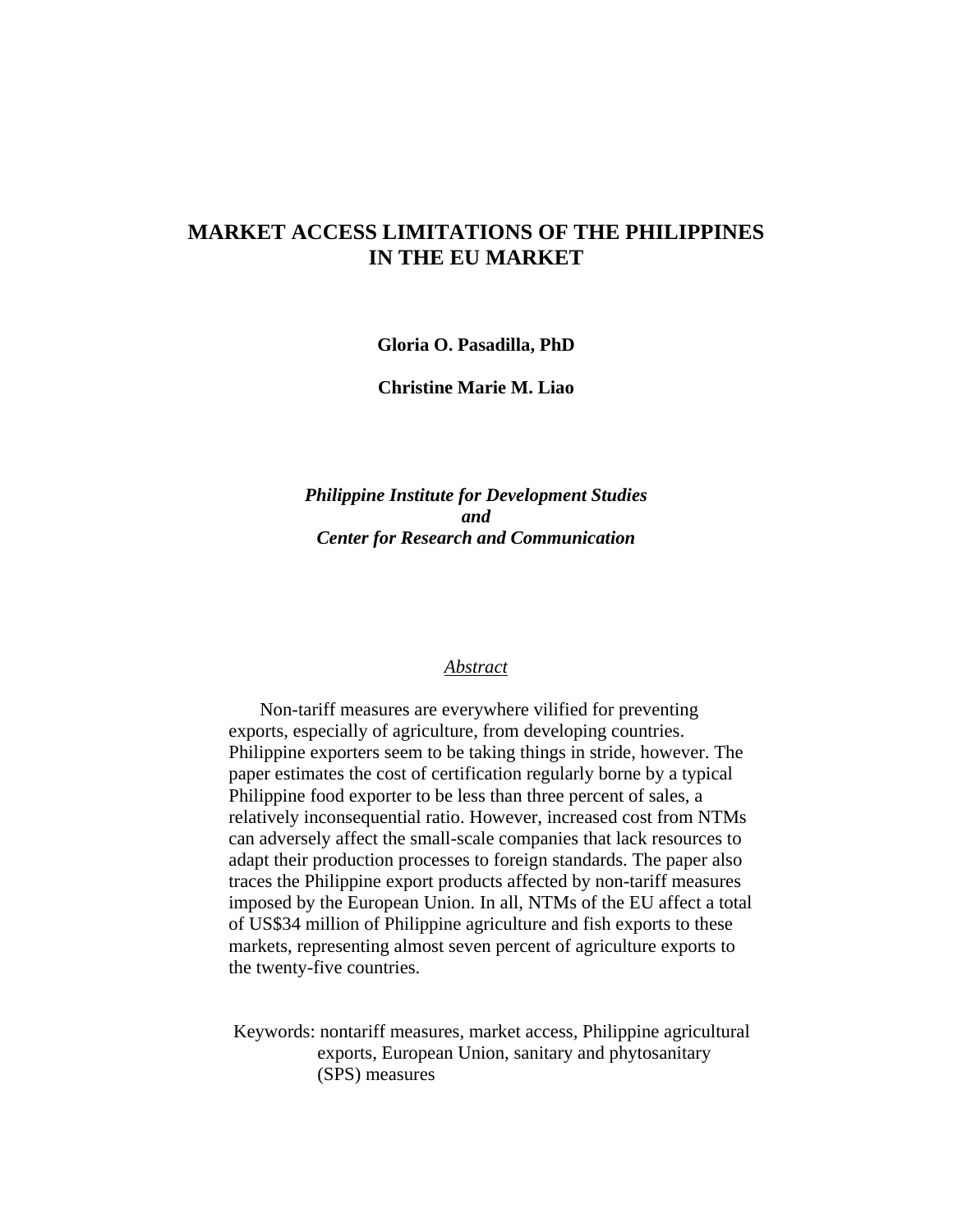#### **Table of Contents**

#### *Introduction*

*Philippine Trade Profile*  Top Philippine Exports Top Agriculture and Fish Exports Direction of Agriculture Trade Exports to the European Market Agricultural Exports to the EU Top Philippine Imports

*Analysis of EU Market Non-Tariff Measures* 

Theory And Evidence Types Of NTMs NTMs On Agriculture Identification of European Non-Tariff Measures Inter-EU Differences in Non-Tariff Measures Application Selected Case Studies Tuna Ingredients Wood Packaging Labeling

*Capacity Assessment of the Philippines*  Certification Process In The Philippines Phytosanitary Certificate Health Certificate Estimating Certification Cost Growth in Compliance Capacity Problems, Issues and Constraints

*Policy Recommendations and Technical Capacity Needs* 

*Bibliography* 

*Appendix*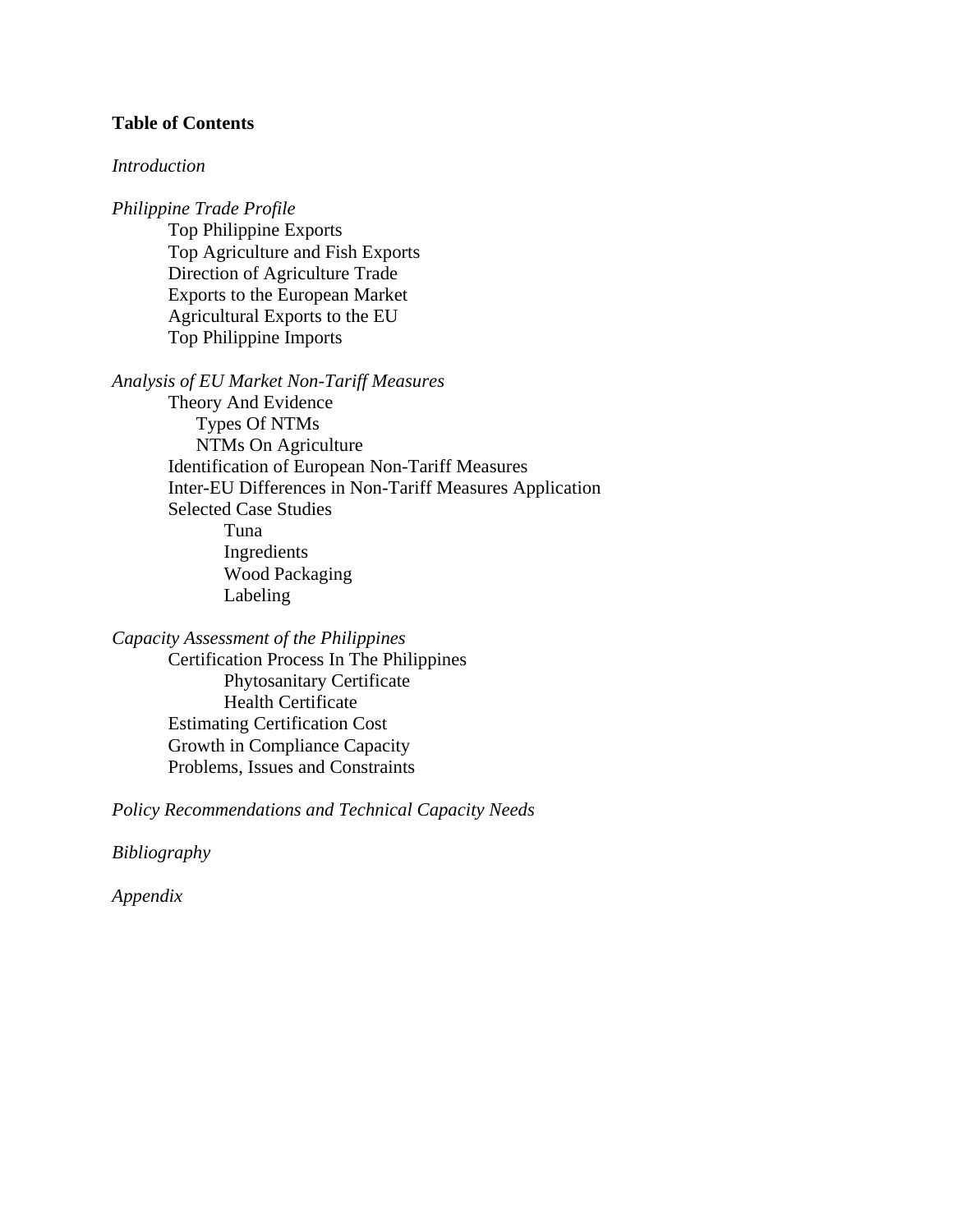#### **List of Tables**

- Table 1. Top Overall Exports of the Philippines
- Table 2. Top Agricultural Exports of the Philippines in 2005
- Table 3. Top Overall Exports of the Philippines to the EU
- Table 4. Share of the EU in the Philippines' Top Agricultural Exports
- Table 5. Member States' Rank in Import Value
- Table 6. Top Philippine Agriculture Exports to the EU
- Table 7. Top Overall Imports of the Philippines
- Table 8. Top Agricultural Imports of the Philippines in 2005
- Table 9. Top Overall Imports of the Philippines from the EU
- Table 10. Most Prevalent NTMs in Asean
- Table 11. Incidence on Agriculture Products (Number Of Tariff Lines)
- Table 12. Commodity Categories Affected By NTMs in the EU
- Table 13. Language Labeling Requirements
- Table 14. Selected Philippine Exports Facing NTMs in the EU
- Table 15. Certifications by Frequency of Issue

#### **List of Figures**

Figure 1. Representation of Welfare Effects of NTMs

Figure 2. Frequency of Notifications By NTM Category (Non-Agriculture)

#### **List of Boxes**

Box 1. Procedures in Obtaining a Phytosanitary Certificate

- Box 2. Procedures in Obtaining a Health Certificate
- Box 3. Cost of Compliance for a Meat Exporter

#### **Appendix**

List of Tables

Appendix Table 1. WTO Definition Of Agriculture Appendix Table 2. Share of The EU In The Philippine Agricultural Export Market Appendix Table 3. Destinations of Crude Oil Appendix Table 4. Destinations of Desiccated Coconuts Appendix Table 5. Destinations of Tunas, Skipjack and Bonito Appendix Table 6. Destinations of Pineapples Appendix Table 7. Destinations of Mucilages and Thickeners Appendix Table 8. Destinations of Other Fruits and Nuts Appendix Table 9. Destinations of Pineapple Juice Appendix Table 10. Destinations of Seaweeds and Other Algae Appendix Table 11. Destinations of Other Copra Oil Appendix Table 12. UNCTAD Coding System of Trade Control Measures Appendix Table 13. NAMA Inventory of Non-Tariff Measures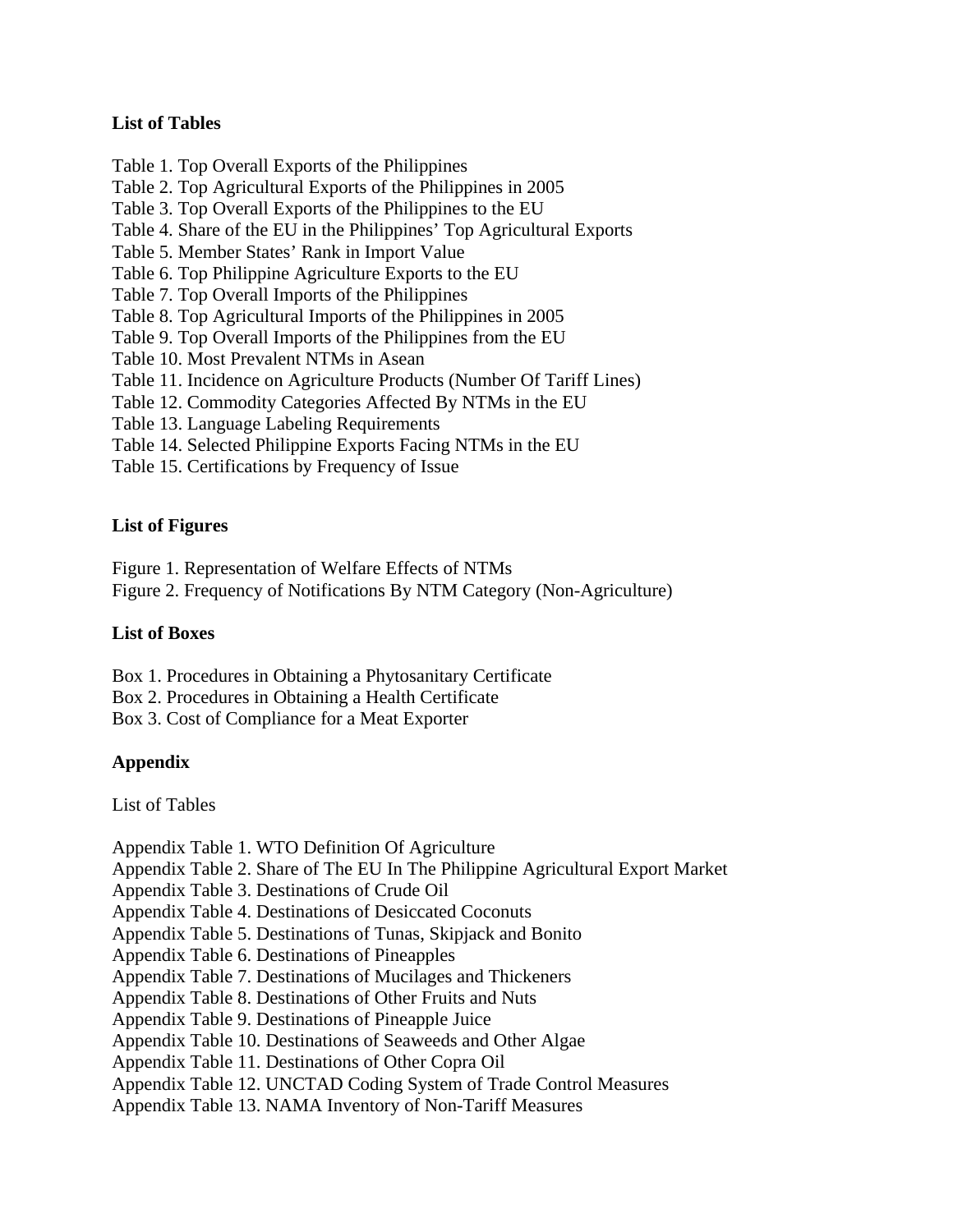List of Boxes Appendix Box 1. Procedures in Obtaining an International Veterinary Certificate Appendix Box 2. Procedures in Obtaining a Health Certificate Appendix Box 3. Procedures in Obtaining a Halal Certificate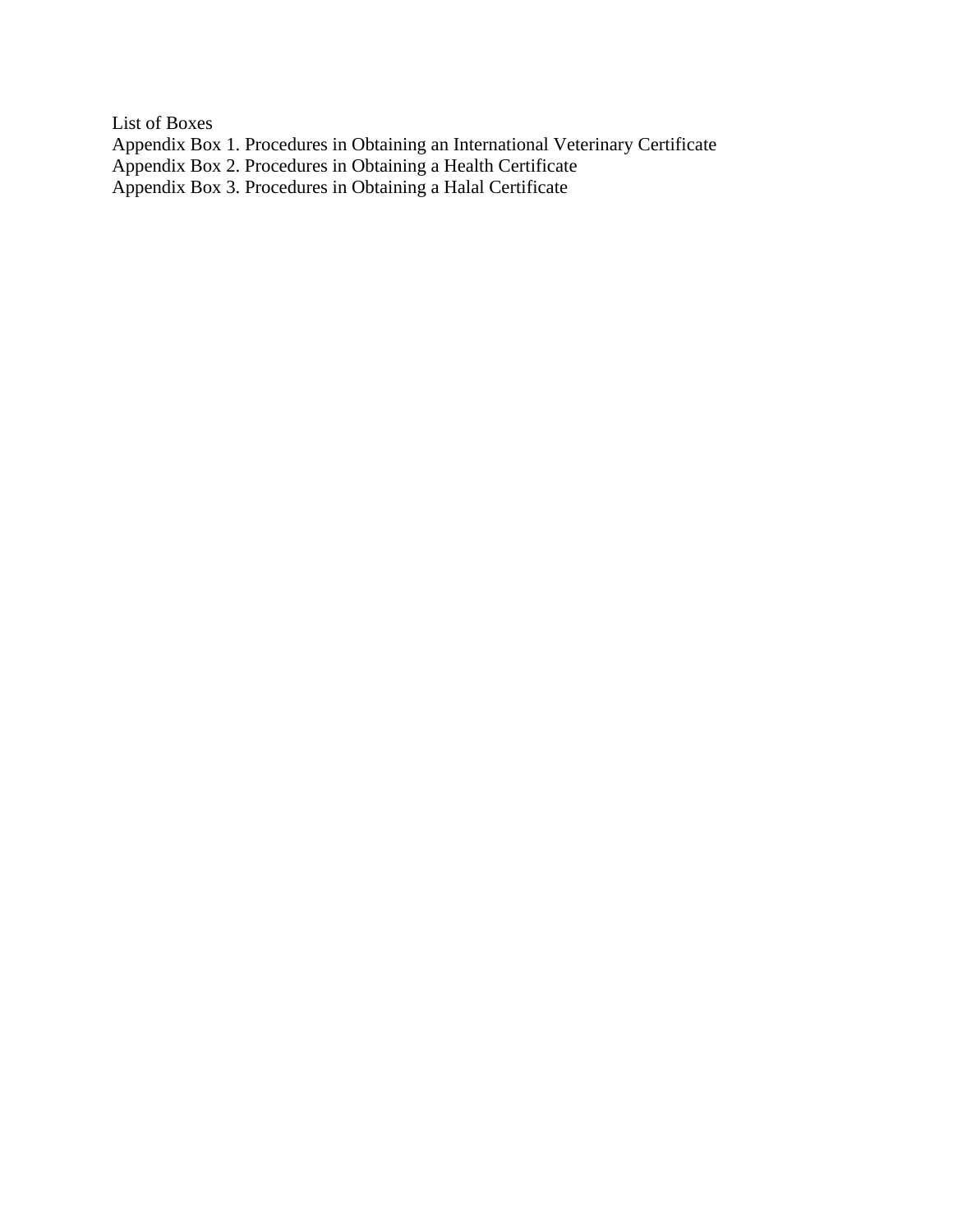#### **1. INTRODUCTION**

-

While many tariff trade barriers have fallen substantially in most countries, there has also been a growing trend towards more non-tariff measures that limit international trade. While some of these were truly instituted for health, sanitary, and safety reasons, they, nevertheless, shrink exports, particularly from developing economies that have not adapted the same standards as developed countries. This paper attempts to analyze the extent to which Philippine agriculture and fish exports are subjected to non-tariff measures imposed by the European Union<sup>1</sup>, an important market for Philippine agriculture exports, and the cost implications of compliance to standards and certification requirements on Philippine exporters.

 The existing literature tends to have an all-encompassing coverage of non-tariff measures defining it as essentially almost every trade distorting measure apart from tariff. For example, OECD (2005) defines an NTM as "any measure other than a tariff that distorts trade." In his oftquoted seminal work, Baldwin (1970) elaborates, applying the term to "any measure (public or private) that causes internationally traded goods and services, or resources devoted to the production of these goods and services, to be allocated in such a way as to reduce potential real world income." In their attempt to define "non-tariff barriers", Deardorff and Stern (1997) proposed that the existence of NTBs is characterized by a reduction in the quantity of imports, increase in the price of imports, change in the elasticity of demand for imports and variability and uncertainty in their implementation. In the literature, the two terms (i.e. non-tariff measures and non-tariff barriers) are often used interchangeably, although some authors prefer to apply the term "non-tariff measure" to standards that are equally applied to domestic and foreign producers, while reserving "non-tariff barrier" for requirements that specifically discriminate against imports.

 Several types of non-tariff measures exist. The United Nations Conference on Trade and Development (UNCTAD)'s typology of NTMs, for instance, includes non-tariff charges, quantitative restrictions, government participation in trade and similar restrictive policies, customs procedures and administrative policies, and finally, technical standards (UNCTAD, 1994). These measures increase the cost of production for companies serving in foreign markets, raise entry barriers through higher up-front costs, and diminish the ability of firms to compete due to higher marginal costs. The costs depend on the stringency of measures adopted, the required speed of implementation, the nature of the supply chain and the technical measures already in place in the exporter's domestic market (OECD, 2001). Thus, middle-income developing countries with relatively stringent technical and health standards will probably avoid very high costs of adjustment vis-à-vis the NTMs adopted in developed export markets.

Unlike tariffs, certain non-tariff measures have more altruistic goals than mere trade protection. Whether technical, industrial standards or health-related, some technical measures are instituted by nations to protect their citizens from products that may be inferior, deficient or, in

<sup>&</sup>lt;sup>1</sup> The 25 countries of the EU are Austria, Belgium, Cyprus, Czech Republic, Denmark, Estonia, Finland, France, Germany, Greece, Hungary, Ireland, Italy, Latvia, Lithuania, Luxembourg, Malta, the Netherlands, Poland, Portugal, Slovakia, Slovenia, Spain, Sweden, and the United Kingdom.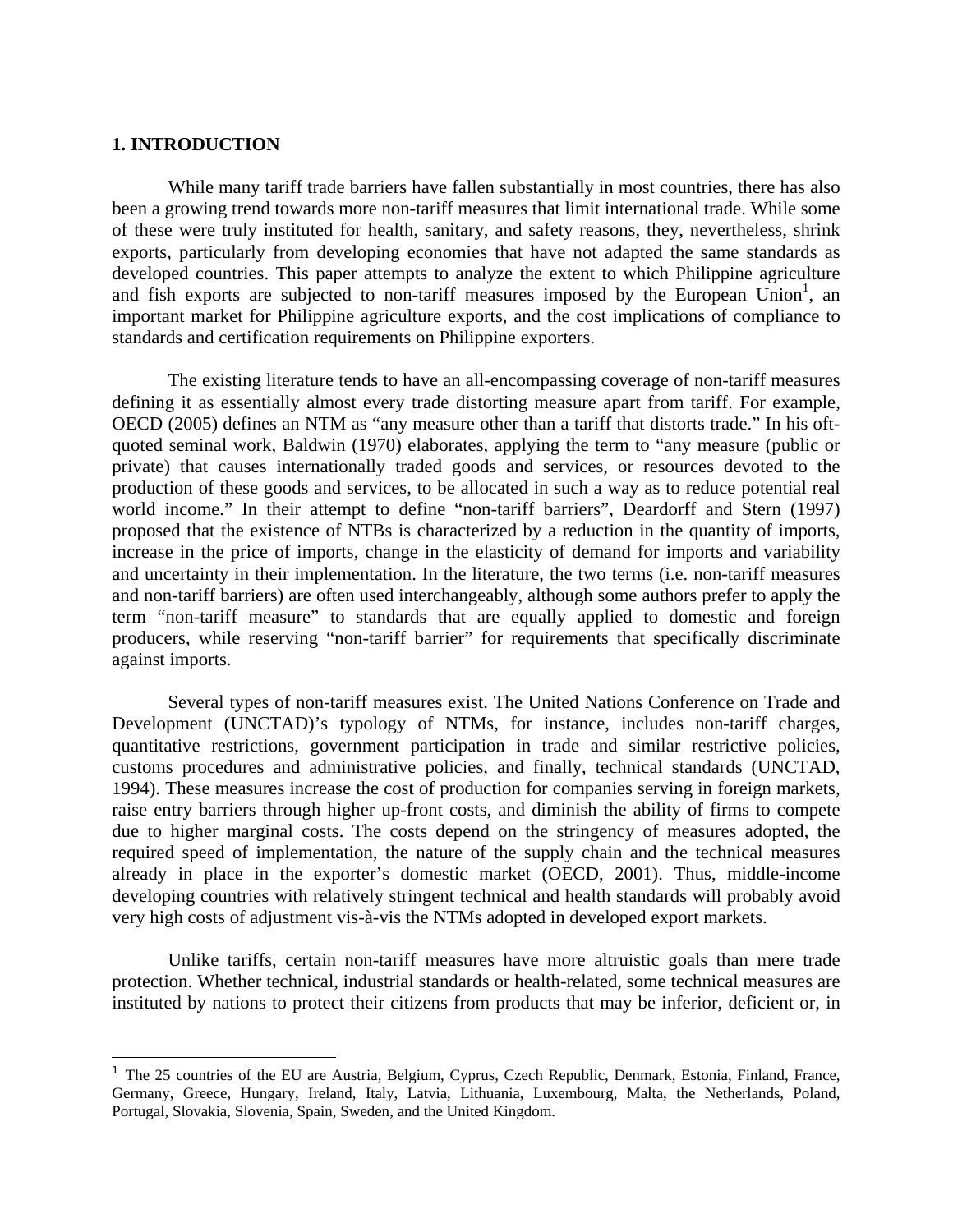some cases, even dangerous to the consumers' well-being<sup>2</sup>. Other technical standards, on the other hand, regulate product characteristics, marking, labeling, packaging, testing, inspection and quarantine processes, and information dissemination by exporters.

Compliance with these health and technical standards entail additional cost and can shrink trade volumes. However, in some cases, it can also arguably increase trade. Directly aimed at overcoming market failures, standards and regulations may expand trade by facilitating production and exchange, reducing transactions costs, guaranteeing quality and achieving the provision of public goods (Maskus, Wilson and Otsuki, 2003). Where trade in some products would have been difficult without clear standards, with it, trade could be created between two countries

However, some countries also use standards for market protection purposes. These measures are often less predictable and may be less transparent than pure volume or tariff restrictions. NTMs are more difficult to challenge, as convoluted scientific issues may be brought into play, crippling developing and less-developed economies (LDCs) who have poor capacity to dispute the validity of these so-called 'scientific' arguments. In addition, quarantine regulations and administrative practices can easily be made restrictive for purposes of trade protection.

In particular, standards may become barriers to trade when they vary between countries and deviate from internationally accepted standards. Foreign firms, as opposed to local ones, usually bear a higher cost burden simply because domestic firms are better acquainted with the institutional structures in their countries and are likely to have better access to information and compliance-related capabilities. Years of adapting and applying to approved standards in production processes also equip domestic firms against their foreign competitors, who may have a different set of standards (or none, especially in the case of poorer economies) for their own local markets. When the fees are higher and the tests stricter for foreign products, the imbalance becomes even more pronounced. In this situation, the competitive advantage of some developing countries in the area of agriculture may be undercut by increased costs placing them at a disadvantage vis-à-vis domestic firms.

What is the net effect of non-tariff measures? The quantification of effects of non-tariff measures is not an easy task. As yet, no single, agreed-upon method for measurement exists. Some studies, however, estimate that global gains resulting from the abolition of NTMs could amount to as much as US\$90 billion (Ferrantino, 2006). If true and accurate, some of these gains would redound to agricultural exporters from the Philippines, whose products face non-tariff barriers in their various destination markets.

-

<sup>&</sup>lt;sup>2</sup> The Uruguay Round agreement has two separate Agreements that provide the core trade rules on non-tariff barriers. One is the Agreement on Technical Barriers to Trade (TBT) and the other is the Agreement on the Application of Sanitary and Phytosanitary (SPS) Measures. SPS measures and TBTs constitute the core trade rules on non-tariff barriers. SPS measures are instituted by countries with a stated aim of protecting human, plant and animal life. Under the SPS Agreement, such measures are acceptable under some conditions. Among these is that the measure must be necessary to protect human, plant or animal life. Moreover, the measure must be based on scientific principles and must have sufficient scientific evidence for it to be maintained. The principle of proportionality enshrined in the WTO Agreement on SPS states that it is incumbent upon members to "ensure that any SPS measures applied are not more trade restrictive than required to achieve the appropriate level of protection".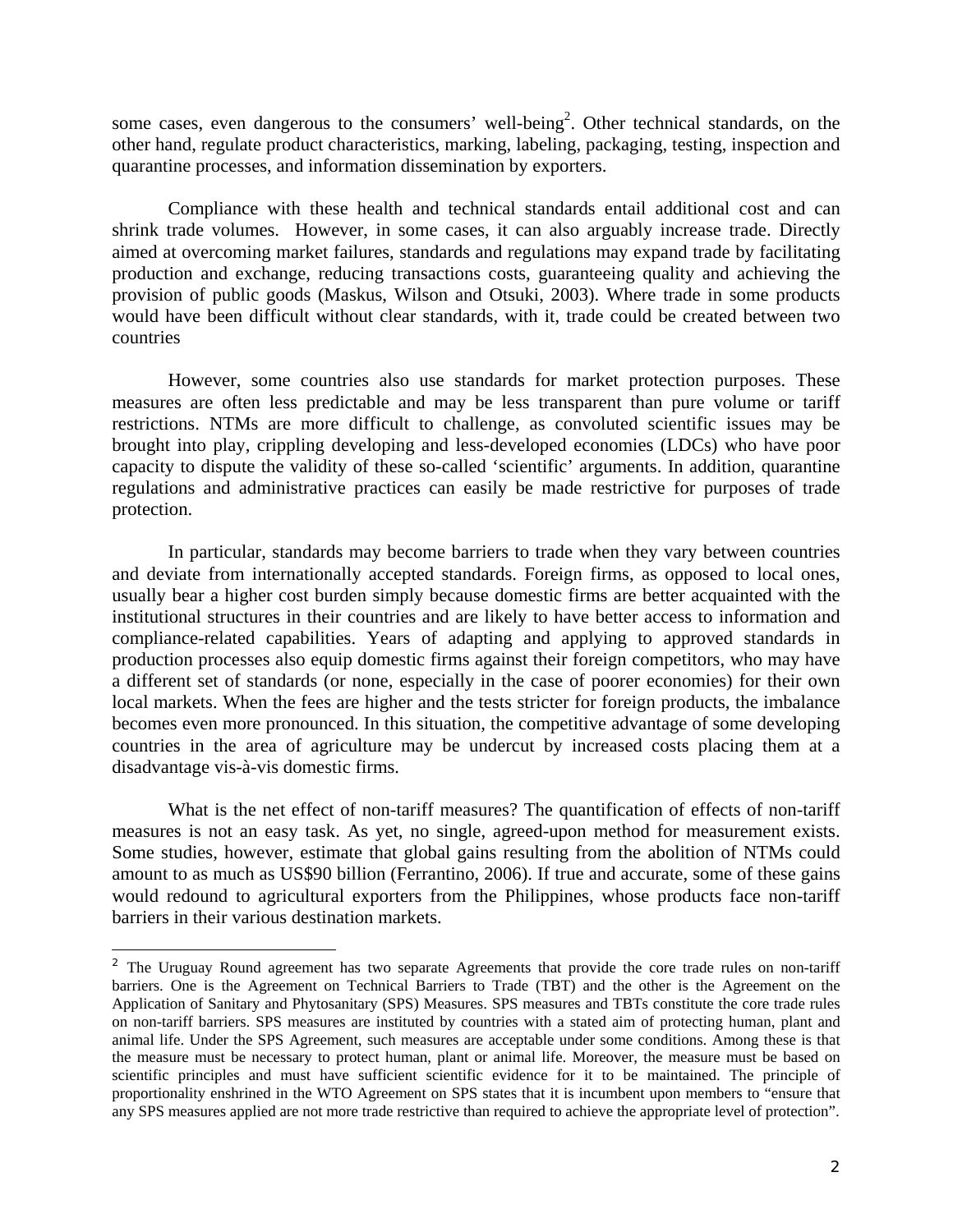The paper is organized as follows: Section 2 provides a brief profile of Philippine exports, both overall and specifically to the European Union. Section 3 presents an overview of theoretical and empirical work on non-tariff measures, identifies the non-tariff measures affecting Philippine agriculture exports to the EU, and provides a *micro* look at non-tariff measures as experienced by selected exporters. Section 4 elaborates on available certification systems in the country, attempts to illustrate the cost burden on an exporting firm, and discusses the problems and issues related to SPS and health issues in the Philippines. Section 5 concludes and makes some recommendations.

#### **2. PHILIPPINE TRADE PROFILE**<sup>3</sup>

1

#### **a. Top Philippine exports**

Judging from the sizeable proportion of the country's labor force employed in the sector, the Philippines is still widely considered an agricultural economy. While contributing only 19.1% of Gross Domestic Product, agriculture employs around 37% of Philippine workforce. As an export sector, agriculture is not a major contributor to foreign earning. In 2005, trade in agriculture and fishery-related goods only accounted for 6.46% of total value of Philippine exports, already an increase from its 4.9% share in 2000. For many years, semiconductors and electronics, electrical equipments, and machine parts, were and still are the country's major exports, constituting almost half of total Philippine exports (Table 1). In contrast, the most valuable Philippine agriculture export – animal and vegetable fats and oils (HS15) – only came eighth in overall exports in 2005, contributing only 1.6% of total export value. This, however, is a greater portion than its 2000 value, which represented only 1.2% of total exports at the time.

<sup>&</sup>lt;sup>3</sup> Agriculture is defined in this study the same way that it is defined by the World Trade Organization per the Agreement on Agriculture. Details of this may be found in Appendix A.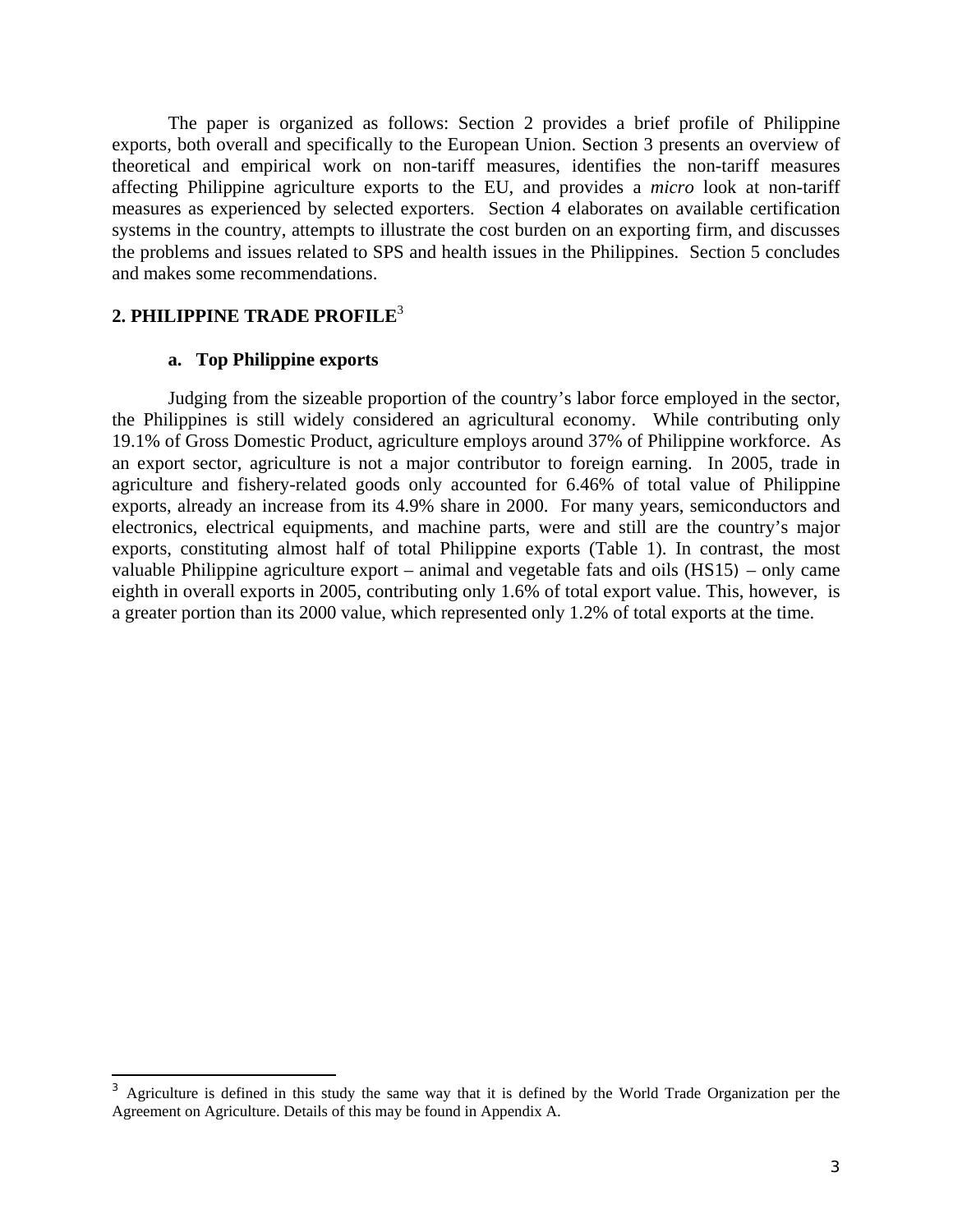| <b>Product</b> |                                      | <b>Total Value</b> | <b>Share</b> in          | <b>Total Value</b> | <b>Share</b> in          |
|----------------|--------------------------------------|--------------------|--------------------------|--------------------|--------------------------|
| Code           | <b>Description</b>                   | (2000)             | <b>Total</b><br>Exports* | (2005)             | <b>Total</b><br>Exports* |
|                | Electrical                           |                    |                          |                    |                          |
|                | machinery equip                      |                    |                          |                    |                          |
|                | parts thereof;<br>sound recorder     |                    |                          |                    |                          |
| 85             | etc                                  | 20,532,203.24      | 0.5392                   | 20,162,908.52      | 0.4891                   |
|                | Nuclear reactors,                    |                    |                          |                    |                          |
|                | boilers, mchy &                      |                    |                          |                    |                          |
|                | mech appliance;                      |                    |                          |                    |                          |
| 84             | parts                                | 7,690,614.00       | 0.2020                   | 8,383,470.35       | 0.2034                   |
|                | Vehicles o/t                         |                    |                          |                    |                          |
|                | railw/tramw roll-<br>stock, pts $\&$ |                    |                          |                    |                          |
| 87             | accessories                          | 642,203.03         | 0.0169                   | 1,611,271.55       | 0.0391                   |
|                |                                      |                    |                          |                    |                          |
|                | Art of apparel $\&$                  |                    |                          |                    |                          |
|                | clothing access,                     |                    |                          |                    |                          |
| 62             | not<br>knitted/crocheted             | 1,637,905.36       | 0.0430                   | 1,396,620.18       | 0.0339                   |
|                | Optical, photo,                      |                    |                          |                    |                          |
|                | cine, meas,                          |                    |                          |                    |                          |
|                | checking,                            |                    |                          |                    |                          |
| 90             | precision, etc                       | 332,416.59         | 0.0087                   | 870,238.63         | 0.0211                   |
|                | Art of apparel &                     |                    |                          |                    |                          |
|                | clothing access,<br>knitted or       |                    |                          |                    |                          |
| 61             | crocheted.                           | 826,714.84         | 0.0217                   | 837,817.46         | 0.0203                   |
|                | Mineral fuels,                       |                    |                          |                    |                          |
|                | oils & product of                    |                    |                          |                    |                          |
|                | their                                |                    |                          |                    |                          |
| 27             | distillation; etc                    | 505,682.71         | 0.0133                   | 774,811.69         | 0.0188                   |
|                | Animal/veg fats<br>& oils & their    |                    |                          |                    |                          |
|                | cleavage                             |                    |                          |                    |                          |
| 15             | products; etc                        | 465,712.73         | 0.0122                   | 663,229.28         | 0.0161                   |
| Memo Items     |                                      |                    |                          |                    |                          |
|                | Philippine                           |                    |                          |                    |                          |
|                | agriculture                          |                    |                          |                    |                          |
|                | exports<br>Philippine fish           | 1,568,852.28       | 0.0412                   | 2,314,936.14       | 0.0561                   |
|                | exports                              | 327,639.09         | 0.0086                   | 347,667.80         | 0.0084                   |
|                |                                      |                    |                          |                    |                          |

*Table 1. Top Overall Exports of the Philippines (US\$, '000)* 

Source: World Integrated Trade Solution database of the World Bank

\*Share = Trade value of product/Total trade value of Philippine exports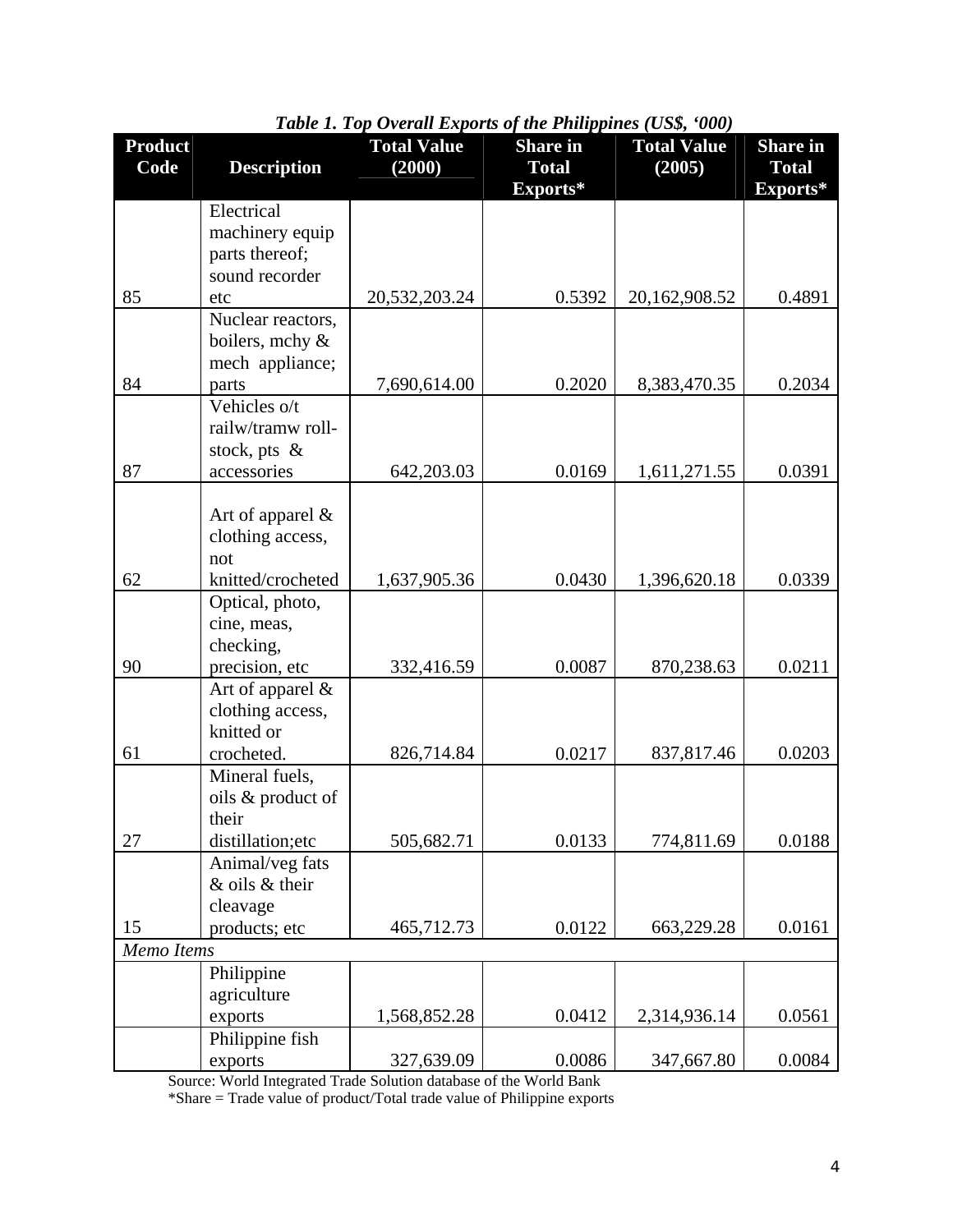It is worth noting, however, that even as coconut (copra) oil exports – the product that comprises most of Philippine animal and vegetable fats and oils exports – appear small, the Philippines is actually already a major world exporter in the sector. In 2005, for instance, Philippine coconut oil exports (HS 1513) constituted nearly 29% of total world copra oil trade.

#### **b. Top agriculture and fish exports**

The bulk of the country's agricultural exports (25.9%) consist of animal, vegetable fats and oils. More specifically, a little more than a quarter of the country's total agri-exports (25.687%) are of coconuts (copra), palm kernels and babassu oils.

Edible fruits, nuts, and peels of citrus and lemons come second. Bananas make up a huge portion of this category's exports – about fourteen percent of total agricultural products. Fruits and nuts come third (10.6% of total agri-exports) followed by crustaceans and mollusks of the fish and fish products category.

Tobacco and manufactured tobacco substitutes, on the other hand, constitute about five percent of total agriculture exports. Cigars and cigarettes, as opposed to unmanufactured tobacco, actually comprise the bulk of tobacco exports - 109 million dollars' worth.

Sugar and sugar confectionery, particularly cane or beet sugar as well as chemically pure sucrose (\$67 million), comprise about four percent of total agriculture exports and is the country's sixth largest export, amounting to about \$ 110 million. This is followed by another set of fish products, particularly of prepared or preserved fish and fish eggs and prepared or preserved crustaceans and mollusks.

The country's top ten agricultural exports is rounded out mostly by cereal and dairy products and miscellaneous food preparations. Of the cereals category, baked breads, pastries, wafers, rice paper and biscuits are the top exports, bringing in \$34 million while milk and cream, whether concentrated or sweetened, lead the dairy products, followed by cheese and curd.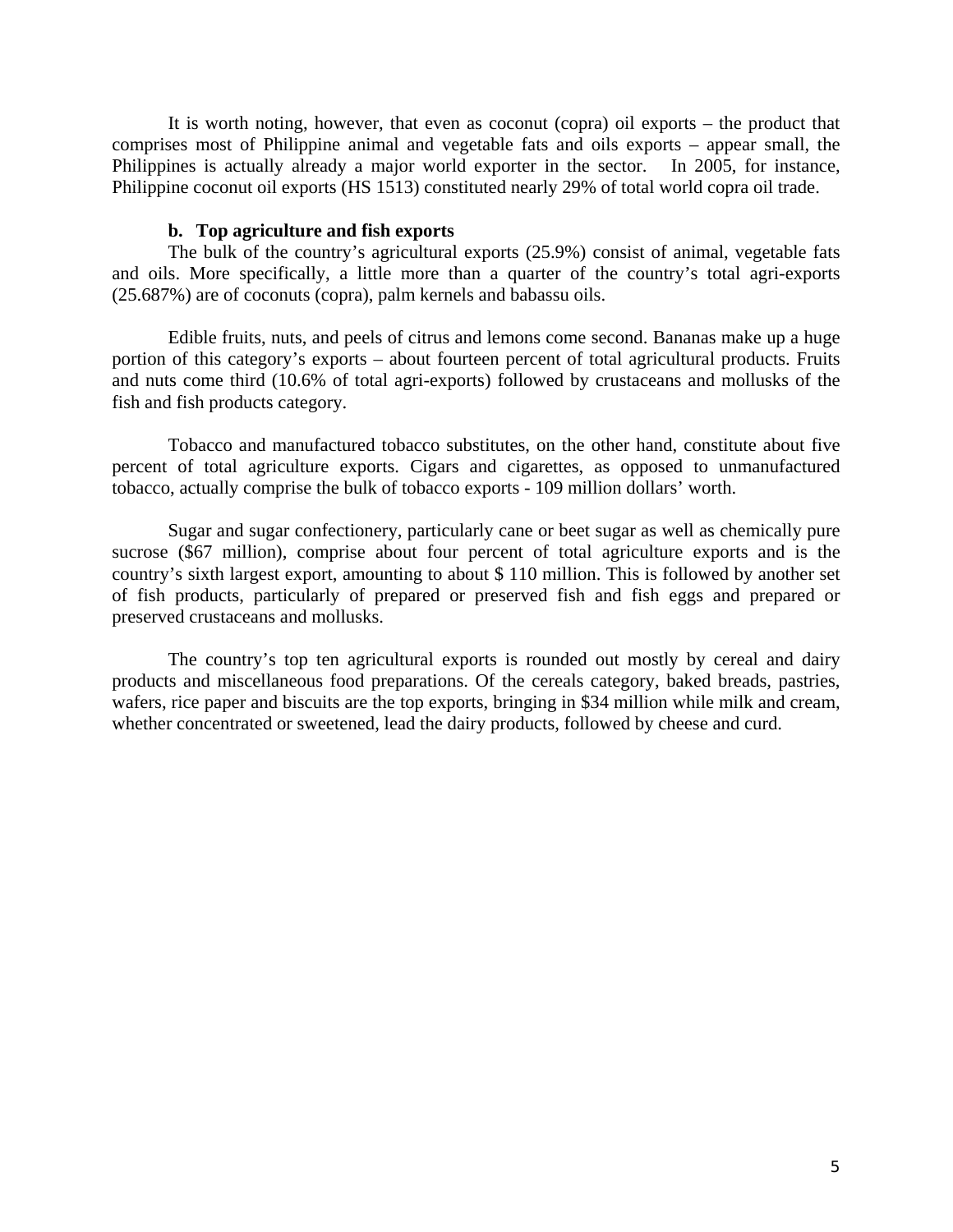| <b>Product</b><br>Code | <b>Description</b>                                | <b>Trade</b><br><b>Value</b><br>$(\$ '000)$ | <b>Share in RP</b><br><b>Agricultural</b><br>Exports* | <b>Share</b> in<br><b>Total RP</b><br>Exports** |  |  |
|------------------------|---------------------------------------------------|---------------------------------------------|-------------------------------------------------------|-------------------------------------------------|--|--|
|                        | Animal/veg fats $\&$ oils $\&$ their              |                                             |                                                       |                                                 |  |  |
| 15                     | cleavage products; etc                            | 663,229.28                                  | 0.2596                                                | 0.0161                                          |  |  |
|                        | Edible fruit and nuts; peel of citrus             |                                             |                                                       |                                                 |  |  |
| 08                     | fruit or melons.                                  | 576,855.04                                  | 0.2258                                                | 0.0140                                          |  |  |
|                        | Prep of vegetable, fruit, nuts or other           |                                             |                                                       |                                                 |  |  |
| 20                     | parts of plants                                   | 271,623.30                                  | 0.1063                                                | 0.0066                                          |  |  |
|                        | Fish & crustacean, mollusc & other                |                                             |                                                       |                                                 |  |  |
| 03                     | aquatic invertebrate                              | 240,440.18                                  | 0.0941                                                | 0.0058                                          |  |  |
|                        | Tobacco and manufactured tobacco                  |                                             |                                                       |                                                 |  |  |
| 24                     | substitutes                                       | 143,738.24                                  | 0.0563                                                | 0.0035                                          |  |  |
| 17                     | Sugars and sugar confectionery.                   | 110,642.49                                  | 0.0433                                                | 0.0027                                          |  |  |
|                        | Prep of meat, fish or crustaceans,                |                                             |                                                       |                                                 |  |  |
| 16                     | molluscs etc                                      | 109,414.84                                  | 0.0428                                                | 0.0027                                          |  |  |
|                        | Prep.of cereal, flour, starch/milk;               |                                             |                                                       |                                                 |  |  |
| 19                     | pastrycooks' prod                                 | 84,088.55                                   | 0.0329                                                | 0.0020                                          |  |  |
|                        | Dairy prod; birds' eggs; natural                  |                                             |                                                       |                                                 |  |  |
| 04                     | honey; edible prod nes                            | 77,254.24                                   | 0.0302                                                | 0.0019                                          |  |  |
| 21                     | Miscellaneous edible preparations.                | 60,500.58                                   | 0.0237                                                | 0.0015                                          |  |  |
| Memo Items:            |                                                   |                                             |                                                       |                                                 |  |  |
|                        | Total Philippine agriculture and fish exports to  |                                             |                                                       |                                                 |  |  |
| EU                     |                                                   | 519,119.6                                   | 0.195                                                 | 0.0126                                          |  |  |
| Comparator:            |                                                   |                                             |                                                       |                                                 |  |  |
|                        | Total Philippine agriculture exports to US        | 617,446.2                                   | 0.232                                                 | 0.015                                           |  |  |
|                        | Total Philippine agriculture exports to East Asia | 684, 231.7                                  | 0.257                                                 | 0.0166                                          |  |  |

*Table 2. Top Agricultural Exports of the Philippines in 2005* 

Source: World Integrated Trade Solution database of the World Bank

\* Share = Trade value of product/Total trade value of Philippine agricultural exports

\*\* Share = Trade value of product/Total trade value of Philippine exports

#### **c. Direction of agriculture trade**

#### *Exports to the European Market*

 Machinery and electrical equipment are also the Philippine's leading exports to the EU, representing more than three quarters of all products shipped to the region. Animal and vegetable fats and oil, primarily copra, is once again the highest-ranking agricultural commodity. Even then, it contributes less than 5% in total export value.

Parallel to the country's top overall exports to the world, nuclear reactors, boilers, machinery and mechanical appliances is also the second largest export to the EU, constituting 15% of the Philippine's exports to the region. Vehicles come third and contribute nearly \$39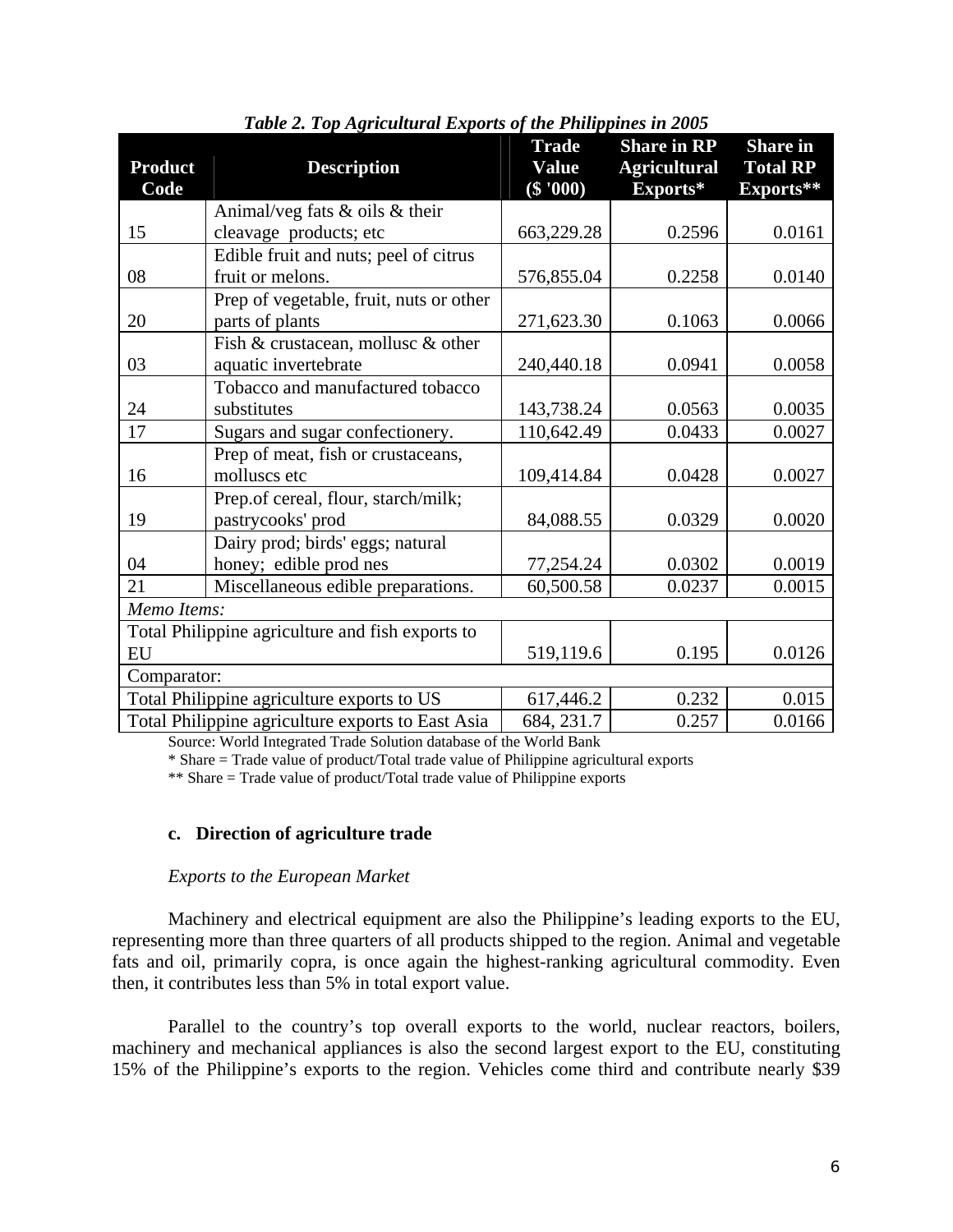million to the country's total export value. The rest of the country's top exports to the region is rounded out by optical equipment, and clothing or apparel.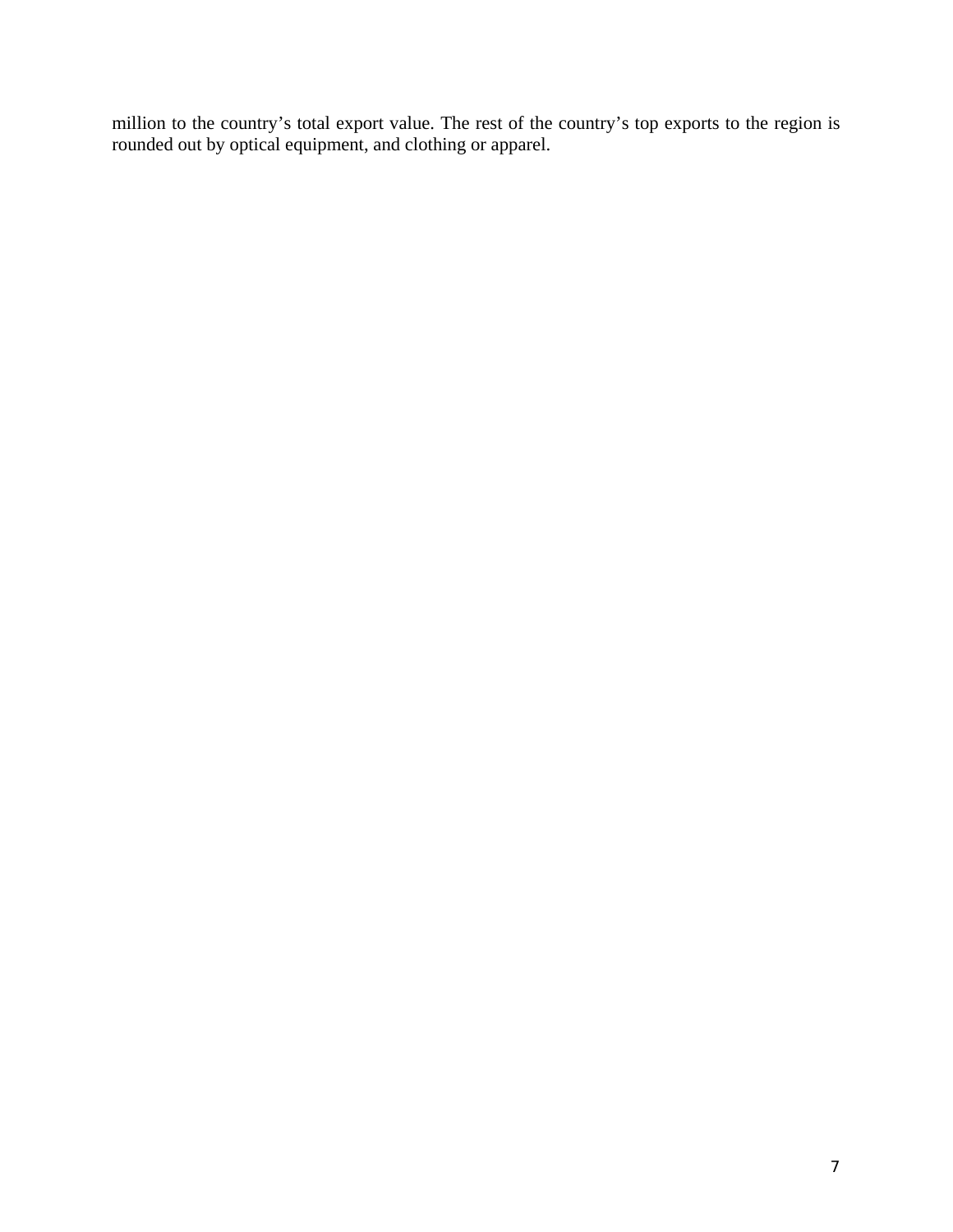| <b>Product</b><br>Code | <b>Description</b>                       | <b>Total Value</b> | <b>Share in</b><br><b>Total Exports</b><br>to the EU* |
|------------------------|------------------------------------------|--------------------|-------------------------------------------------------|
|                        | Electrical mchy equip parts thereof;     |                    |                                                       |
| 85                     | sound recorder etc                       | 3,880,376.44       | 0.5544                                                |
|                        | Nuclear reactors, boilers, mchy & mech   |                    |                                                       |
| 84                     | appliance; parts                         | 1,116,373.56       | 0.1595                                                |
|                        | Vehicles o/t railw/tramw roll-stock, pts |                    |                                                       |
| 87                     | & accessories                            | 387,660.52         | 0.0554                                                |
|                        | Animal/veg fats $\&$ oils $\&$ their     |                    |                                                       |
| 15                     | cleavage products; etc                   | 337,126.49         | 0.0482                                                |
| 88                     | Aircraft, spacecraft, and parts thereof. | 223,959.90         | 0.0320                                                |
|                        | Optical, photo, cine, meas, checking,    |                    |                                                       |
| 90                     | precision, etc                           | 204,514.55         | 0.0292                                                |
|                        | Art of apparel $\&$ clothing access, not |                    |                                                       |
| 62                     | knitted/crocheted                        | 124,553.91         | 0.0178                                                |
|                        | Art of apparel $&$ clothing access,      |                    |                                                       |
| 61                     | knitted or crocheted.                    | 119,147.96         | 0.0170                                                |
| Memo Items             |                                          |                    |                                                       |
|                        | Philippine agriculture exports           | 485,575.34         | 0.0694                                                |
|                        | Philippine fish exports                  | 33,544.26          | 0.0048                                                |

*Table 3. Top Overall Exports of the Philippines to the EU (US\$, '000)* 

Source: World Integrated Trade Solution database of the World Bank

\*Share = Trade value of product exported to the EU/Total trade value of Philippine exports to the EU

The EU market absorbs 19.5% of Philippine agriculture and fisheries exports (Table 2). Products exported solely to the EU include sardines and coffee extracts. Among the Philippines' major exports, coconut-related products primarily go to the EU market, which receives 68.4% of total Philippine exports of copra oil and 38.9% of its desiccated coconuts. (The detailed share of the European market in all agricultural commodities exported by the Philippines can be found in Appendix B.)

After coconuts, bananas and pineapples constitute the second and third largest shares of the country's agricultural exports to the region. Even then, they comprise less than 1% of the country's total exports to the EU. The rest of the country's top agricultural exports to the region follow a similar fate, contributing less than a percent or in some cases, less than half a percent to the Philippine's overall exports to the region.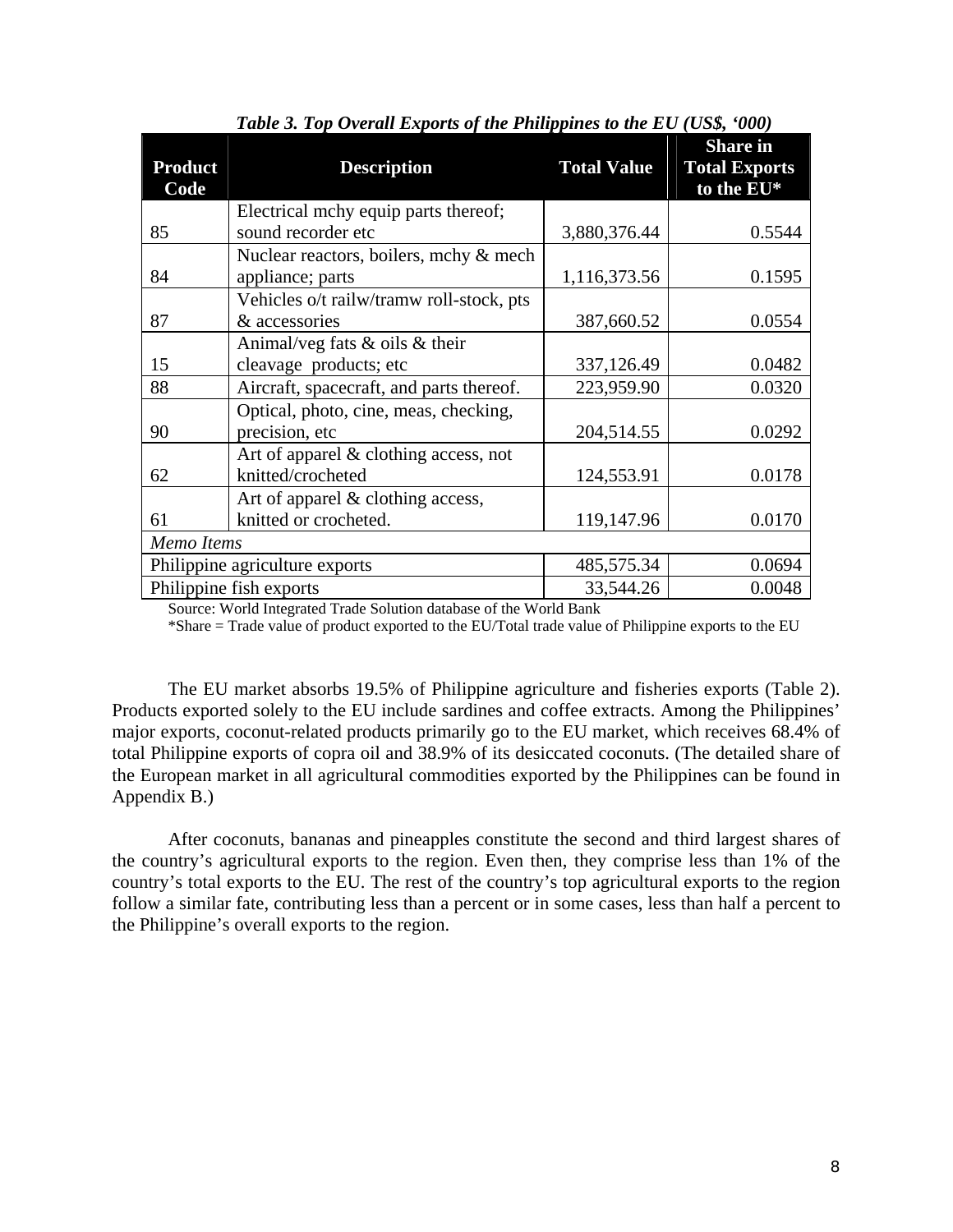| <b>Product</b> |                                                                  | <b>Share of</b> |
|----------------|------------------------------------------------------------------|-----------------|
| Code           | <b>Description</b>                                               | the EU          |
| 151311         | Coconut (copra) oil and its fractions :-- Crude oil              | 0.683996        |
| 080300         | Bananas, including plantains, fresh or dried.                    | 0.000671        |
| 151319         | Coconut (copra) oil and its fractions :-- Other                  | 0.039677        |
| 080111         | Coconuts :-- Desiccated                                          | 0.388797        |
| 200820         | Pineapples                                                       | 0.200802        |
| 240220         | Cigarettes containing tobacco                                    | 0.003396        |
| 030613         | Frozen :-- Shrimps and prawns                                    | 0.038307        |
|                | In powder, granules or other solid forms, of a fat content, by   |                 |
| 040229         | weight, exceeding $1.5\%$ :-- Other                              | 6.53E-05        |
|                | Raw sugar not containing added flavouring or colouring matter    |                 |
| 170111         | :-- Cane sugar                                                   | 0.01073         |
|                | Fish, whole or in pieces, but not minced :-- Tunas, skipjack and |                 |
| 160414         | bonito (Sarda spp.)                                              | 0.351292        |
| 200940         | Pineapple juice                                                  | 0.217589        |
|                | Mucilages and thickeners, whether or not modified, derived       |                 |
| 130239         | from vegetable products :                                        | 0.416233        |
| 080430         | Pineapples                                                       | 0.003675        |
|                | Other, including mixtures other than those of subheading No.     |                 |
| 200899         | 2008.19 :-- Other                                                | 0.330867        |
| 080450         | Guavas, mangoes and mangosteens                                  | 0.010483        |

*Table 4. Share of the EU in the Philippines' Top Agricultural Exports* 

Source: World Integrated Trade Solution database of the World Bank

\* Share = Trade value of product going to the EU/Total trade value of product

 Percentage share of total agricultural exports to the EU in total Philippine agricultural exports: 19.5% Percentage share of total exports to the EU in total exports: 17%

Among the 25 nations of the EU, the Netherlands is the Philippines' biggest trading partner by a very large margin. For instance, of total Philippine exports to the EU, 57.6% go to the Netherlands. Germany clocks in second in terms of total imports from the Philippines, but it only constitutes 19.2% of the total. The United Kingdom is a distant third at 6.2%.

 The same three countries are the leading importers of the Philippine's agricultural exports. More specifically, the Netherlands purchases 62.82% of all Philippine agricultural and fisheries exports to the EU. Germany buys 7.4% while the UK imports 6.5% (see Table 5 below for both the ranking and total imports of the rest of the EU).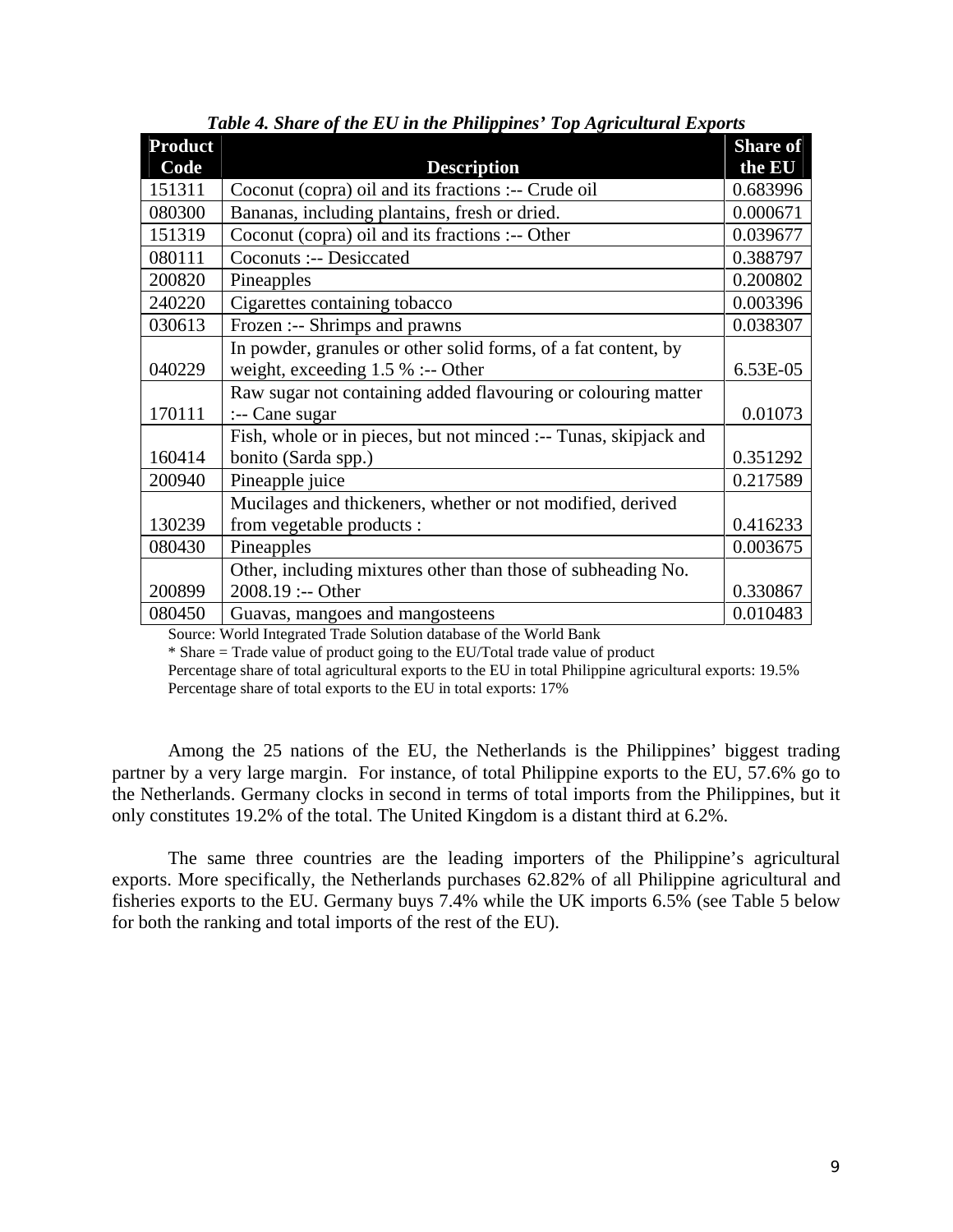|                | <b>Value of</b>    |                |                 | <b>Value of</b>     | <b>Rank</b> in      | <b>Share in</b>     |
|----------------|--------------------|----------------|-----------------|---------------------|---------------------|---------------------|
|                | <b>Imports</b>     | <b>Rank</b> in | <b>Share in</b> | <b>Agricultural</b> | <b>Total</b>        | <b>Total</b>        |
| <b>Country</b> | from the           | <b>Total</b>   | <b>Total</b>    | <b>Imports</b>      | <b>Agricultural</b> | <b>Agricultural</b> |
|                | <b>Philippines</b> | <b>Imports</b> | Imports*        | from the            | <b>Imports</b>      | Imports**           |
|                |                    |                |                 | <b>Philippines</b>  |                     |                     |
| Austria        | 20,922.45          | 13             | 0.0030          | 970.77              | 16                  | 0.0019              |
| Belgium        | 270,044.41         | $\overline{4}$ | 0.0386          | 22,327.38           | 6                   | 0.0430              |
| Cyprus         | 1,778.23           | 20             | 0.0003          | 810.79              | 18                  | 0.0016              |
| Czech Rep      | 36,778.78          | 11             | 0.0053          | 2,361.44            | 11                  | 0.0045              |
| Denmark        | 17,308.34          | 16             | 0.0025          | 3,320.87            | 9                   | 0.0064              |
| Estonia        | 622.21             | 23             | 0.0001          | 34.13               | 23                  | 0.0001              |
| Finland        | 40,028.47          | 10             | 0.0057          | 2,318.28            | 12                  | 0.0045              |
| France         | 186,746.72         | 5              | 0.0267          | 22,944.43           | 5                   | 0.0442              |
| Germany        | 1,345,572.04       | $\overline{2}$ | 0.1922          | 38,644.14           | $\overline{2}$      | 0.0744              |
| Greece         | 29,641.25          | 12             | 0.0042          | 4,388.16            | $\overline{8}$      | 0.0085              |
| Hungary        | 145,471.00         | 7              | 0.0208          | 479.61              | 19                  | 0.0009              |
| Ireland        | 123,453.29         | 8              | 0.0176          | 1,383.43            | 15                  | 0.0027              |
| Italy          | 166,287.43         | 6              | 0.0238          | 33,183.38           | $\overline{4}$      | 0.0639              |
| Latvia         | 353.07             | 24             | 0.0001          | 256.51              | 21                  | 0.0005              |
| Lithuania      | 662.61             | 22             | 0.0001          | 472.11              | 20                  | 0.0009              |
| Luxembourg     | 335.04             | 25             | 0.0000          | 1.09                | 25                  | 0.0000              |
| Malta          | 19,393.41          | 14             | 0.0028          | 246.61              | 22                  | 0.0005              |
| Netherlands    | 4,031,800.56       | 1              | 0.5760          | 326,106.06          | $\mathbf{1}$        | 0.6282              |
| Poland         | 16,808.64          | 17             | 0.0024          | 2,183.17            | 13                  | 0.0042              |
| Portugal       | 18,032.78          | 15             | 0.0026          | 1,472.82            | 14                  | 0.0028              |
| Slovakia       | 1,335.02           | 21             | 0.0002          | 2.04                | 24                  | 0.0000              |
| Slovenia       | 2,529.31           | 19             | 0.0004          | 869.94              | 17                  | 0.0017              |
| Spain          | 72,774.61          | 9              | 0.0104          | 17,302.64           | $\overline{7}$      | 0.0333              |
| Sweden         | 14,910.45          | 18             | 0.0021          | 3,288.64            | 10                  | 0.0063              |
| <b>UK</b>      | 436,146.85         | 3              | 0.0623          | 33,751.16           | 3                   | 0.0650              |

*Table 5. Member States' Rank in Import Value (Based on 2005 Trade Data)* 

Source: World Integrated Trade Solution database of the World Bank

 Yet, despite the Netherlands' substantial role as major importer of the Philippine's agricultural exports, products from the Philippines represent only 0.51% of agriculture imports of the country in  $2004<sup>4</sup>$ . In 2005, Germany sourced only 0.29% of its agriculture imports from the Philippines, and the UK only 0.11%. Overall, agricultural imports from the Philippines only comprise 0.53% of EU's total agricultural imports.

<sup>&</sup>lt;sup>4</sup> While all the other statistics and data presented in this paper are based on the 2005 values reported in the WITS database, this value comes from 2004, since that was the most recent report available from the Netherlands.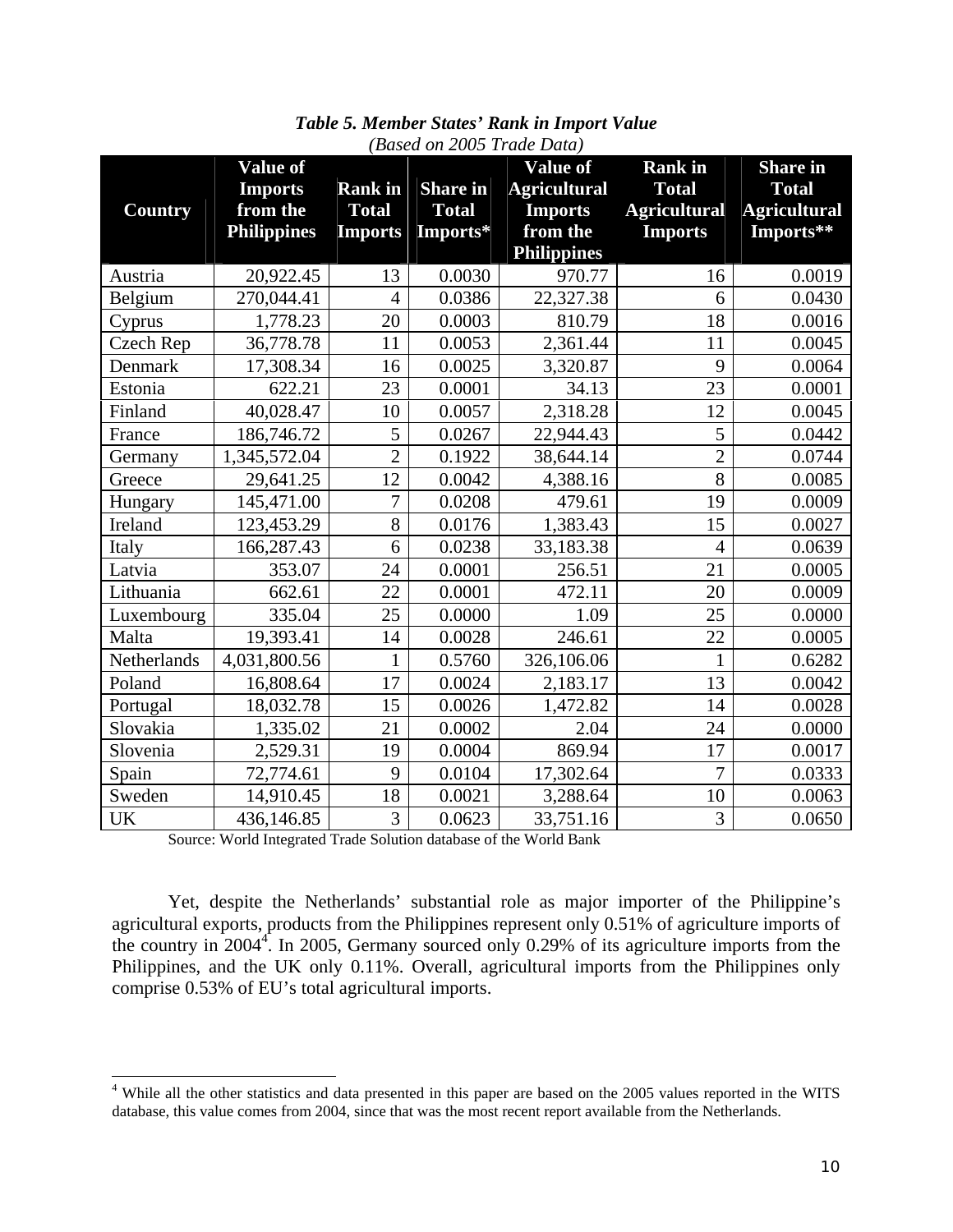#### *Agricultural Exports to the EU*

 At the 6-digit level of the Harmonized System, the Philippines exports 163 different varieties of agricultural and fisheries commodity to the EU. Coconut oil and other coconut related products are the Philippines' biggest export. Other major products include tuna and pineapples.

| <b>Product</b><br>Code | <b>Description</b>                | <b>Trade</b><br><b>Value</b> | <b>Share in Total</b><br><b>Agricultural</b> |
|------------------------|-----------------------------------|------------------------------|----------------------------------------------|
|                        |                                   |                              | Exports to the EU*                           |
|                        | Coconut (copra) oil and its       |                              |                                              |
| 151311                 | fractions :-- Crude oil           | 330,202.2                    | 0.636081                                     |
| 080111                 | Coconuts :-- Desiccated           | 49,406.96                    | 0.095175                                     |
|                        | Fish, whole or in pieces, but not |                              |                                              |
|                        | minced :-- Tunas, skipjack and    |                              |                                              |
| 160414                 | bonito (Sarda spp.)               | 22,991.89                    | 0.04429                                      |
| 200820                 | Pineapples                        | 21,992.89                    | 0.042366                                     |
|                        | Mucilages and thickeners,         |                              |                                              |
|                        | whether or not modified, derived  |                              |                                              |
| 130239                 | from vegetable products :         | 18,067.71                    | 0.034805                                     |
|                        | Other, including mixtures other   |                              |                                              |
|                        | than those of subheading No.      |                              |                                              |
| 200899                 | 2008.19 :-- Other                 | 12,424.56                    | 0.023934                                     |
| 200940                 | Pineapple juice                   | 11,183.26                    | 0.021543                                     |
| 121220                 | Seaweeds and other algae          | 7,213.191                    | 0.013895                                     |
|                        | Coconut (copra) oil and its       |                              |                                              |
| 151319                 | fractions :-- Other               | 6,922.215                    | 0.013335                                     |

|  | Table 6. Top Philippine Agriculture Exports to the EU |  |
|--|-------------------------------------------------------|--|
|  |                                                       |  |

Source: World Integrated Trade Solution database of the World Bank

\* Share = Trade value of product going to the EU/Total trade value of Philippine agricultural exports to the EU

 Appendix C lists the EU member states that purchase these products along with their shares in total EU imports of these products.

 The Netherlands is the world's biggest market for copra oil, purchasing 60.8% of all crude oil exported by different countries. Consequently, it is also the biggest importer of Philippine copra oil in the EU and accounts for 88.9% of Philippine copra exports to the region.

 As regards desiccated coconuts, on the other hand, the United Kingdom (10.1%), the Netherlands (8%) and Belgium (7.3%) are the second, third and fourth largest importers of the product, respectively, falling behind the United States in terms of value of imports from the Philippines.

 Germany is the second-biggest EU importer of agricultural products from the Philippines – a claim supported by its purchase of almost half of all tunas, skipjack and bonito (comprising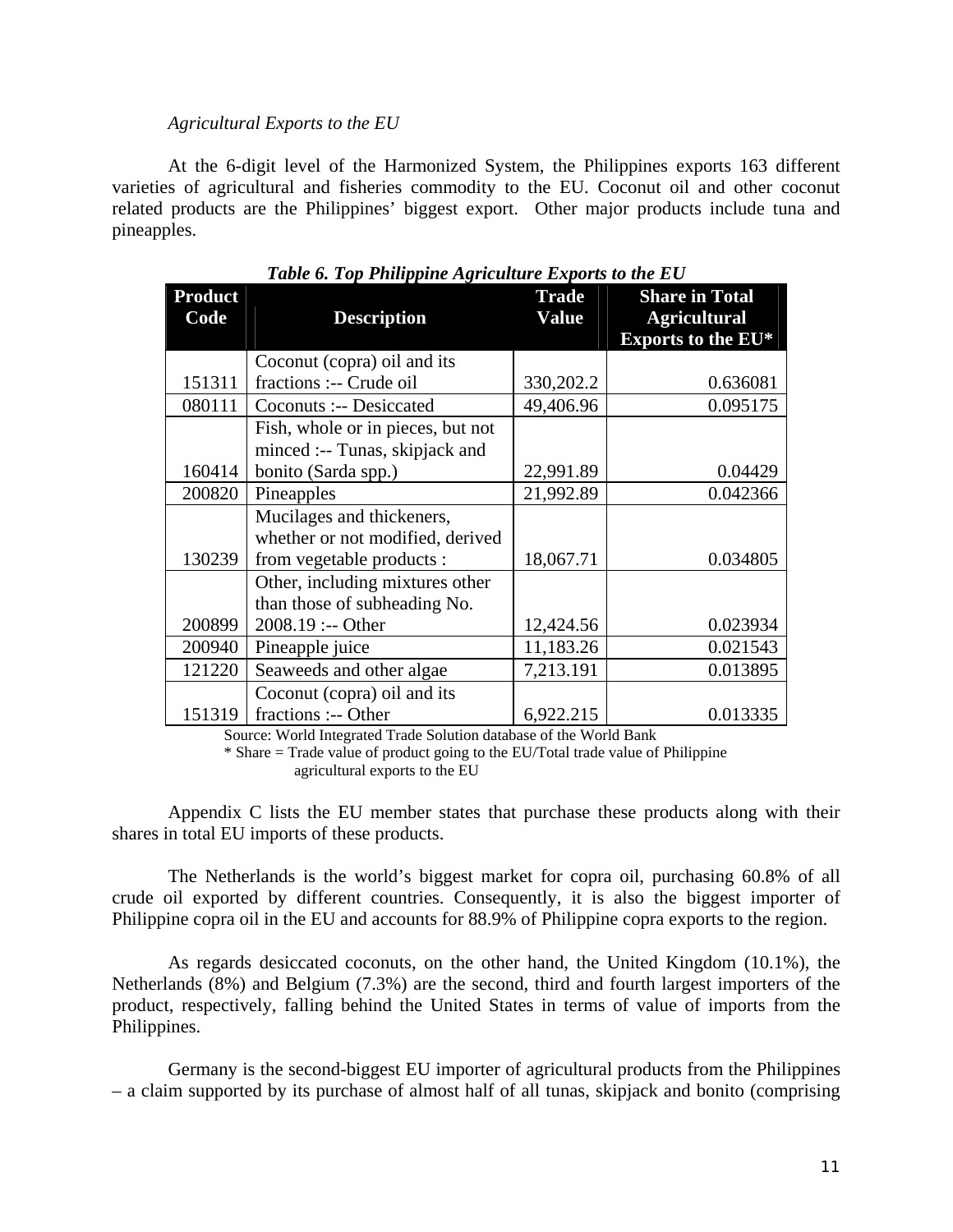16.5% of total Philippine tuna exports) and almost a third of a specific subset of fruits and nuts imported to the region. While 68.6% of the Philippines' EU-destined pineapple juice eventually find their way to the Netherlands, the pineapple fruits themselves are Spain's main import interest, while mucilages, thickeners, seaweeds and other algae are mostly sent to France. Other forms of coconut oil, on the other hand, are primarily imported by the Netherlands (60%) and France (40%).

### **d. Top Philippine imports**

When it comes to products imported by the Philippines, electronics also top the list. This is because much processing is done in the country. Electronic parts are sent to the Philippines, assembled here by affordable labor, and then sent back out as finished products. The products most imported in 2005 were almost exactly the same ones most imported in 2000. One notable exception is rice, which jumped from number 36 to number 7 on the list.

| <b>Product</b> |                                               | <b>Total Value</b> | <b>Share in</b><br><b>Total</b> | <b>Total Value</b> | Share in<br><b>Total</b> |
|----------------|-----------------------------------------------|--------------------|---------------------------------|--------------------|--------------------------|
| Code           | <b>Description</b>                            | (2000)             | Imports*                        | (2005)             | Imports*                 |
|                | Electronic integrated circuits and            |                    |                                 |                    |                          |
| 8542           | microassemblies.                              | 7,300,999.68       | 0.2160                          | 13,927,704.19      | 0.2966                   |
|                | Petroleum oils and oils obtained from         |                    |                                 |                    |                          |
| 2709           | bituminous minerals, crude.                   | 3,170,806.53       | 0.0938                          | 3,894,152.82       | 0.0829                   |
|                | Parts and accessories (other than covers,     |                    |                                 |                    |                          |
|                | carrying cases and the like) suitable for use |                    |                                 |                    |                          |
|                | solely or principally with machines of        |                    |                                 |                    |                          |
| 8473           | headings Nos. 84.69 to 84.72.                 | 2,176,828.16       | 0.0644                          | 3,739,201.99       | 0.0796                   |
|                | Petroleum oils and oils obtained from         |                    |                                 |                    |                          |
|                | bituminous minerals, other than crude;        |                    |                                 |                    |                          |
|                | preparations not elsewhere specified or       |                    |                                 |                    |                          |
|                | included, containing by weight 70% or         |                    |                                 |                    |                          |
|                | more of petroleum oils or of oils obtained    |                    |                                 |                    |                          |
| 2710           | from bituminous minerals, these oils b        | 483,731.01         | 0.0143                          | 2,062,367.95       | 0.0439                   |
|                | Machines and mechanical appliances having     |                    |                                 |                    |                          |
|                | individual functions, not specified or        |                    |                                 |                    |                          |
| 8479           | included elsewhere in this Chapter.           | 728,855.04         | 0.0216                          | 733,558.09         | 0.0156                   |
| 8534           | Printed circuits.                             | 251,592.69         | 0.0074                          | 705,482.25         | 0.0150                   |
| 1006           | Rice.                                         | 135,611.44         | 0.0040                          | 549,954.20         | 0.0117                   |
|                | Diodes, transistors and similar               |                    |                                 |                    |                          |
|                | semiconductor devices; photosensitive         |                    |                                 |                    |                          |
|                | semiconductor devices, including              |                    |                                 |                    |                          |
|                | photovoltaic cells whether or not assembled   |                    |                                 |                    |                          |
|                | in modules or made up into panels; light      |                    |                                 |                    |                          |
| 8541           | emitting diodes; mounted piezo-el             | 240,567.71         | 0.0071                          | 451,050.72         | 0.0096                   |
| 2603           | Copper ores and concentrates.                 | 237,816.58         | 0.0070                          | 442,554.99         | 0.0094                   |
|                | Parts and accessories of the motor vehicles   |                    |                                 |                    |                          |
| 8708           | of headings Nos. 87.01 to 87.05.              | 230,766.61         | 0.0068                          | 414,970.60         | 0.0088                   |

*Table 7. Top Overall Imports of the Philippines (US\$, '000)* 

Source: World Integrated Trade Solution database of the World Bank

\*Share = Trade value of product/Total trade value of Philippine imports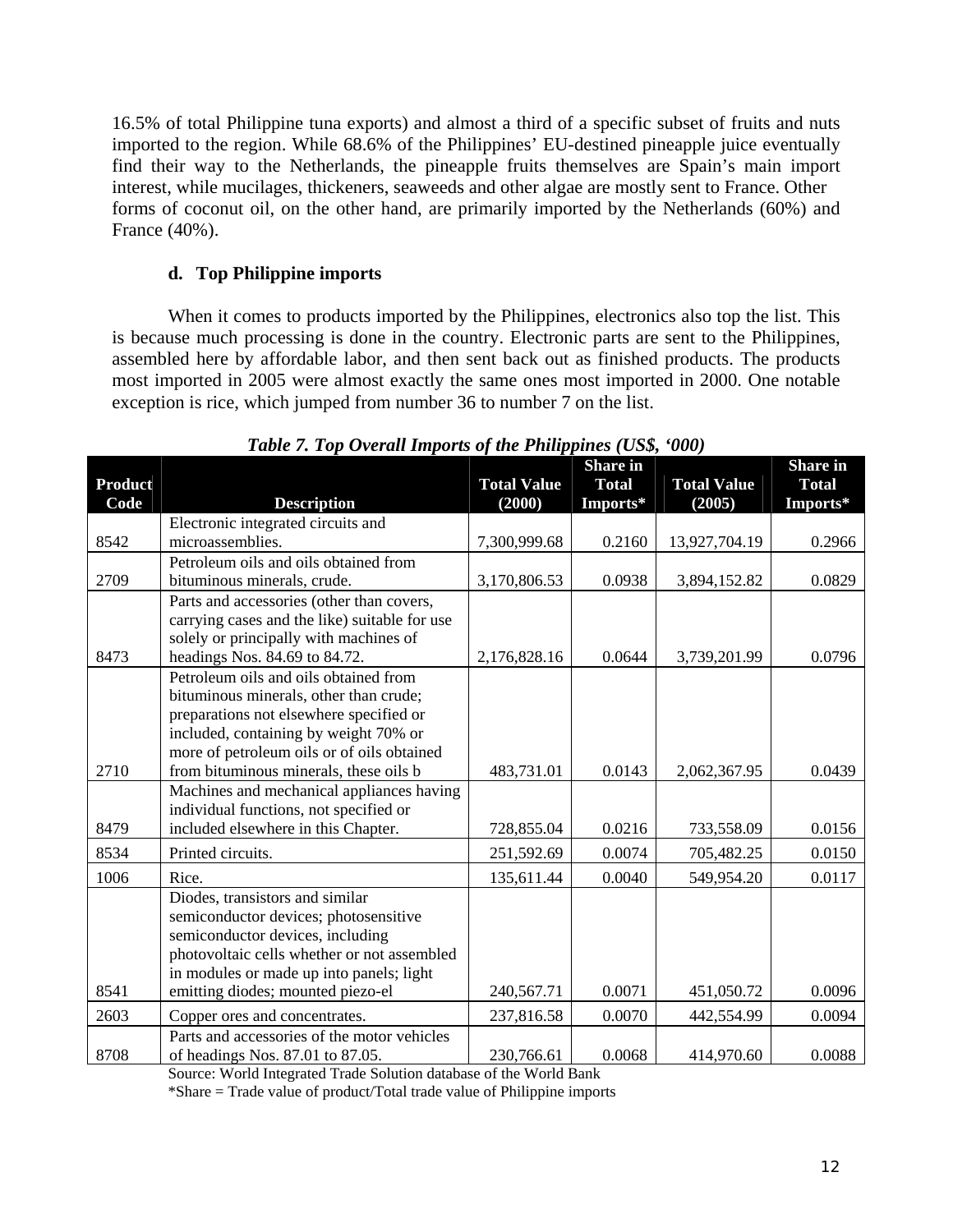At 1.17% of total imports, rice is already far ahead of the other agricultural products that the nation brings in. This list includes wheat and meslin, milk and cream and palm oil.

|                |                                                           |              | <b>Share in</b> |
|----------------|-----------------------------------------------------------|--------------|-----------------|
| <b>Product</b> |                                                           | <b>Total</b> | <b>Total</b>    |
| Code           | <b>Description</b>                                        | <b>Value</b> | Imports*        |
| 1006           | Rice.                                                     | 549954.2     | 0.0117          |
|                | Oil-cake and other solid residues, whether or not         |              |                 |
|                | ground or in the form of pellets, resulting from the      |              |                 |
| 2304           | extraction of soyabean oil.                               | 382114.6     | 0.0081          |
| 1001           | Wheat and meslin.                                         | 377214.7     | 0.0080          |
|                | Milk and cream, concentrated or containing added          |              |                 |
| 0402           | sugar or other sweetening matter.                         | 263488.5     | 0.0056          |
| 2106           | Food preparations not elsewhere specified or included.    | 199052.3     | 0.0042          |
| 2401           | Unmanufactured tobacco; tobacco refuse.                   | 197579       | 0.0042          |
|                | Malt extract; food preparations of flour, meal, starch or |              |                 |
|                | malt extract, not containing cocoa or containing less     |              |                 |
|                | then 40% by weight of cocoa calculated on a totally       |              |                 |
|                | deffated basis, not elsewhere specified or including;     |              |                 |
| 1901           | food preparations                                         | 162580.3     | 0.0035          |
| 0202           | Meat of bovine animals, frozen.                           | 114092.8     | 0.0024          |
|                | Palm oil and its fractions, whether or not refined, but   |              |                 |
| 1511           | not chemically modified.                                  | 90826.77     | 0.0019          |
| 2309           | Preparations of a kind used in animal feeding.            | 78861.85     | 0.0017          |

*Table 8. Top Agricultural Imports of the Philippines in 2005* 

Source: World Integrated Trade Solution database of the World Bank

\* Share = Trade value of product/Total trade value of Philippine imports

Most of the country's imports come from Germany, which accounts for 30.41% of all goods that come into the Philippines from Europe. Ireland is a distant second at 12%, while the Netherlands, United Kingdom and France follow at 11%.

Agriculture is not one of the country's main imports from the EU. Only malt extract found its way into the list, and even then, it only represented 0.8% of imports. The direction of agricultural trade is more outbound than inbound.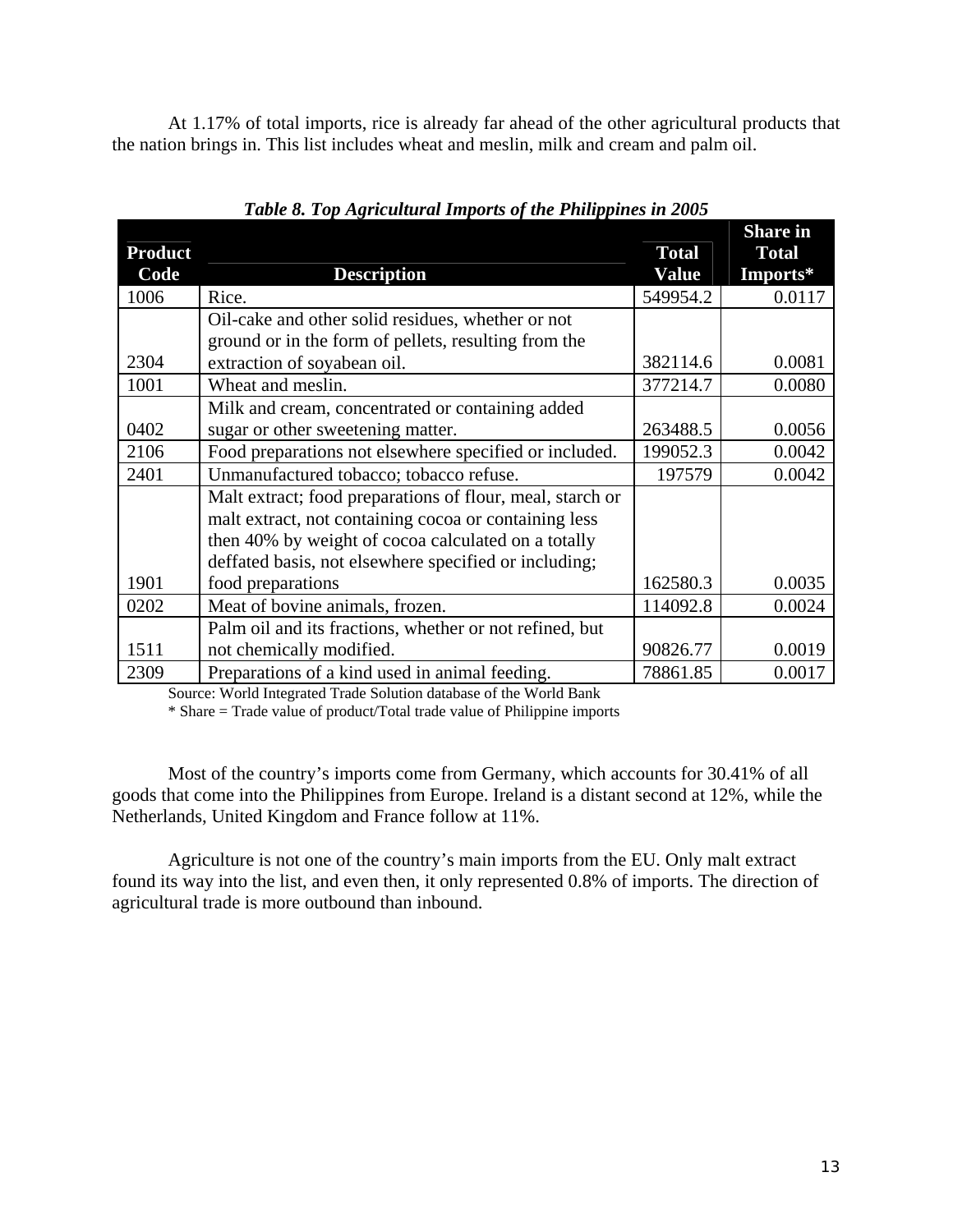|                |                                                                                                |                    | <b>Share in</b><br><b>Total</b> |
|----------------|------------------------------------------------------------------------------------------------|--------------------|---------------------------------|
| <b>Product</b> |                                                                                                |                    | <b>Imports</b>                  |
| Code           | <b>Description</b>                                                                             | <b>Total Value</b> | from the EU                     |
|                | Electronic integrated circuits and                                                             |                    |                                 |
| 8542           | microassemblies.                                                                               | 1,128,908.06       | 0.1537                          |
|                | Other aircraft (for example, helicopters,                                                      |                    |                                 |
|                | aeroplanes); spacecraft (including satellites)                                                 |                    |                                 |
| 8802           | and suborbital and spacecraft launch vehicles.                                                 | 267,409.13         | 0.0364                          |
|                | Medicaments (excluding goods of heading No.                                                    |                    |                                 |
|                | 30.02, 30.05 or 30.06) consisting of mixed or                                                  |                    |                                 |
|                | unmixed products for therapeutic or                                                            |                    |                                 |
|                | prophylactic uses, put up in measured doses or                                                 |                    |                                 |
| 3004           | in forms or packings for retail sale.                                                          | 166,048.98         | 0.0226                          |
|                | Electrical apparatus for line telephony or line                                                |                    |                                 |
|                | telegraphy, including line telephone sets with                                                 |                    |                                 |
|                | cordless handsets and telecommunication                                                        |                    |                                 |
|                | apparatus for carrier-current line systems or for                                              |                    |                                 |
| 8517           | digital line systems; videophones.                                                             | 123,068.35         | 0.0168                          |
|                | Parts and accessories (other than covers,                                                      |                    |                                 |
|                | carrying cases and the like) suitable for use                                                  |                    |                                 |
|                | solely or principally with machines of headings                                                |                    |                                 |
| 8473           | Nos. 84.69 to 84.72.                                                                           | 85,199.76          | 0.0116                          |
| 8803           | Parts of goods of heading No. 88.01 or 88.02.                                                  | 81,408.25          | 0.0111                          |
|                | Machines and mechanical appliances having                                                      |                    |                                 |
|                | individual functions, not specified or included                                                |                    |                                 |
| 8479           | elsewhere in this Chapter.                                                                     | 79,524.21          | 0.0108                          |
|                | Malt extract; food preparations of flour, meal,                                                |                    |                                 |
|                | starch or malt extract, not containing cocoa or<br>containing less then 40% by weight of cocoa |                    |                                 |
|                | calculated on a totally deffated basis, not                                                    |                    |                                 |
|                | elsewhere specified or including; food                                                         |                    |                                 |
| 1901           | preparations                                                                                   | 60,216.91          | 0.0082                          |
|                | Structures (excluding prefabricated buildings of                                               |                    |                                 |
|                | heading No.94.06) and parts of structures (for                                                 |                    |                                 |
|                | example, bridges and bridge-sections, lock-                                                    |                    |                                 |
|                | gates, towers, lattice masts, roof roofing frame-                                              |                    |                                 |
| 7308           | works, doors and windows and their frames                                                      | 46,878.20          | 0.0064                          |
|                | Diodes, transistors and similar semiconductor                                                  |                    |                                 |
|                | devices; photosensitive semiconductor devices,                                                 |                    |                                 |
|                | including photovoltaic cells whether or not                                                    |                    |                                 |
|                | assembled in modules or made up into panels;                                                   |                    |                                 |
| 8541           | light emitting diodes; mounted piezo-el                                                        | 41,637.51          | 0.0057                          |

|  |  | Table 9. Top Overall Imports of the Philippines from the EU (US\$, '000) |  |  |  |
|--|--|--------------------------------------------------------------------------|--|--|--|
|  |  |                                                                          |  |  |  |

Source: World Integrated Trade Solution database of the World Bank

\*Share = Trade value of product imported from the EU/Total trade value of Philippine imports from the EU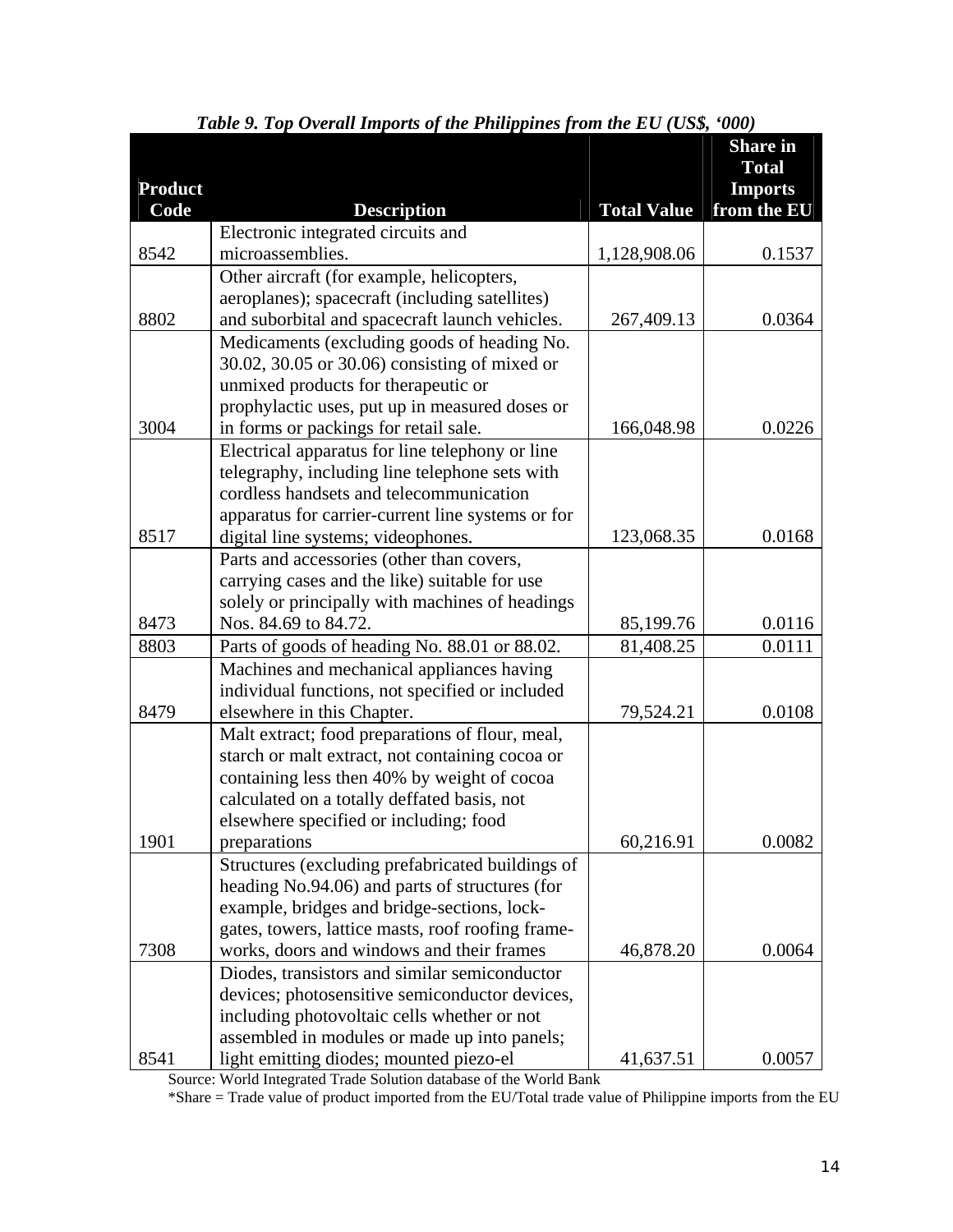#### **3. NON-TARIFF MEASURES FACING AGRICULTURAL EXPORTS TO THE EU**

#### *3.1 Theory and evidence*

The existence of some sanitary and phytosanitary measures and technical standards may be validly defended by imposing nations on the grounds of welfare protection, or even welfare improvement. However, this is not always the case, and regulatory protectionism, defined by Sykes (1999) as "any cost disadvantage imposed on foreign firms by a regulatory policy that discriminates against them or that otherwise disadvantages them in a manner that is *unnecessary to the attainment of some genuine, nonprotectionist regulatory objective (emphasis our own)*," has been found to reduce general welfare.

To illustrate, consider a country that unnecessarily demands that all its foreign suppliers of bananas reduce the residue of Chemical A to a particular limit. Say that for the foreign suppliers to attain this limit, they will be constrained to purchase a particular pesticide that adds *t* to their production costs. As is the nature of business, these producers will pass this cost onto consumers, selling bananas they could normally supply at price *P* elsewhere at price *P+t* instead.

The implications are illustrated in Figure 1 below. The market clears at that higher price. In such a situation, imports equate to  $Q^*$ - $Q$ , while domestic production is  $Q$ . Domestic surplus will equal *(P+t)bg*, while consumer surplus is *(P+t)ch*. The deadweight loss in this scenario is the area *ebcf* [the difference between initial consumer surplus *Pfh* and new consumer surplus *(P+t)ch* plus additional surplus captured by the producers *(P+t)bep*]. By definition, no one benefits from this loss; thus the elimination of the *unnecessary* requirement would lead to a global welfare gain.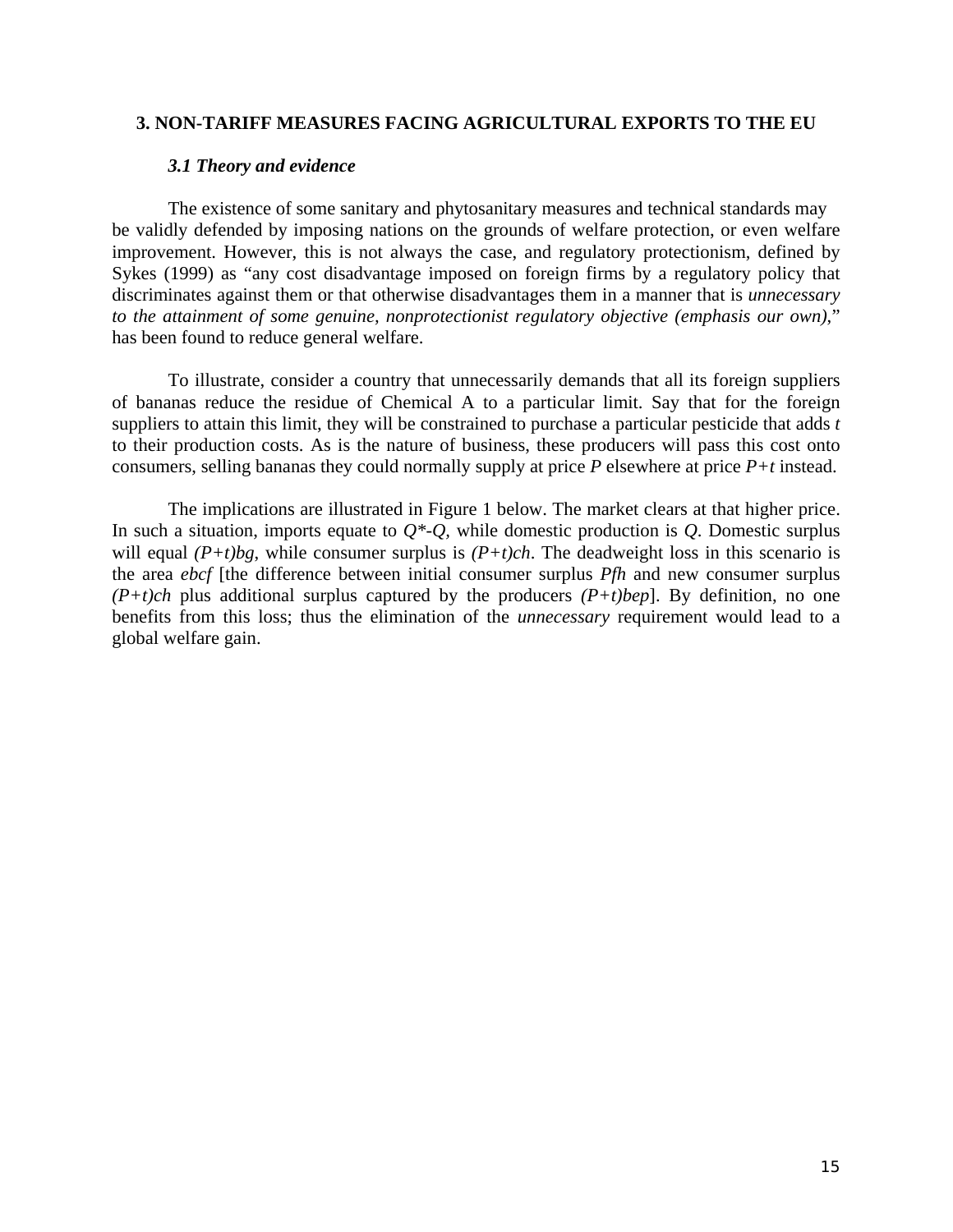

In summary, a non-tariff barrier that increases production costs leads to higher domestic prices, reduces the amount of imports and lowers consumer surplus and net welfare in the importing country.

The increase in prices in foreign markets due to the imposition of non-tariff measures has been empirically verified. Using price data for 47 products in 115 cities in more than 60 countries, Dean, Feinberg, Signoret, Ferrantino and Ludema (2006) of the US International Trade Commission econometrically estimated the price effects of non-tariff measures based on a model for price gaps that took into account variances in per capita GDP, wages, rent, distance (representative of transport costs), tariffs and NTMs. They found that NTMs on fruits and vegetables raised retail prices by 141%, on meats by 93%, on processed foods by 87%, and on apparel by 21%. Otsuki, Wilson, and Sewadeh (2001), in particular, claim that new EU standards on agriculture imports caused a reduction of African exports to the EU by 64%, relative to their exports using international standards. Andriamananjara, Ferrantino and Tsigas (2003)'s explorations using the GTAP framework, meanwhile, revealed that global welfare would increase by almost US\$2.3 billion if NTMs on processed foods were eliminated.

#### **a. Types of NTMs**

There are many types of non tariff measures, each with its own rationalizations for imposition and varied effects. Studies that examine the extent of the application of NTMs in different countries often employ a classification system to distinguish among the myriad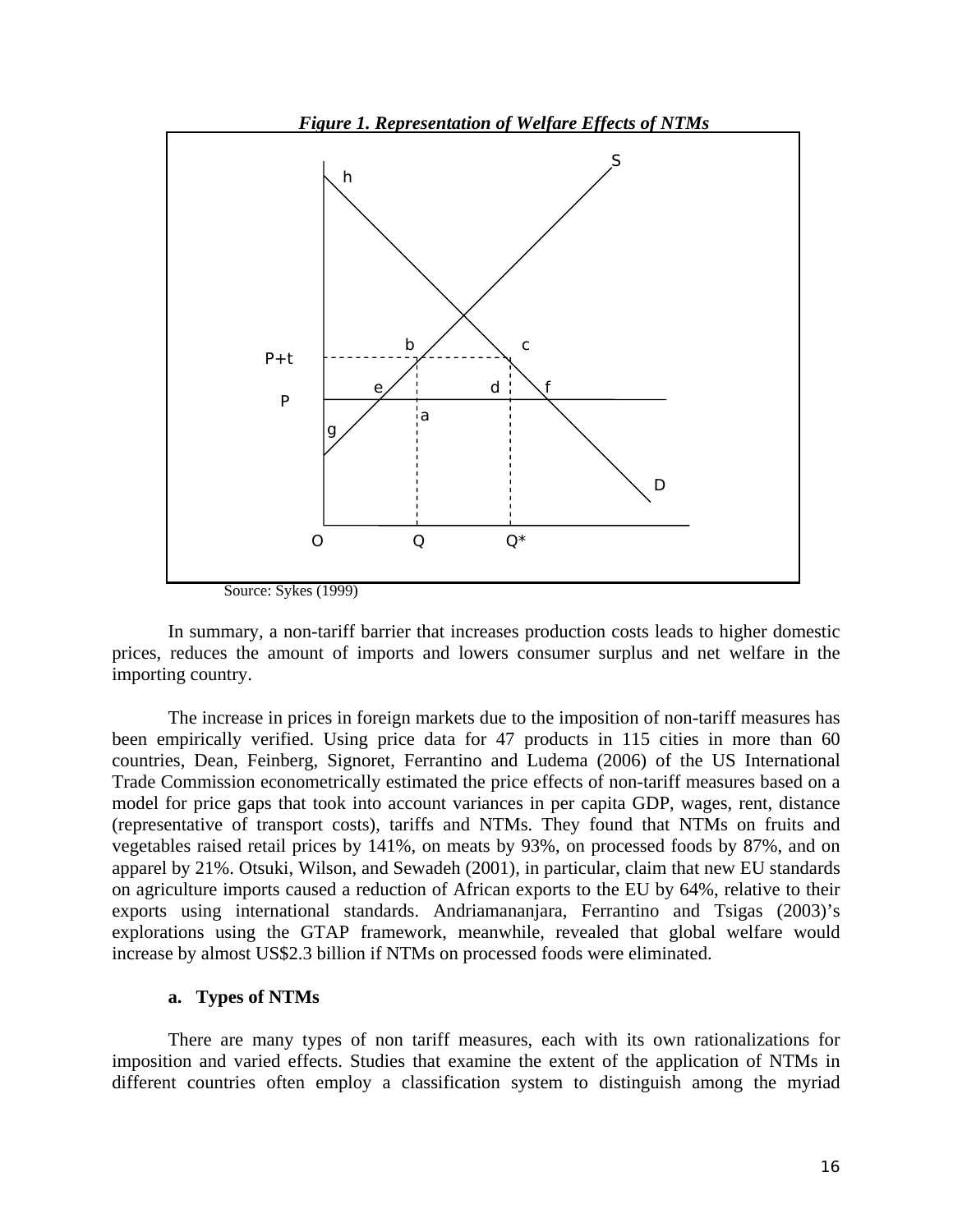measures. One classification is the UNCTAD's Coding System of Trade Control Measures.<sup>5</sup> This system segregates NTMs into: 1) Price control measures; 2) Finance measures; 3) Automatic licensing measures; 4) Quantity control measures; 5) Monopolistic measures; and 6) Technical measures.

Sanitary and phytosanitary standards (SPS), as well as technical barriers to trade (TBT), fall under the last group (technical measures), and are often found specifically under the subcategories on product characteristics requirements (NTM Code 8110) and testing, inspection and quarantine requirements (NTM Code 8150). Because the UNCTAD's Trade Analysis and Information System (TRAINS) database, which is the primary reference for non-tariff measures as reported by their imposing countries, follows this classification system, it is often used in published research on NTMs.

The WTO, for its part, maintains the Negotiating Group on Market Access for Nonagricultural Products (NAMA) Inventory of Non-tariff Measures. This list groups NTMs into: 1) Government participation in trade and restrictive practices tolerated by the government; 2) Customs and administrative entry procedures; 3) Technical barriers to trade; 4) Sanitary and phytosanitary measures; 5) Specific Limitations; 6) Charges on imports; and 7) Other.<sup>6</sup>

Over the period of March 2003 to October 2004, the WTO encouraged its member countries to notify the NAMA of barriers directly affecting their exports in foreign markets. OECD (2005) inspected a total of 1,200 notifications made by 11 OECD countries and 21 non-OECD countries.<sup>7</sup> These notifications were considered to be representative of the barriers affecting various sectors of the respondents' export structures. The study found that the categories of NTMs<sup>8</sup> that had the highest incidence of notifications were Technical Barriers to Trade (with 530 NTM entries, or almost half of the total), Customs and Administrative Procedures (380 entries), and Sanitary and Phytosanitary Measures (137 entries).

Almost half of the complaints on TBTs reported by the respondents in the OECD (2005) study dealt with technical regulations and standards (46%), followed by testing and certification arrangements (26%) and by marking, labeling and packaging requirements (16%).

 $5$  The full and detailed listing may be found in Appendix D.

 $6$  The specific subcategories can be found in Appendix E.

<sup>&</sup>lt;sup>7</sup> 19% of these countries are high-income economies; 28% upper-middle income; 28% lower -middle income; and 24% low-income.

<sup>&</sup>lt;sup>8</sup> Based on a slightly modified version of the NAMA Inventory of Non-tariff Measures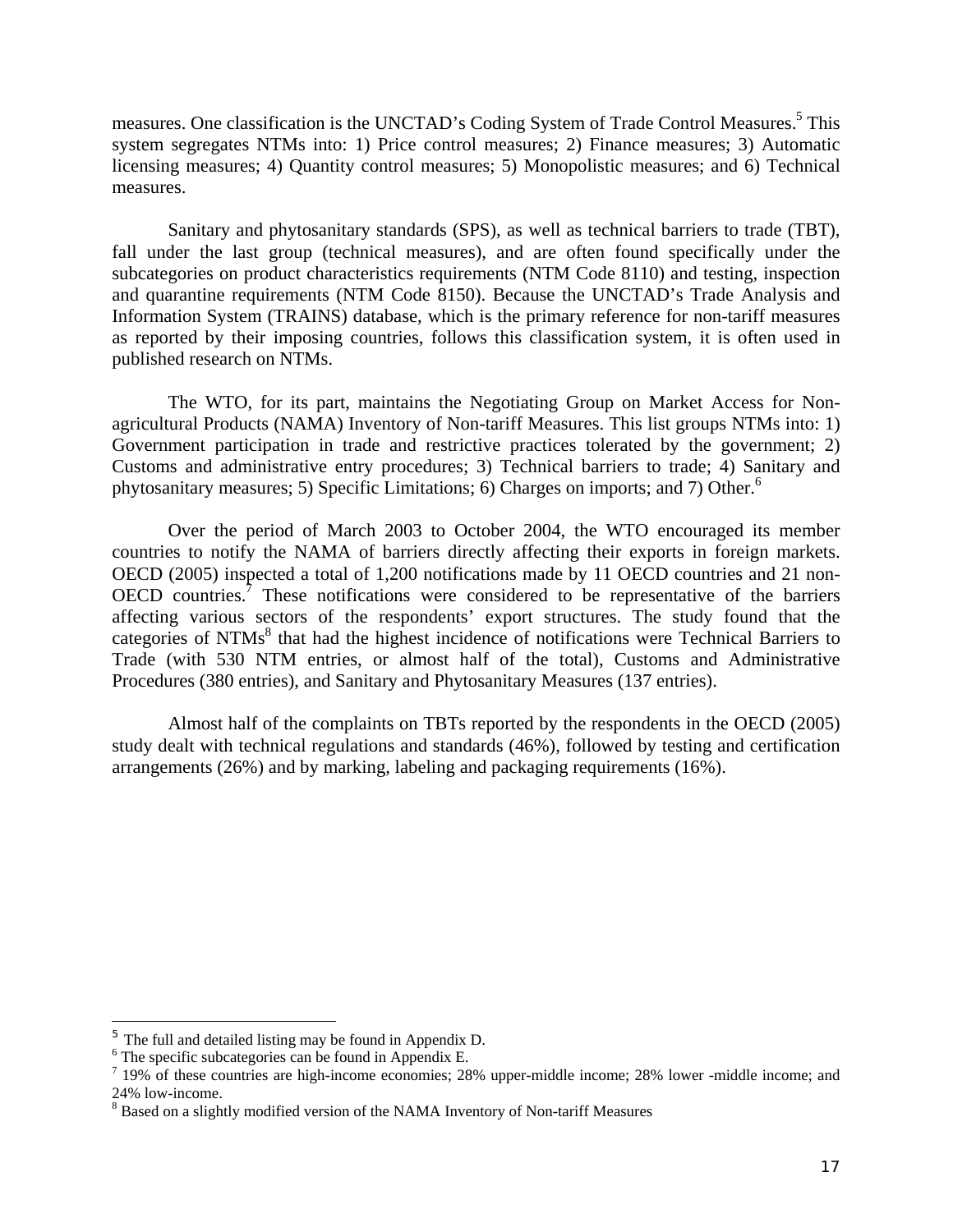

*Figure 2. Frequency of notifications by NTM category (Non-agriculture)*  (As a percentage of total notifications)

Source: OECD (2005)

In another paper written for the US International Trade Commission (USITC), Donnelly and Manifold (2006) examined the United States Trade Representative's National Trade Estimate Report on Foreign Trade Barriers, the European Union's Market Access Database and the WTO's Trade Policy Reviews to compile a list of non-tariff measures reported by 53 countries, including the Philippines. Because these three do not use a standard classification system, the authors made their own list of fifteen categories for the study. These are: 1) Anticompetitive practices / competition policy; 2) Intellectual property rights; 3) Corruption; 4) Investment-related measures; 5) Customs procedures; 6) Sanitary and phytosanitary measures; 7) Export-related measures; 8) Services; 9) Standards, testing, certification and labeling; 10) Government procurement; 11) Import licensing; 12) State-trading; 13) Import prohibitions; 14) Taxes; and 15) Import quotas.

 They reported that technical barriers to trade in the form of standards, testing, certification and labeling were the third most widespread category of NTMs, practiced by 38 out of the 53 respondent countries. The said TBTs can be an important obstacle to trade with developed countries whose technical regulations, standards and conformity assessment procedures may effectively serve as border-protection instruments.

Developing countries are particularly vulnerable to regulatory changes because the relative scarcity of public resources hampers their ability to comply with more restrictive standards (Otsuki et al, 2001). Key compliance resources often in limited supply in these economies include information on technical requirements and procedures of conformity assessment, requisite technical and scientific expertise, and capital and financial resources (OECD, 2001). Differing standards and technical regulations, combined with costs of testing and certifying compliance, can constitute between two to ten percent of a firm's overall production costs (OECD, 1996).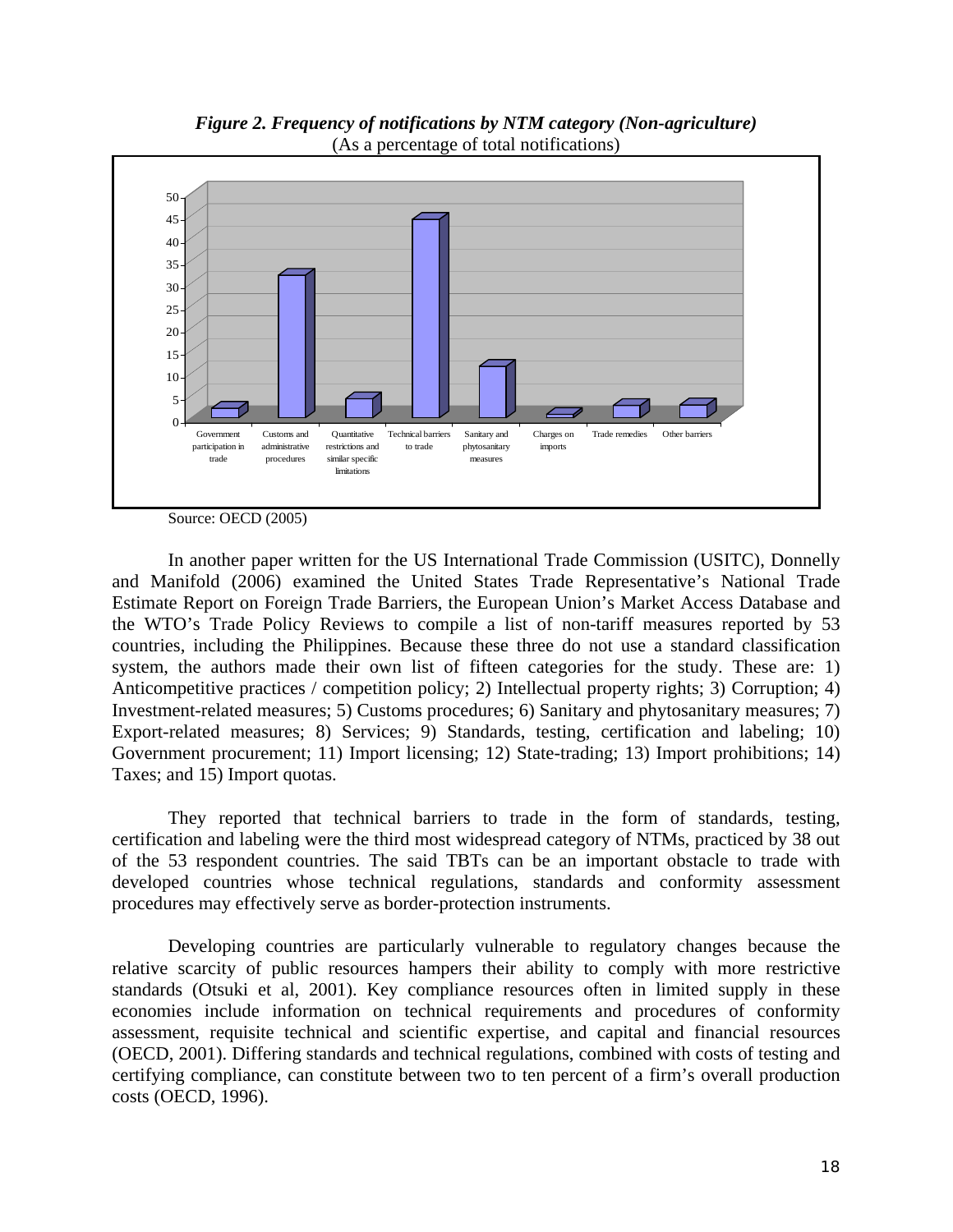In the ASEAN, the Interim Technical Working Group on the Common Effective Preferential Tariff Scheme for the ASEAN Free Trade Area determined that within the region, the second most-commonly applied NTM, covering more than 975 tariff lines, are technical measures and product characteristic requirements.<sup>9</sup>

| <b>Non-tariff Measure</b>           | <b>Number</b><br>of Tariff<br><b>Lines</b><br><b>Applied</b> |
|-------------------------------------|--------------------------------------------------------------|
| Customs surcharges                  | 2,683                                                        |
| <b>Additional Charges</b>           | 126                                                          |
| <b>Single Channel for Imports</b>   | 65                                                           |
| <b>State-trading Administration</b> | 10                                                           |
| <b>Technical Measures</b>           | 568                                                          |
| Product Characteristic Requirement  | 407                                                          |
| <b>Marketing Requirements</b>       | 3                                                            |
| <b>Technical Regulations</b>        | 3                                                            |

*Table 10. Most Prevalent NTMs In ASEAN* 

*Source: The ASEAN Secretariat*

#### **b. NTMs on Agriculture**

Empirical work suggests that agricultural commodities bear a great deal of the burden of NTMs. More specifically, OECD (2005) found that live animals and products have the most reported NTMs among the participating countries, and were most strongly affected by SPS measures (114 notifications) and customs and administrative barriers (106 notifications).

Bora, Kuwahara and Laird (2002) concurs, concluding that for all exporters in different geographic markets, agricultural products do have the highest incidence of NTMs leveled on them. In the area of technical measures in particular, Pasadilla (2006) found that, the agricultural tariff lines facing NTMs within the ASEAN comprise roughly 70% of the total number of tariff lines where NTMs are applied.

According to international databases, more than 60% of meats, 50% of dairy and 46% of fruits and vegetables are covered by NTMs (Dean, Feinberg, Ferrantino and Ludema, 2003). Moreover, Kee, Nicita and Olarreaga (2006) estimate that the average level of Ad Valorem Equivalents of NTMs in agriculture is higher than that in manufacturing by 12% (20% in agriculture vis-à-vis 8% in manufacturing.) The contribution of NTMs to the overall level of protection is also higher in agriculture than in manufacturing. Agricultural export bundles,

<sup>9</sup> ASEAN Website. *Non-tariff Barriers* (www.aseansec.org)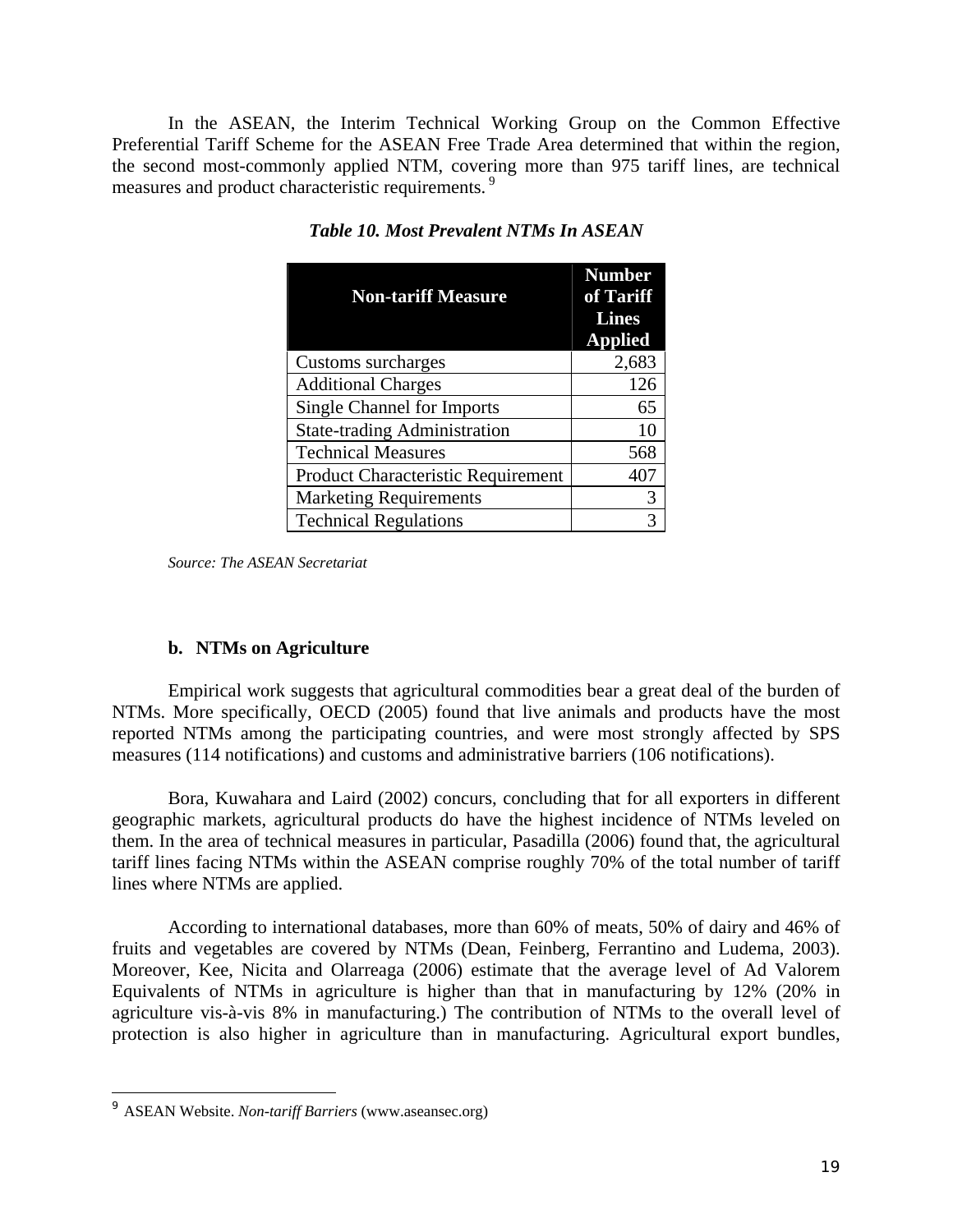therefore, are likely to face more critical market access problems than their manufacturing counterparts.

| $\binom{a}{b}$                                                                             | Participation in<br>Government<br>Trade | Administrativ<br><b>Customs and</b><br>Procedures | Restrictions<br>Quantitativ<br><b>Similation</b> | <b>Technical Barriers</b><br>to Trade | Phytosanitar<br>Sanitary and<br>Measures | Charges on<br><b>Imports</b> | <b>Trade Remedies</b> | <b>Other Barriers</b> | Total<br>$\widehat{u}$ |
|--------------------------------------------------------------------------------------------|-----------------------------------------|---------------------------------------------------|--------------------------------------------------|---------------------------------------|------------------------------------------|------------------------------|-----------------------|-----------------------|------------------------|
| Live Animals and<br>(a)                                                                    | $\mathbf{2}$                            | 106                                               | 5                                                | 79                                    | 114                                      | 1                            | $\theta$              | $\overline{2}$        | 309                    |
| <b>Products</b><br><b>Vegetable Products</b><br>(b)                                        | $\boldsymbol{0}$                        | 1                                                 | $\mathbf{0}$                                     | $\overline{4}$                        | 6                                        | 1                            | $\mathbf{0}$          | $\mathbf{0}$          | 12                     |
| <b>Animal or Vegetable</b><br>(c)<br><b>Fats and Oils</b>                                  | $\overline{0}$                          | $\mathbf{1}$                                      | $\overline{0}$                                   | $\theta$                              | $\overline{2}$                           | $\theta$                     | $\theta$              | $\Omega$              | 3                      |
| <b>Prepared Foodstuffs</b><br>(d)<br>& Beverages                                           | $\mathbf{2}$                            | 12                                                | $\overline{4}$                                   | 17                                    | $\mathfrak{2}$                           | 1                            | $\overline{0}$        | $\mathbf{0}$          | 38                     |
| <b>Mineral Products</b><br>(e)                                                             | $\mathbf{1}$                            | $\overline{2}$                                    | $\mathbf{1}$                                     | $\overline{4}$                        | $\mathbf{1}$                             | $\boldsymbol{0}$             | $\boldsymbol{0}$      | $\mathbf{0}$          | 9                      |
| (f)<br>Chemical/Allied<br><b>Industry Products</b>                                         | $\overline{3}$                          | 24                                                | 6                                                | 77                                    | $\mathbf{1}$                             | $\mathbf{1}$                 | 5                     | $\overline{7}$        | 124                    |
| <b>Plastics and Rubber</b><br>(g)<br><b>Articles</b>                                       | $\mathbf{0}$                            | 13                                                | $\mathbf{2}$                                     | 10                                    | $\mathbf{0}$                             | $\mathbf{0}$                 | $\overline{c}$        | 1                     | 28                     |
| <b>Leather Products</b><br>(h)                                                             | $\mathbf{1}$                            | $\sqrt{5}$                                        | $\mathbf{1}$                                     | 3                                     | $\mathbf{1}$                             | $\boldsymbol{0}$             | $\boldsymbol{0}$      | $\boldsymbol{0}$      | 11                     |
| (i)<br><b>Wood and Articles of</b><br>Wood                                                 | $\boldsymbol{0}$                        | $\overline{3}$                                    | $\boldsymbol{0}$                                 | 13                                    | $\overline{0}$                           | $\theta$                     | $\theta$              | $\mathbf{1}$          | 17                     |
| Pulp of Wood /<br>(j)<br><b>Fibrous Celluloid Material</b>                                 | $\overline{0}$                          | $\overline{c}$                                    | $\mathbf{1}$                                     | $\overline{7}$                        | $\mathbf{0}$                             | $\Omega$                     | $\overline{0}$        | 1                     | 11                     |
| <b>Textile and Textile</b><br>(k)<br><b>Articles</b>                                       | $\overline{0}$                          | 37                                                | 9                                                | 42                                    | $\overline{4}$                           | $\mathbf{1}$                 | $\mathbf{0}$          | $\Omega$              | 93                     |
| Footwear, Headgear<br>(l)<br>& Related Articles                                            | $\mathfrak{2}$                          | 19                                                | $\mathbf{0}$                                     | 41                                    | $\mathbf{0}$                             | 1                            | 5                     | $\overline{0}$        | 68                     |
| Articles of Stone,<br>(m)<br>Plaster, Cement, Ceramic                                      | $\mathbf{1}$                            | $\overline{5}$                                    | $\mathbf{1}$                                     | 8                                     | $\mathbf{0}$                             | $\mathbf{0}$                 | $\mathbf{1}$          | $\mathbf{0}$          | 16                     |
| <b>Pearls and Precious</b><br>(n)<br><b>Stones and Metals</b>                              | $\boldsymbol{0}$                        | $\boldsymbol{0}$                                  | $\boldsymbol{0}$                                 | $\boldsymbol{0}$                      | $\boldsymbol{0}$                         | $\Omega$                     | $\Omega$              | $\Omega$              | $\Omega$               |
| <b>Base Metals and</b><br>$\boldsymbol{\left( o \right)}$<br><b>Articles of Base Metal</b> | $\overline{2}$                          | 17                                                | $\overline{\mathbf{3}}$                          | 6                                     | $\mathbf{0}$                             | $\mathbf{1}$                 | 13                    | $\mathbf{0}$          | 42                     |
| <b>Machinery</b> and<br>(p)<br><b>Electronics</b>                                          | $\overline{0}$                          | 59                                                | $\overline{3}$                                   | 142                                   | $\overline{c}$                           | $\overline{2}$               | 3                     | $\overline{4}$        | 215                    |
| Vehicles, Aircraft,<br>(q)<br><b>Vessels</b>                                               | $\overline{2}$                          | 17                                                | 3                                                | 26                                    | $\mathbf{0}$                             | $\Omega$                     | $\overline{c}$        | $\Omega$              | 50                     |
| Optical,<br>(r)<br>Photographic,<br>Medical/Surgical                                       | $\mathbf{0}$                            | $\tau$                                            | $\boldsymbol{0}$                                 | 22                                    | $\boldsymbol{0}$                         | $\mathbf{1}$                 | $\mathbf{0}$          | $\theta$              | 30                     |
| <b>Arms and Ammunition</b>                                                                 | 0                                       | 3                                                 | 2                                                | 2                                     | $\theta$                                 | $\sigma$                     | $\theta$              | $\theta$              | 7                      |
| <b>Miscellaneous Manufactured</b><br><b>Articles</b>                                       | $\Omega$                                | 13                                                | $\overline{c}$                                   | 12                                    | $\overline{c}$                           | $\Omega$                     | $\overline{2}$        | $\overline{2}$        | 33                     |
| Works of Art & Pieces and                                                                  | $\boldsymbol{0}$                        | $\overline{3}$                                    | $\boldsymbol{0}$                                 | $\overline{0}$                        | $\overline{0}$                           | $\mathbf{0}$                 | $\mathbf{0}$          | $\mathbf{1}$          | $\overline{4}$         |
| <b>Antiques</b><br><b>All Products &amp; Many</b><br>(s)<br><b>Products</b>                | 8                                       | 25                                                | 5                                                | 11                                    | $\mathbf{0}$                             | 3                            | 2                     | 10                    | 64                     |
| <b>Not Classified</b><br>(t)                                                               | $\mathbf{1}$                            | $\overline{2}$                                    | $\mathbf{1}$                                     | $\overline{5}$                        | $\overline{0}$                           | $\boldsymbol{0}$             | $\mathbf{0}$          | 3                     | 12                     |
| <b>Total</b><br>(u)                                                                        | 25                                      | 376                                               | 49                                               | 531                                   | 135                                      | 13                           | 35                    | 32                    | 1196                   |
| Source: OECD (2005)                                                                        |                                         |                                                   |                                                  |                                       |                                          |                              |                       |                       |                        |

*Table 11. Incidence on agriculture products (number of tariff lines)*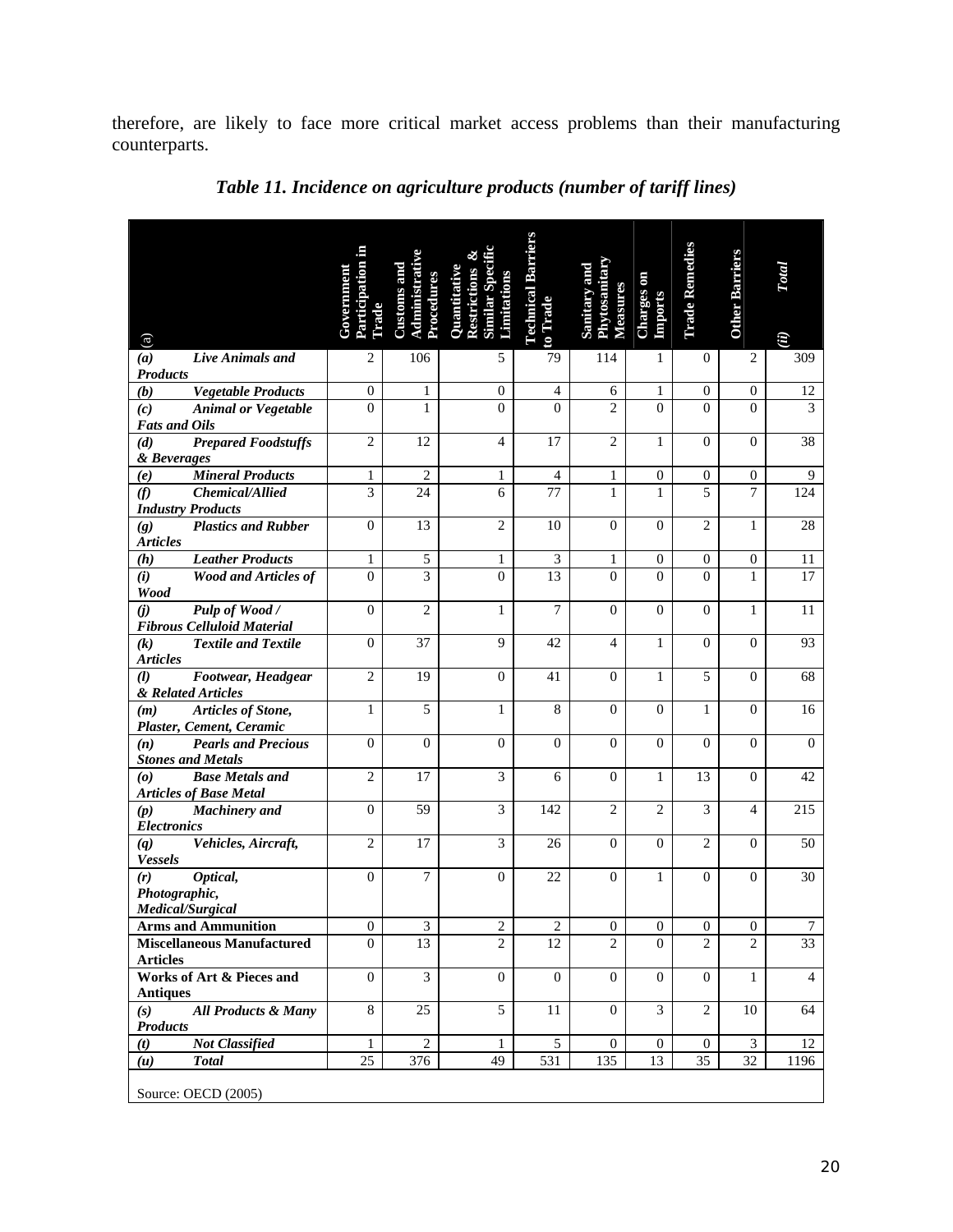#### *3.2 European Non-Tariff Measures*

TRAINS provides a list of non-tariff measures per commodity as reported by the countries imposing them. In its most recent submission in 1999, the EU reported using 5,435 non-tariff measures. Among these, 1,379 or 25.37% are leveled on agricultural products.

According to TRAINS, the EU imposes twelve different types of non-tariff measures on agricultural products. The table below lists the number of agricultural and fishery commodities at the HS 6-digit level subjected to these different NTMs.

| <b>NTM Code</b> | $\ldots$ $\ldots$ $\ldots$ $\ldots$ $\ldots$ $\ldots$ $\ldots$<br><b>Type of NTM</b> | No. of commodity<br>categories affected<br><b>(HS6)</b> |
|-----------------|--------------------------------------------------------------------------------------|---------------------------------------------------------|
| 3520            | Countervailing duties                                                                | 20                                                      |
| 5210            | Retrospective surveillance                                                           | 34                                                      |
| 5220            | Prior surveillance                                                                   | 779                                                     |
| 6110            | Non-automatic license                                                                | 5                                                       |
| 6175            | Authorization to protect wildlife (CITES)                                            | 250                                                     |
| 6176            | Authorization to control drug abuse                                                  |                                                         |
| 6310            | Prohibition                                                                          | 8                                                       |
| 6371            | Prohibition for human health protection                                              | 148                                                     |
| 8110            | <b>Technical requirements</b>                                                        | 3                                                       |
| 8111            | Product characteristic requirements for human health                                 | 64                                                      |
| 8131            | Labelling requirements to protect human health                                       | 64                                                      |
| 8150            | Testing, inspection and quarantine requirements                                      | 3                                                       |
|                 | Total                                                                                | 1379                                                    |

*Table 12. Commodity Categories Affected by NTMs in the EU* 

Source: World Integrated Trade Solution database of the World Bank

Prior surveillance requirements are clearly the most prevalent among the single categories. Taken together, however, human health-related prohibitions and technical requirements also comprise a large part of non-tariff measures.

In the area of standards and other technical requirements, the 2004 Trade Policy Review of the EU published by the WTO Secretariat notes that there are five general principles governing Food Safety to which the EU adheres. These are: 1.) A high level of food safety at all stages of the food chain, from primary production to the consumer; 2.) Risk analysis as a fundamental component of food safety policy; 3.) Full responsibility of operators for the safety of products they import, produce, process, place on the market or distribute; 4.) Traceability of products at all stages of the food chain; and 5.) Entitlement of citizens to clear and accurate information from public authorities.

Food safety activities cover the entire food production chain, ranging from animal and plant health to the labeling of food products, as well as animal welfare.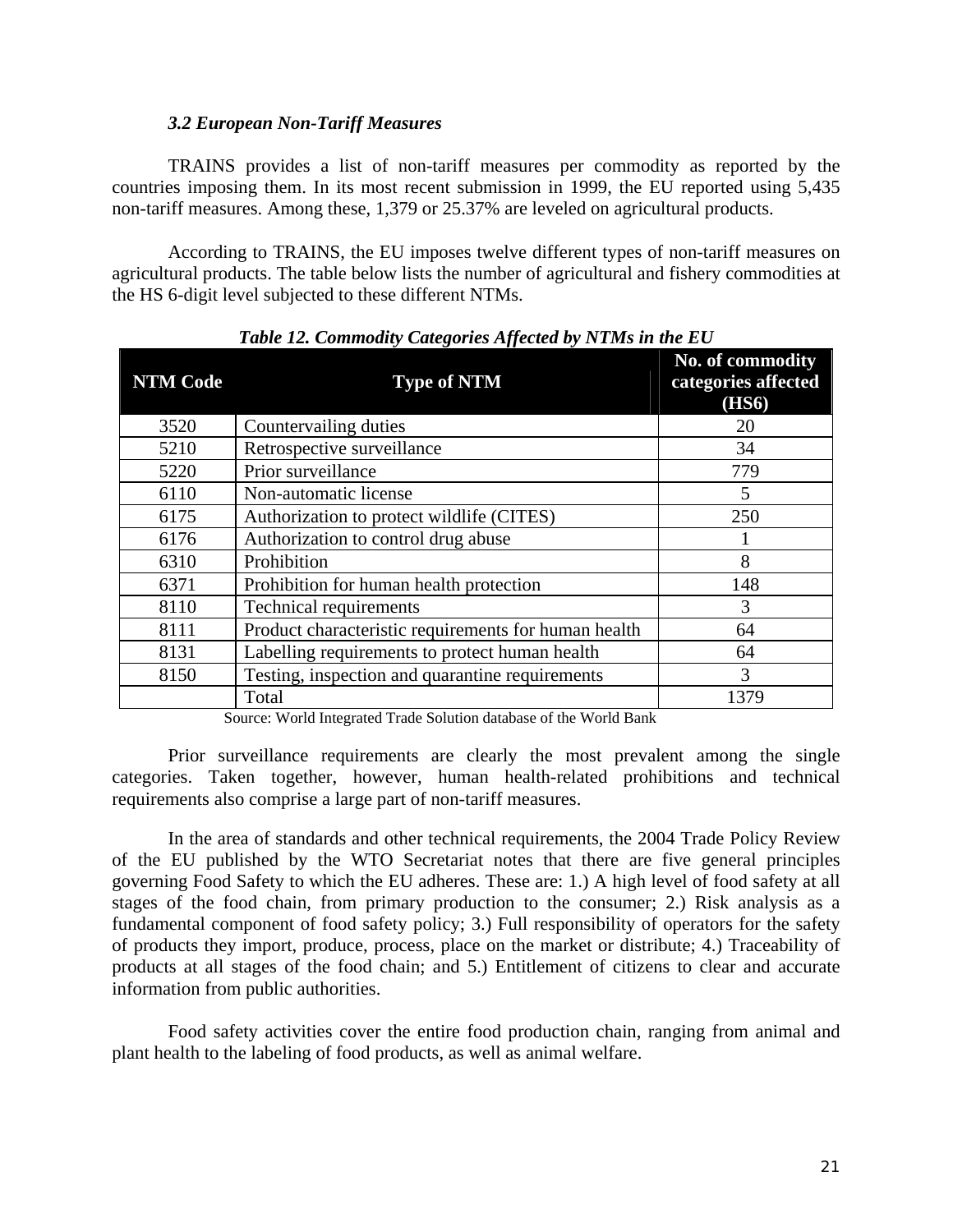The EU closely monitors animal health conditions on imports coming from third world countries. It is very particular about veterinary checks, health standards, countries from which imports are authorized, inspections, control of specific diseases, and marketing of specific products. Under current arrangements, in order to export products of animal origin to the EU, a country must be approved for the relevant commodity, and the products must originate in an establishment approved to export to the EU. The system of approval includes an inspection procedure, health certificates and relevant animal institutions. EU harmonized health certificates are mandatory for meat, poultry, dairy, eggs, gelatin and seafood. Hygiene standards practiced in the third country must first be considered equal or equivalent to those practiced in the EU to gain entry into the region.

Meanwhile, plant health regulations cover protective measures against diseases of plants and pesticide residues, and the marketing of seeds and the propagating material for agriculture, horticulture, and forestry. Phytosanitary certificates are required for all plant products. Products may be inspected for compliance at import or at all subsequent stages of marketing. (USDA, 2005).

Many exporters to the EU complain that the standards are much stricter than international regulations (e.g. *Codex Alimentarius* and OIE), and are costly to meet (WTO, 2006).

#### *3.4 Differences in Policies among Member States*

Although the EU member states adhere to a general set of policies, this does not mean that all countries' practices are exactly the same. In fact, one of the issues that trading partners level against the community involves inadequate standards and directives harmonization across the Union, with specific countries requiring more documentation or imposing different rules than other member states. These differences may occur for several reasons. Some countries may simply require more time to adjust to newly set rules, and others are explicitly given waivers or exemptions (called derogations) by the European Commission. In some cases, there is room for interpretation with regard to community-issued directives, and each country can be more or less strict, as its government sees fit (USDA, 2005). The Union intends to harmonize Minimum Residue Limits (MRLs) in the near future.

 A USTR (2006) study reports that with biotechnology playing a significant role in agricultural production, the EU has come up with a list of approved biotechnology products. However, several member states, including Spain, Denmark, Germany, Italy, the Netherlands and most regions in Austria have drafted their own co-existence laws, and imposed marketing bans and safeguard measures on some of these pre-approved products.

 It further notes that Finland and Sweden impose stricter measures on salmonella and more stringent border controls with regard to the quarantine of live animals than other member states. They also have particularly strict requirements on the importation of fresh and frozen meat, ground meat and meat preparations, and table eggs. These practices are sanctioned by the European Commission as part of the two nations' accession agreements.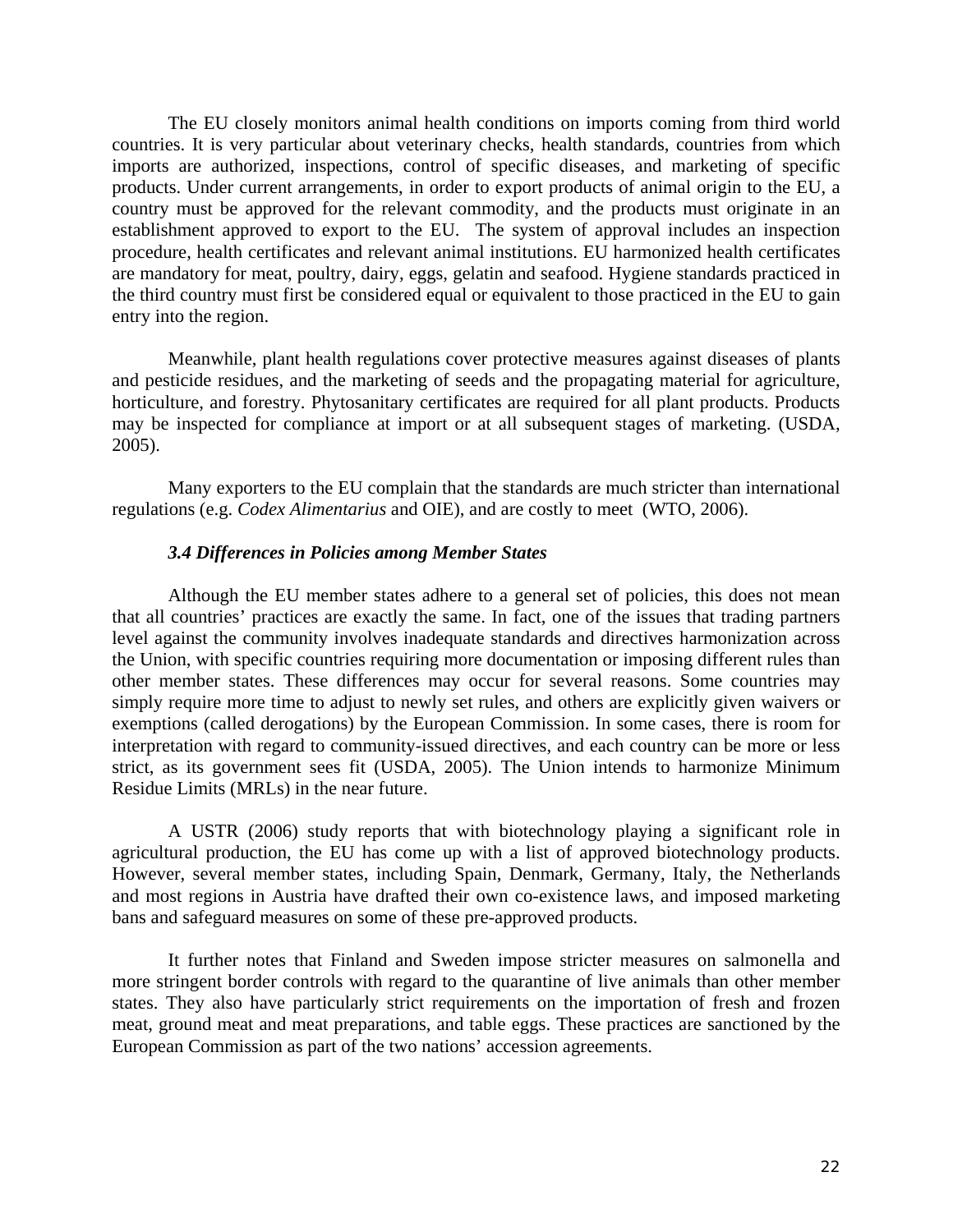Meanwhile, France chose not to apply the EU directive on dietetics and prescribes its own limits on vitamin and mineral composition. Spain has similar practices. Denmark, for its part, requires ingredient by ingredient testing on nutrition products, while Italy requires a bacteriological certification<sup>10</sup> in addition to the set of certificates traditionally demanded of shipments to the community (USTR, 2006).

Harmonization of rules on food irradiation has been a slow-moving process and most products gain approval on a country-by-country basis.

The acceptability of stick-on labels varies among states. Naturally, the required language of labeling is dependent on the importing country.

|                       | o<br>o                               |
|-----------------------|--------------------------------------|
| <b>Member State</b>   | <b>Language</b>                      |
| Belgium               | French and Dutch, German recommended |
| <b>Czech Republic</b> | Czech                                |
| Denmark               | Danish                               |
| Estonia               | Estonian                             |
| Finland               | Finnish                              |
| France                | French                               |
| Germany               | German                               |
| Greece                | Greek                                |
| Hungary               | Hungarian                            |
| Ireland               | <b>British English</b>               |
| Italy                 | Italian                              |
| Latvia                | Latvian                              |
| Lithuania             | Lithuanian                           |
| Luxembourg            | French or German                     |
| Malta                 | Maltese or English or Italian        |
| Netherlands           | Dutch                                |
| Poland                | Polish                               |
| Portugal              | Portuguese                           |
| Slovakia              | Slovak                               |
| Slovenia              | Slovene                              |
| Spain                 | Spanish                              |
| Sweden                | Swedish                              |
| <b>United Kingdom</b> | <b>British English</b>               |
| 0.110R                |                                      |

*Table 13. Language Labeling Requirements* 

Source: USDA

Inspection fees, registration fees and time required to gain approval for ingredients used in food manufacturing also vary.

<sup>&</sup>lt;sup>10</sup> Issued in the Philippines by the Department of Health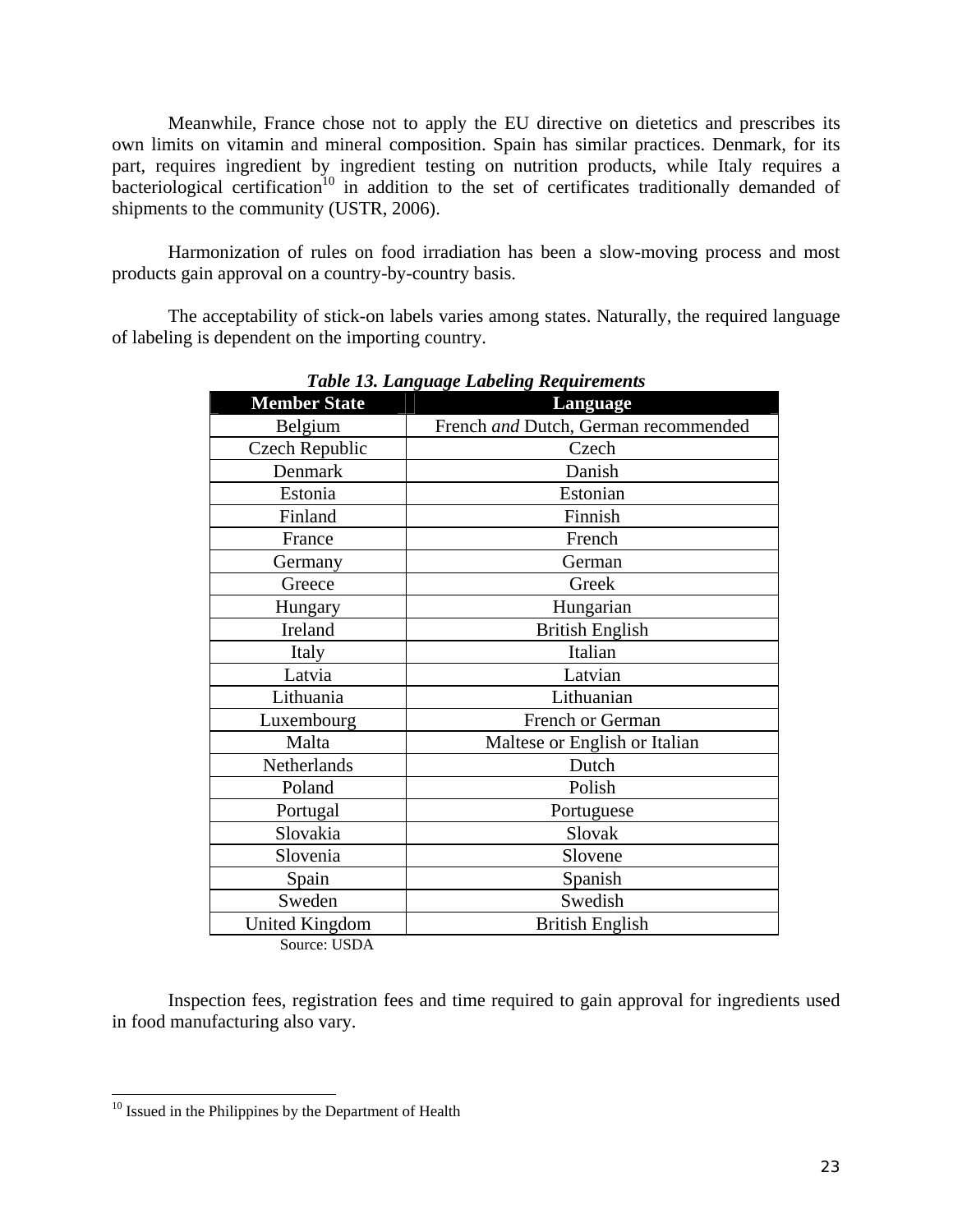#### *3.5 Philippine Exports Facing NTMs*

 According to TRAINS data, 59 out of 163 commodities or 6.6% of Philippine exports to the country are affected by non-tariff measures. Bananas, tunas and sweet biscuits are among the commodities that face testing for authorization, prior surveillance, product characteristic and labelling requirements. Table 11 enumerates selected Philippine exports facing non-tariff measures in the EU and their respective trade values. The complete list may be found in Appendix F.

| <b>Product</b> | $\cdots$ $\cdots$ $\cdots$ $\cdots$ $\cdots$ $\cdots$<br><b>Description</b> |                 | <b>Trade Value</b>          |
|----------------|-----------------------------------------------------------------------------|-----------------|-----------------------------|
| Code           |                                                                             | <b>NTM Code</b> | $($ \$ '00 $\overline{0}$ ) |
| 10600          | Other live animals.                                                         | 6175            | 418.357                     |
| 30410          | Fresh or chilled                                                            | 6175, 6371      | 1,088.66                    |
| 71410          | Manioc (cassava)                                                            | 5220            | 19.907                      |
|                |                                                                             | 5220, 8110,     |                             |
| 80300          | Bananas, including plantains, fresh or dried.                               | 8150            | 243.186                     |
|                | Fish, whole or in pieces, but not minced :--                                |                 |                             |
| 160414         | Tunas, skipjack and bonito (Sarda spp.)                                     | 6310            | 22,991.886                  |
|                | Raw sugar not containing added flavouring or                                |                 |                             |
| 170111         | colouring matter :-- Cane sugar                                             | 5220            | 711.044                     |
| 190230         | Other pasta                                                                 | 8111, 8131      | 980.234                     |
| 190530         | Sweet biscuits; waffles and wafers                                          | 8111, 8131      | 26.173                      |
| 210410         | Soups and broths and preparations therefor                                  | 6175            | 235.512                     |
|                |                                                                             |                 |                             |
|                | Total trade value                                                           |                 | 34,259.112                  |
|                | Percent of total Philippine exports to the EU                               |                 |                             |
|                | (Percent of total agriculture exports)                                      |                 | $0.49\%$ $(6.6\%)$          |

*Table 14. Selected Philippine Exports Facing NTMs in the EU* 

*NTM Code 5220: Prior surveillance: 6175: Prior authorization; 6310: Total prohibition; 6371: Prohibition; 8110 and 8111: Product characteristic requirements; 8131: Labeling requirements; 8150:Testing, inspection and quarantine requirements.* 

While the table above indicates relatively little effect of EU application of non-tariff measures on current Philippine exports, the potential threat of the numerous NTM remains on other agriculture products which the Philippines may export in the future. What the information in the table also veils is the non-tariff measure like complete import prohibition on specific products, e.g. meat from the Philippines, which are, therefore, not registered as exports and whose lost trade value could not be assessed.

#### *3.6 Case Studies*

To better understand the implications of non-tariff measures on actual exporting firms, we interviewed some exporters of selected agricultural/fish products. This section discusses a few experiences and the *micro* level implications on costs. The actual procedures carried out to satisfy the requirements in the destination markets is discussed in the next chapter.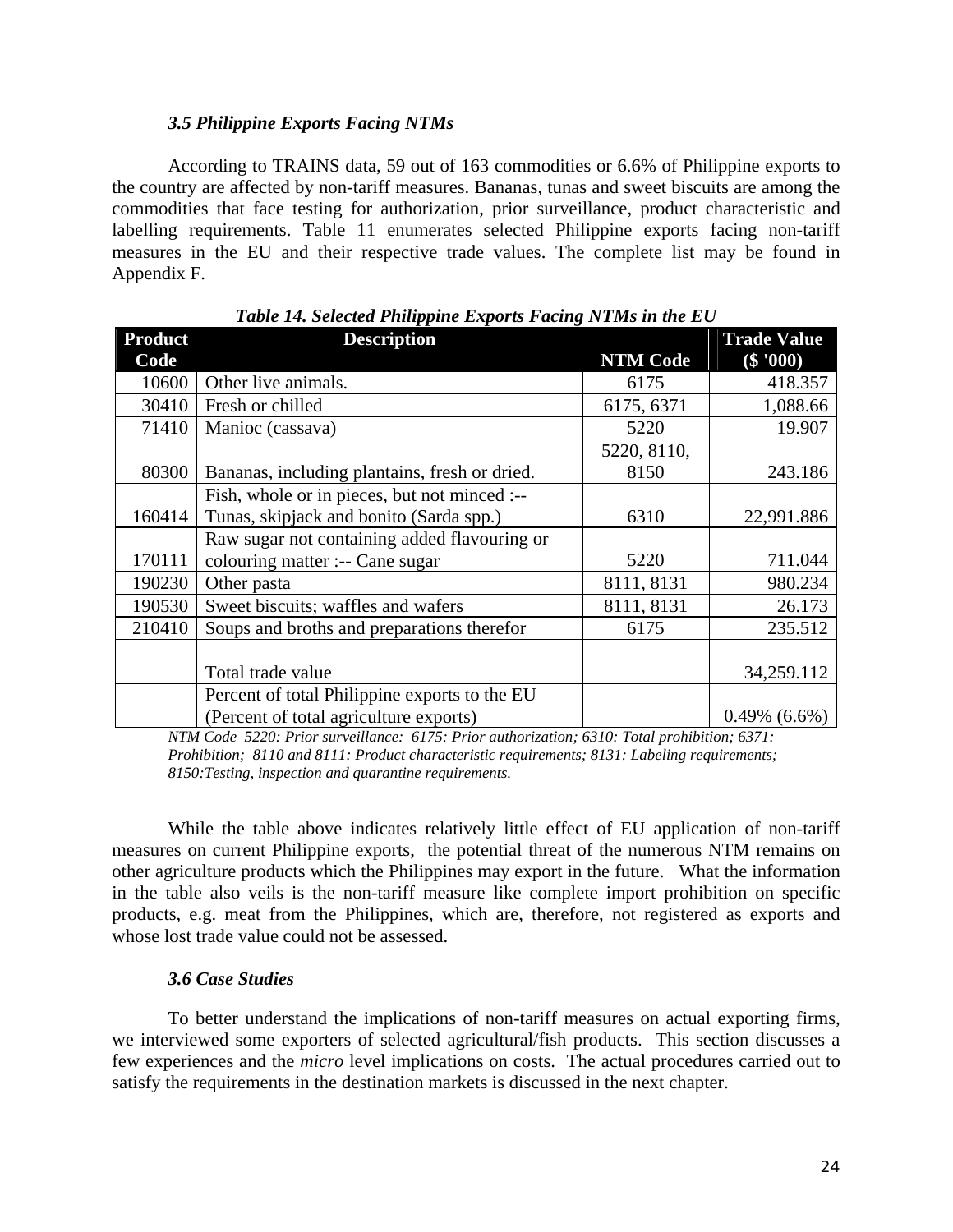#### **3.6.1 Tuna**

The European Union submitted a notification that they would be reducing the maximum residue limit of lead in tuna from the 0.5 ppm limit outlined by the internationally accepted *Codex Alimentarius* to 0.2 ppm. The Union cited the negative effects of excessive lead consumption on the Intelligence Quotients (IQ) of children as its basis for the reduction. With 35.12% of all Philippine tuna exports going to the EU, the local industry took issue with this new, exceptionally stringent requirement. The Philippines was of the opinion that the EU was unable to present robust scientific basis for its proposed standard. As a result, the country submitted a formal position paper on the matter, claiming that the *Codex*-sanctioned MRL is sufficient to address these concerns. The canned tuna industry admits that an MRL of 0.2 ppm would force some exporting companies out of the trade since natural conditions in the quality of Philippine sea water would prevent them from attaining lower level of lead content.

#### **3.6.2 Ingredients**

Noodle exporters have also been forced to alter their production practices and ingredient use because certain chemicals in food coloring traditionally used in the Philippines are banned in the European Union. Similarly, high levels of particular chemicals contained in soy sauce are prohibited in the EU, preventing soy sauce exporters from accessing the market, and obligating downstream firms to switch brands. Differing requirements among countries have led exporters to alter their formulations to suit each one, taking away economies of scale while increasing the necessary capital investment for alternative processes.

#### **3.6.3 Wood Packaging**

 Products are not the only targets of specific processing requirements. In particular, wood packaging material (WPM) such as wooden crates or palettes also face an additional requirement, i.e. fumigation prior to shipment. The process must be certified by the Bureau of Plant Industry, which sends an observer from the agency to oversee the procedure. The BPI issues a certification of the fumigation as well. Since all accredited fumigators are currently based in Manila, the transportation costs add to the exporters' financial burden.

 The EU attempted to take this a step further by issuing a directive that would require debarking in addition to fumigation. Since this is more restrictive than the international standard established by the International Plant Protection Convention, however, the EU received complaints from its trading partners. It eventually postponed the requirement until December 2008, with a review scheduled in 2007 (USTR, 2006).

#### **3.6.4 Labeling**

.

Like other developed countries in the West, EU members are particularly strict when it comes to labeling practices. Certainly, information on ingredients used and nutritional content may be joined with sanitary and phytosanitary standards, but in the West in general, many of the problems encountered by exporters fall under areas that have less to do with science and may appear somewhat less consequential.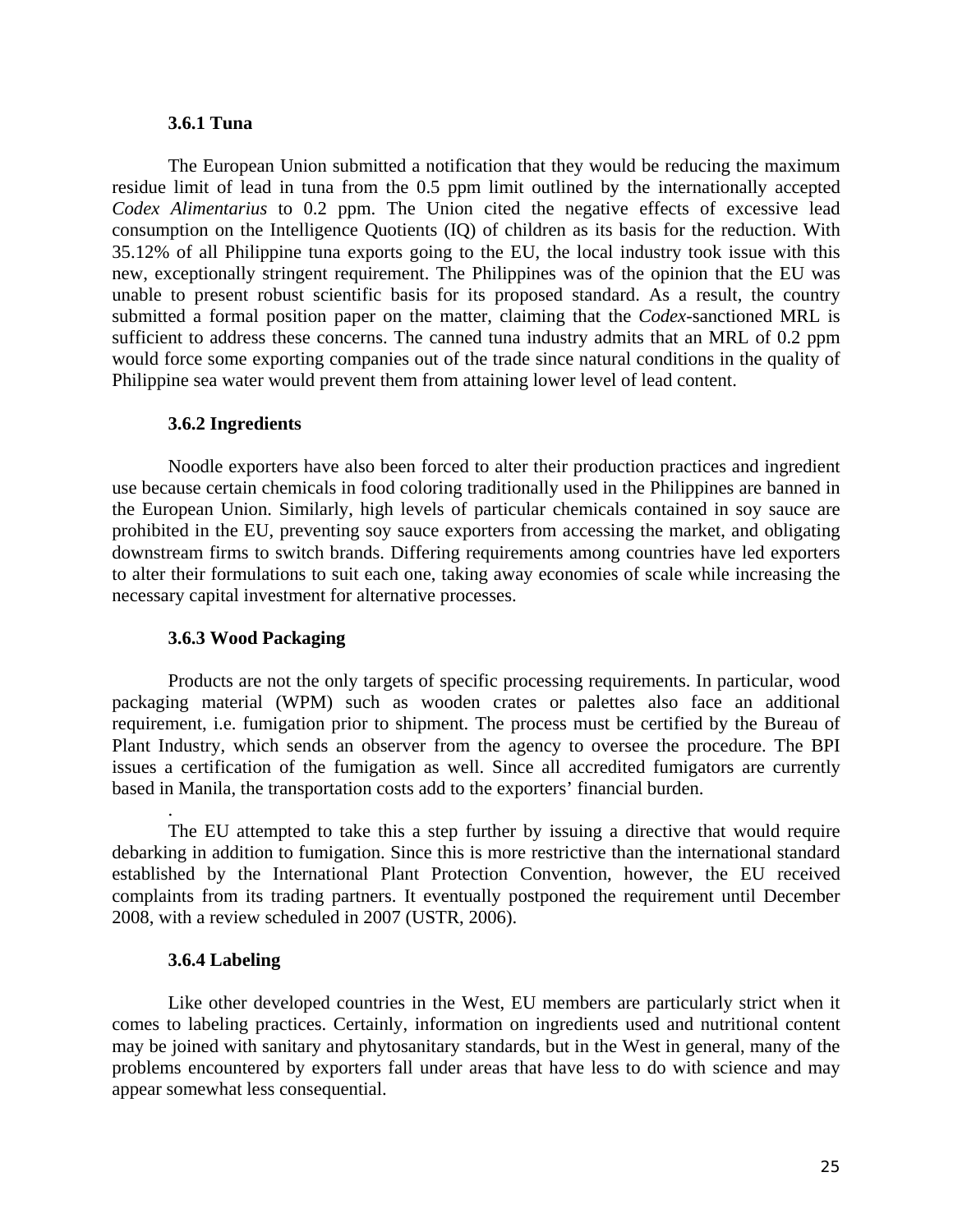Fiesta Brands' experience is a case in point. A longtime manufacturer and exporter of a variety of coconut products, the company's exports were barred entry to the  $US<sup>11</sup>$  for almost two months due to a technicality otherwise inconsequential had the oversight occurred elsewhere. More specifically, US authorities detained a shipment of Fiesta Brand's products because the label did not contain an exact address. In the Philippines, especially in far-flung regions of the country, exact addresses are not used and a nearby road, highway or general district is often sufficient to identify one's location. In years past, the company was allowed access by simply identifying a particular highway as its plant's official address in Misamis Oriental. Although the company tried to explain that no address had actually been assigned to the plant, US authorities proved adamant. To gain entry, the company was forced to request for an official address from the Philippine government – a process which took nearly two months to complete

#### **4. CAPACITY ASSESSMENT OF THE PHILIPPINES**

#### **4.1 Certification process in the Philippines**

To assure foreign countries that their products meet specific requirements, exporting companies must submit certain certifications prior to engaging in trade, as well as attach particular certificates with every shipment they send. Majority of these certifications are traditionally issued by the appropriate bureaus under the Department of Agriculture or the Department of Health. The Phytosanitary Certificate and the Official Meat Inspection Certificate (OMIC) are just two examples of documentations plant and animal product exporters must obtain.

#### **a. Phytosanitary Certificate**

1

 The Phytosanitary Certificate is issued by the Quarantine Division of the Bureau of Plant Industry (BPI) for every shipment of plant products leaving the country. This certificate is not a standard form. Rather, it is customized based on the requirements of the importing countries. For this reason, exporter must first acquire an import permit from his intended destination country before seeking the certification. The permit will contain the specific country requirements (e.g. specific treatments, laboratory testing) for the specific product, which the BPI will then check for and certify for compliance<sup>12</sup>. Aside from the import permit, the issuing officer also uses the Food and Agriculture Organization of the United Nations (FAO) Digest of Plant Quarantine Regulations as a primary reference. Regularly updated by the International Plant Protection Convention, the digest contains the rules and regulations of each country regarding the importation of different commodity classes of plant material. The fee for the certificate is dependent upon the volume of shipment, with the exporter paying PhP5.00 per metric ton.<sup>13</sup>

<sup>&</sup>lt;sup>11</sup> Even though the experience does not pertain to EU export, we find the Fiesta Brands' experience illustrative of what can also take place in other countries like the EU because of labeling problems.

 $12$  For countries and products without an import permit, the BPI conducts a one-hour ocular inspection, checking for the cleanliness of the sample and the apparent lack of signs of pests or diseases.<br><sup>13</sup> It should be noted that, per Executive Order 554 entitled "Directing all Departments, Bureaus, Commissions,

Agencies, offices and instrumentalities of the national government, including Government-Owned and/or Controlled Corporations, to improve the competitiveness of the country's export sector by eliminating the fees and charges imposed on export clearances, inspections, permits, certificates, and other documentation requirements," issued by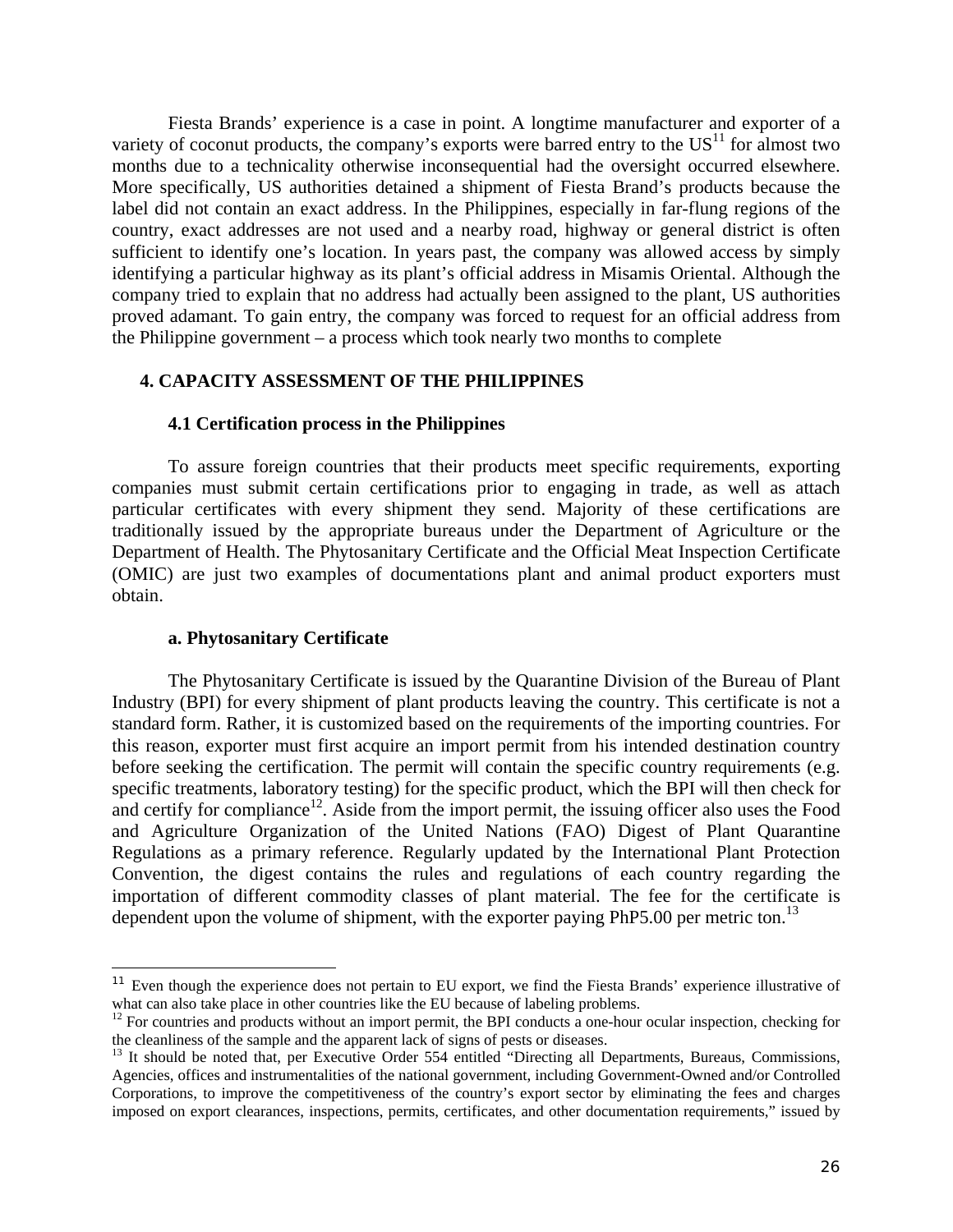Attached to the Phytosanitary Certificate are laboratory results from the National Pesticide Analytical Laboratory (NPAL). This laboratory, funded by the Japan International Cooperation Agency, conducts testing for chemical residues in plant products. Per the *Codex Alimentarius*, the internationally accepted set of standards for plant products, five kilograms of each product from every shipment is brought to the laboratory for analysis. Both the National Capital Region main laboratory and its satellite laboratory in Davao City are capable of conducting analyses of export material. After testing, the NPAL issues its own certificate listing its specific findings. The residue detection process normally takes 24 hours, and exporters are advised to return to the NPAL two days after submitting their samples for the results and certification. The standard fee for a multi-residue analysis is  $PhP5,250$ .<sup>14</sup>





President Gloria Macapagal-Arroyo, fees for certifications were eliminated in January 2007. Laboratory testing fees remain in place.<br><sup>14</sup> Aside from Japan, which as previously mentioned, requests specific analysis of chlorpyriphos and cypermethrin

content, all other countries look for a standard set of laboratory tests on 14-24 pesticides based on *Codex* standards.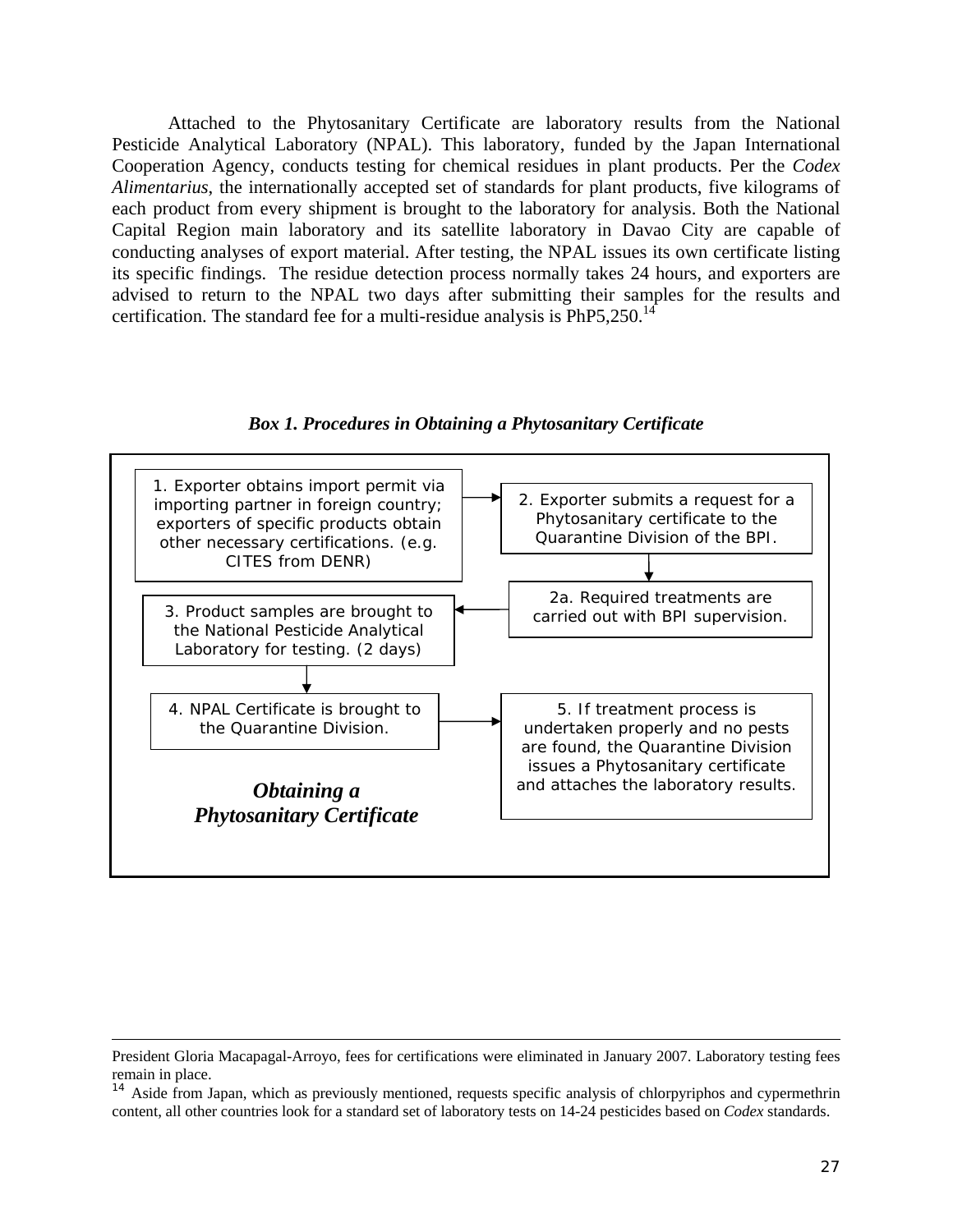#### **b. Health Certificate**

1

The Sanitary/Health Certificate (HC) is issued by the Administrative Support and Product Certification Unit  $(ASPCU)^{15}$  of the Bureau of Fisheries and Aquatic Resources (BFAR) on fish and fishery/aquatic products leaving the country.

Before a company can even apply for a Health Certificate, its fish processing plant must be Sanitation Standard Operating Procedure (SSOP) and Hazard Analysis Critical Control Point (HACCP) certified. Only those with ratings "AA," "AB" or "BA" are allowed to export. Accreditation is done once per quarter.

Like the Phytosanitary Certificate, there is no standard Health Certificate. Different countries provide different forms, and the ASPCU fills out a form based on the request of the exporter which states the destination country of the product. The application for an HC must be submitted to the agency one week before the intended shipment date.

 Before the HC can be signed and released, the exporter must present, together with his application, a packing list, a proforma invoice, laboratory analysis results and a pre-shipment report. For certain aquaculture products such as bangus, tilapia and shrimps, additional requirements include quarantine and certification of compliance and monitoring for fish health.

For fishery products sent to the EU, microbiological, chemical and sensory exams must be conducted. Laboratory analysis may be done at any of the seven official BFAR laboratories located across different regions of the country or eight other government and private laboratories in the National Capital Region. The main laboratory is the Fisheries Product Testing Laboratory of the BFAR. This is located in Quezon City. The number of samples required is dependent on the type of laboratory certification requested. For Micro Analyses, there must be five samples per species submitted, for histamine testing, nine, and for heavy metals and metabisulfite, one kilogram. Sensory evaluation is done on five samples per shipment.

Exporters are not allowed to select the samples for testing themselves. Rather, a BFAR inspector goes to the plant and selects the samples from the lot intended for shipment.

Laboratory fees vary depending on the kind of analysis required. A full panel microbial evaluation costs PhP1,650 per sample. Because microbial evaluations take a full five days to be completed, the laboratory only accepts samples on Mondays, up to 10 AM. The results of this test are released on Fridays. Histamine tests cost PhP450 per sample, while analysis of heavy metals, including lead, is priced at PhP1,200 per element. Sensory evaluation is an additional PhP100.

<sup>&</sup>lt;sup>15</sup> BFAR had also accredited regional laboratories in regions 9 and 12 for fish bound for the EU. For all other destinations regional laboratories have already been accredited.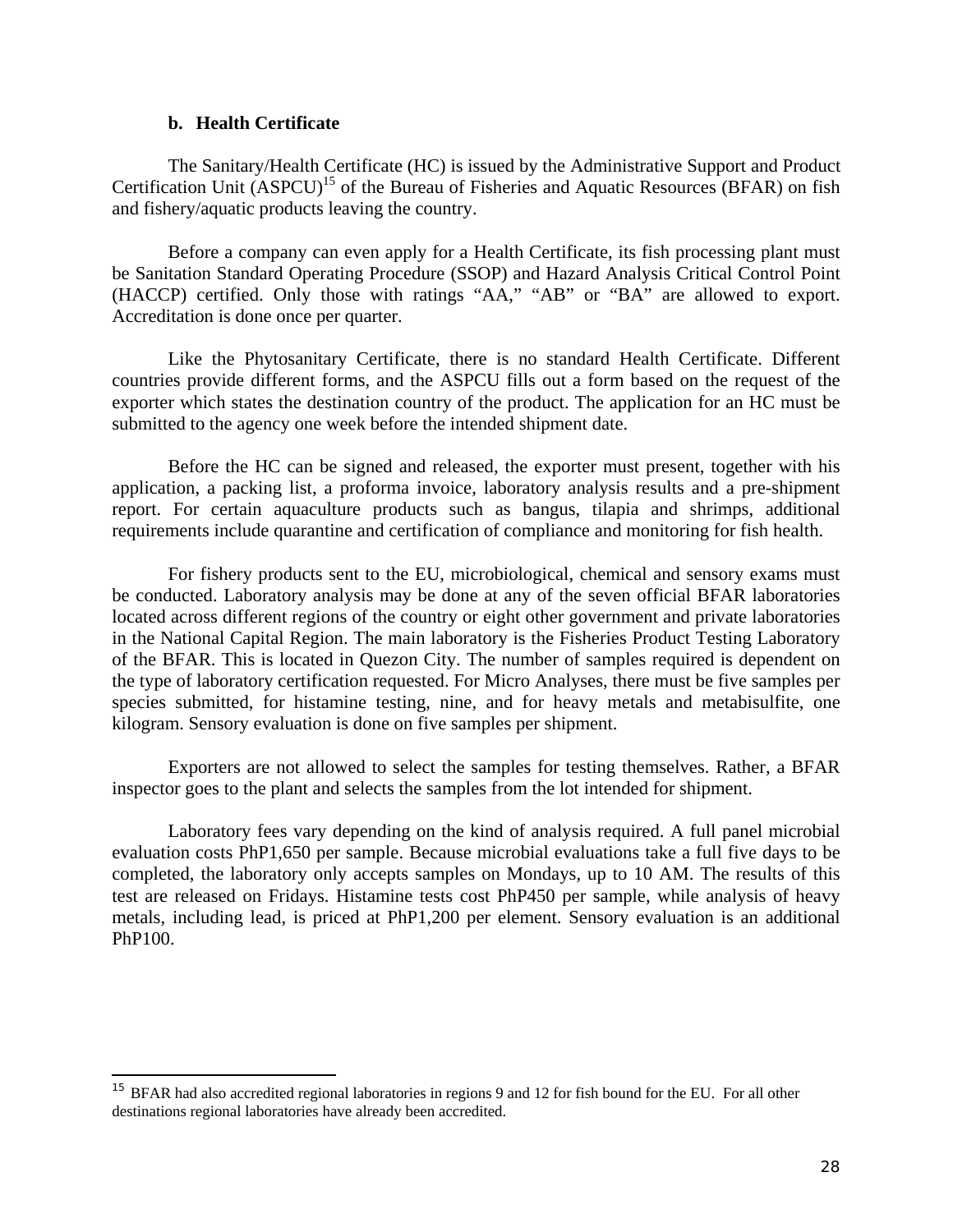

*Box 2. Procedures in Obtaining a Sanitary/Health Certificate*

In summary, there are a number of certification procedures exporters have to comply with to be able to export their products abroad. Some of these have to be obtained each time the exporters make shipments, while others are done only periodically (annually or once in two years). Table 12 summarizes these certificates and Appendix G provides detailed information on the other certification processes available in the Philippines.

| Per shipment                                | Per set time period                            |
|---------------------------------------------|------------------------------------------------|
| <b>Phytosanitary Certificate</b>            | HACCP Accreditation (every year) <sup>16</sup> |
| Sanitary/Health Certificate                 | Halal Certificate (every year)                 |
| <b>Official Meat Inspection Certificate</b> | ISO Certificate (once every 2-3 years)         |
| <b>International Veterinary Certificate</b> | GMO Certificate *                              |
| <b>CITES Permit</b>                         |                                                |
| <b>Bacteriological Certificate</b>          |                                                |

*Table 15. Certifications By Frequency of Issue* 

The GMO Certificate is issued only once, and does not have to be replaced or renewed unless a firm changes its GMO practices.

<sup>&</sup>lt;sup>16</sup> Some private standards certification firms issue HACCP Certificates with a similar validity period as ISO Certificates (2-3 years). However, for an OMIC to be issued, a HACCP Certification specifically from the NMIS must be in the possession of the meat establishment wishing to export its products, and the NMIS Certificate is valid for only one year.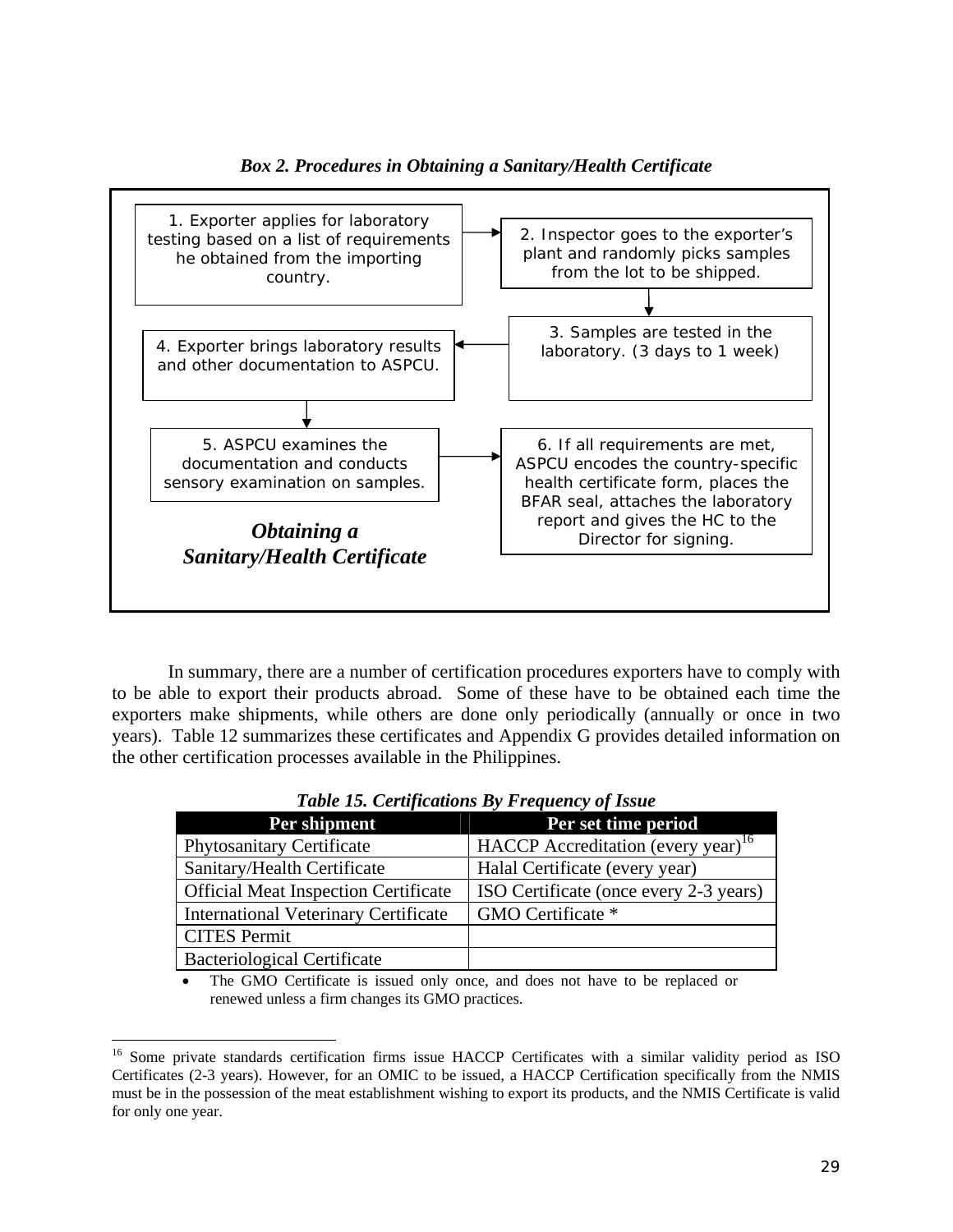• The Convention on International Trade in Endangered Species of Wild Flora and Fauna (CITES) Permit certifies that the export products are neither endangered nor wild-collected.

#### **4.2 Estimating certification costs**

1

How much do these certification requirements add to the cost of a regular shipment?

Take a prospective exporter of processed meat products, for example.<sup>17</sup> In order to export, the firm must first obtain a Hazard Analysis Critical Control Point certification from the National Meat Inspection Service. The certificate itself costs PhP5,000 for one year of operation, assuming its plant needs no major upgrades in order to meet the requirements of HACCP. Once this is obtained, the per shipment procedures begin. The firm must take ten samples of each product it would like to export and bring this to the NMIS laboratory, where they must be left for analysis anywhere between five and fourteen days. Apart from the cost of production of these samples, an additional financial expense of PhP350 per sample is required. Assuming that the exporter has two different products, the cost of laboratory testing would amount to PhP7,000 (PhP350 x 10 samples x 2 products). Once the results are obtained, the exporter must now get an Official Meat Inspection Certificate. An OMIC is issued for every product, so the firm must submit a request for two separate OMICs. Since each OMIC costs PhP75, this step adds PhP150 to the total cost for compliance. Finally, an International Veterinary Certificate must be attached to the set of documents to be sent with the shipment. This is another PhP100. The per shipment cost of certification thus amounts to more than PhP7,250 for a two commodity exporter. Considering that some firms export as many as twenty products per shipment, the expenses do pile up.

| Total sales value* of a standard two product shipment of meat  | PhP | 300,000 |  |
|----------------------------------------------------------------|-----|---------|--|
| Cost of per-shipment NTM-related expenses                      |     |         |  |
| Laboratory Testing (PhP350 x 10 samples x 2 products)          | PhP | 7,000   |  |
| OMIC (PhP75 $x$ 2 products)                                    |     | 150     |  |
| <b>International Veterinary Certificate</b>                    |     | 100     |  |
| HACCP Certification (PhP5000/No. of shipments per year)        |     | 16      |  |
| <b>Total Cost</b>                                              | PhP | 7,266   |  |
|                                                                |     |         |  |
| Share of additional NTM cost in sales value (Cost/Sales value) |     | 2.4%    |  |

\* A more helpful measure would be production cost, but for understandable reasons, this information is considered confidential by firms, and they are unwilling to publicly release such information.

 $17$  Even though the country does not currently export meat to the EU, there is a desire to do so in the future, and this breakdown is useful in order to anticipate the costs.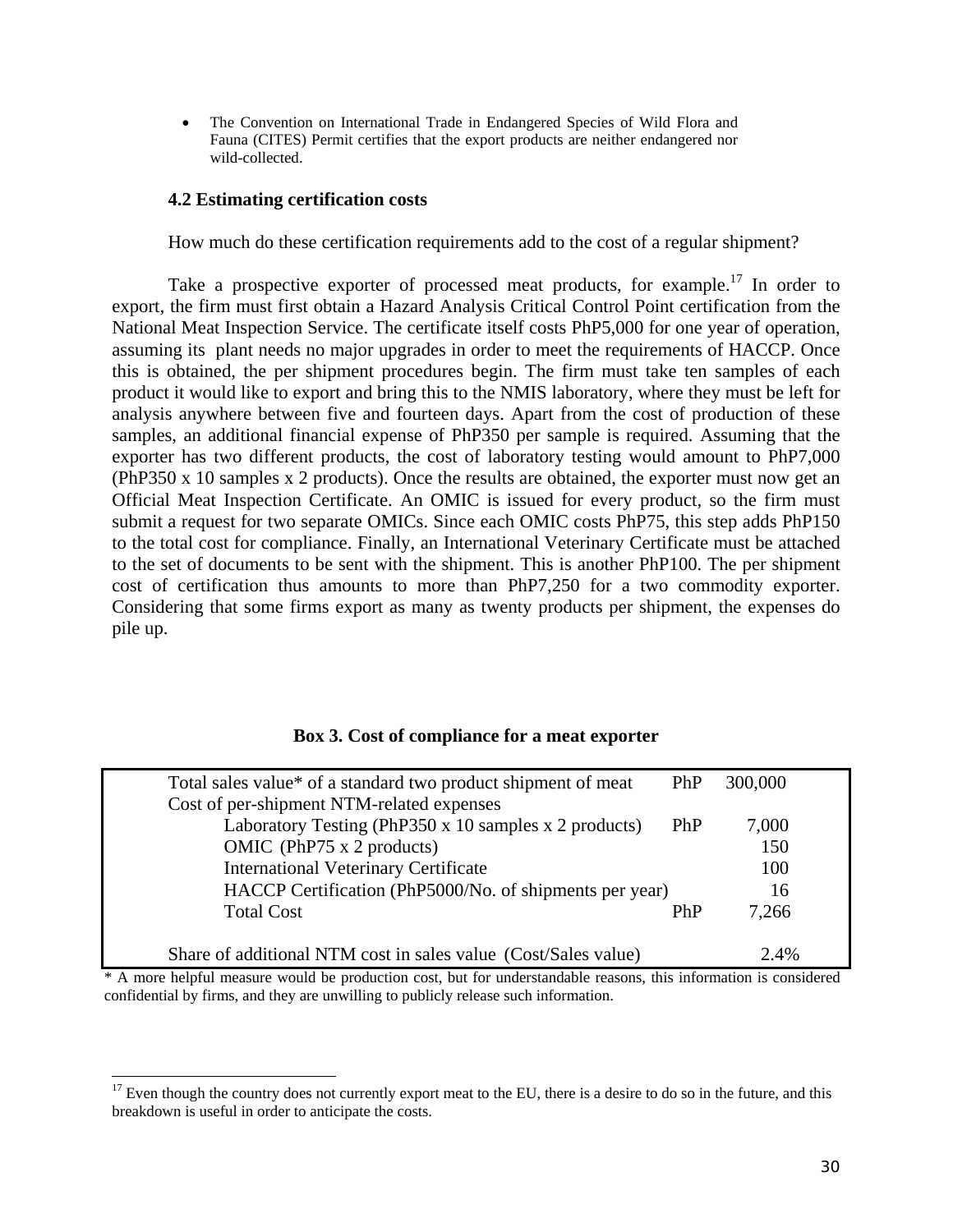Fish exporters, for their part, face laboratory testing for health certificate processing by the Bureau of Fisheries and Aquatic Resources. The cost of this amounts to PhP7,425 (PhP330 x 9 samples x 2.5 fcls). This represents 1% of the sales value of one container (estimated to be about PhP720,000). $^{18}$ 

 A representative mango exporter, meanwhile, tags quality control and laboratory testing as representing 5% of its production costs. This includes payments for the phytosanitary certificate, testing fees set by the National Plant Analytical Laboratory<sup>19</sup>, hotel expenses, overtime payments and allowances for the Japanese and Korean inspectors, and overtime payment for the BPI quarantine personnel.

 Of course, these expenses are essentially only financial costs incurred primarily for certification. That they cost little in terms of percentage of cost of shipment and hence do not appear 'bothersome' to exporters does not necessarily imply that NTMs are inconsequential to agriculture and fish exports. What may not be captured is the hidden cost caused by stringent NTMs on firms that are effectively precluded from exporting to these countries because of their lack of ability to upgrade their facilities to satisfy the health and standards requirements. That is, the large expenses, usually reaching millions of pesos, for capital expenditures necessary for a firm to qualify for standards certifications, which may be the ultimate deciders of whether a particular firm will be able to enter the export arena or not, is not taken into account from the above cost estimation.

These capital costs naturally vary from firm to firm, as they are dependent on each one's initial conditions (i.e. whether they already have modern machines and facilities or completely outmoded production processes), capacity for creative thinking, and the specific requirements of the primary export market. These are not captured in the above-listed cost of compliance, as these are sunk costs.<sup>20</sup>

 Most regular out-of-country costs are incurred not by the exporter from the Philippines but by the European importer. The importer pays for the authorization documents as well as the cost of inspection or sample evaluation when the products reach the EU. The only time that an exporter would incur NTM-related costs once the product is outside the Philippines is when the product is rejected by the importing country. If the product must be destroyed, the exporter would face charges for the disposal procedure<sup>21</sup>, and, depending on the contract and specific circumstances, may also face penalties from the importer associated with non-delivery or noncompliance. If the exporter would prefer to have the product returned to the Philippines, he

<sup>&</sup>lt;sup>18</sup> Based on estimate provided by one tuna exporter. In general, we found it difficult to obtain more specific data from fish exporters.

 $19$  However, the cost of the samples tested is absorbed by the importer.

<sup>&</sup>lt;sup>20</sup> As an example, the cost of vapor heat treatment machinery is filed by mango exporters under a different category of expenses. Expenses incurred are filed under depreciation expense, which is part of other factory overhead.

<sup>&</sup>lt;sup>21</sup> While no specific example could be gleaned for Europe, Monde Nissin reports that it had to spend PhP700,000 solely for the disposal of one shipment to Japan that did not meet the requirements.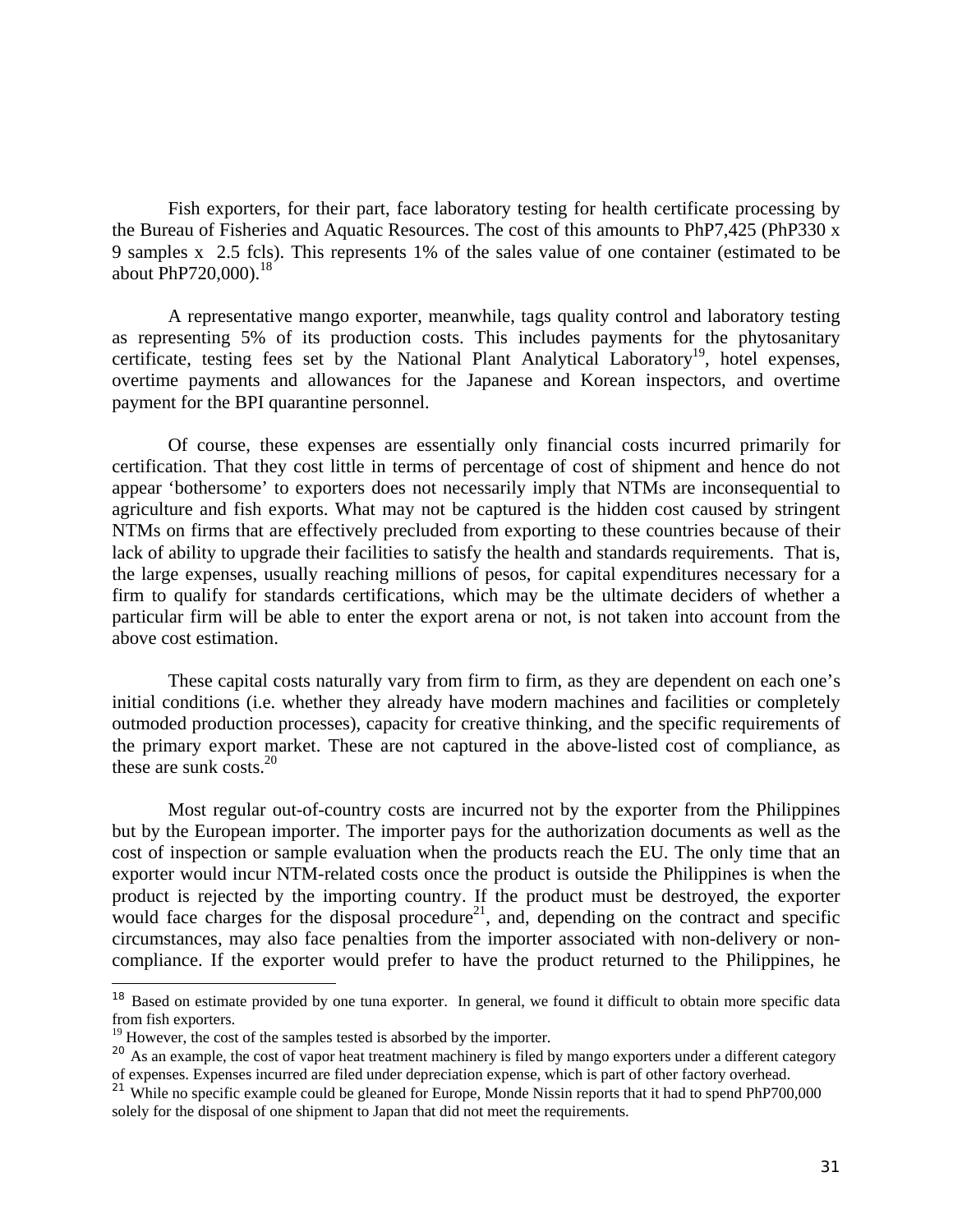would be responsible for the cost of freight. These out-of-country costs is difficult to estimate because: 1) refusal of Philippine goods does not happen with predictable regularity; 2) the required action by importing countries vary, depending on the nature of so-called 'violation' as well as on type of agriculture goods. For instance, punitive action can range from outright destruction of goods to simple time delays, which nevertheless entail additional cost, in the release of the commodity from customs.

#### **4.3 Growth in Compliance Capacity**

1

 A loud outcry has been raised, especially from developing countries, regarding the increasingly stringent and ever changing standards imposed by their developed country counterparts. Lamentations are common especially as regards to the unfair and unmanageable regulations enforced by countries well-known for their attention to food safety.

 Despite the hassle and cost of the certification process, conversations with exporters reveal that, for the most part, they are willing and able to cope with the existing requirements of importing countries.<sup>22</sup> There are agencies that make the necessary certifications available and that coordinate with foreign governments regarding the acceptability of local certificates. Where treatment is necessary, firms adjust their production processes accordingly, building facilities and obtaining the necessary chemicals. While they report increased costs brought about by the necessity of compliance, they acknowledge that, at present, the profits from exporting still outweigh the costs. This, however, may not hold true for countries, say China, where margins for specific products, e.g. mangoes, are much smaller. In these cases, stringent non-tariff measures plus low profit margins eliminate exporters' interest in the foreign market.

What is more burdensome, according to views of the exporters we interviewed, are, actually, the "trade facilitating" expenses within the Philippines. These come in a variety of forms, from tips to government employees to outright bribes to accelerate the custom processing of their papers.23 The corresponding cost from these practices is not necessarily only financial but, more importantly, economic, i.e., the cost of uncertainty on when paperworks are going to be completed, the delays, etc. Unfortunately, this practice of providing 'process lubricating' expenses has become part of the 'cost of doing business' in the Philippines.

To the extent that countries follow international standards and apply them equally to all countries, the exporters are willing to learn to adhere and adjust. In other cases, some exporters request for compromises, and trading partners are flexible enough to provide them appropriate notification and adequate time to adjust to new standards.

<sup>&</sup>lt;sup>22</sup> However, this does not take into account a possible "sample selection bias" from the fact that the existing exporters are precisely those which have the capacity to adjust to the EU requirements. Further study should be done on exporting firms that have had to drop out of the EU market because of inability to cope with food safety standards, among others reasons.

<sup>&</sup>lt;sup>23</sup> Some exporters do not find the system too burdensome as the cost for all the "tips and trade facilitating" payments are not normally very high except when the pay is for those who have power to hold shipment indefinitely.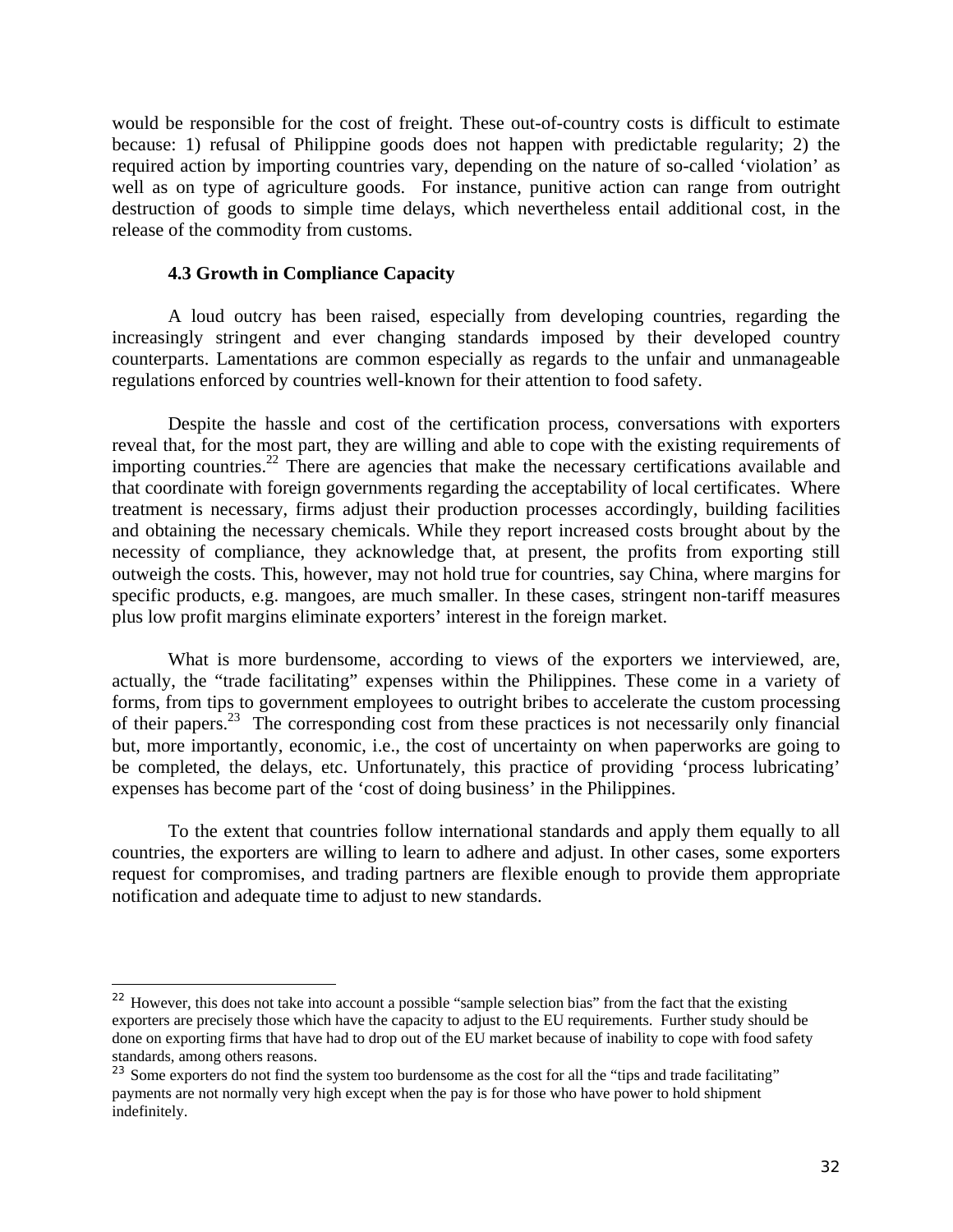That said, it must be acknowledged that the firms interviewed were primarily old hands at exporting, who are comfortable with the current situation because they have had years to adapt. $^{24}$ Fiesta Brands, Diamond Star and Monde Nissin were able to cope with the additional and varying standards of other countries, but they are relatively large and well-established firms. Fiesta Brands has been in operation since 1986, while Diamond Star has had eighteen years' worth of experience in exports. Not all firms are similarly endowed. In fact, among the 22,500 food and beverage processors in the Philippines, 99% are cottage, small and medium enterprises<sup>25</sup> (dela Pena, Blaha and Avila, 2005). Unable to afford the technological and manpower requirements of compliance, these subsets may find it more difficult to deal with stringent non-tariff measures. Even in the simple matter of laboratory testing, the fixed quantity of required samples and the costs of the tests and certificates alone will be more draining on smaller firms that export limited quantities per shipment than on established firms that are able to maximize and fill up entire containers every shipment. The result may be marginalization of these smaller establishments or even complete inability to gain market access.<sup>26</sup>

Additionally, there are certainly still clear problems within the current structure that deserve to be addressed at the soonest possible time if the nation is to expand its export activities as is desired. We discuss these next.

#### **4.4 Problems, issues and constraints**

 One of the more glaring issues is the inadequacy of infrastructure, both technical and legal .

On the technical front, laboratories are not used optimally. While there are regional branches of the NPAL and the NMIS laboratory division, not all of these meet ISO requirements nor are they all accredited by the country's trading partners. In certain cases, the only ones capable of providing results deemed acceptable by importers from other countries are the Metro Manila-based laboratories. This proves inconvenient and costly for exporters, many of whom ship from ports scattered around the country, who have to send samples to Manila rather than to their regional offices. The satellite laboratories thus end up being underutilized even as their NCR counterpart is backed up, and the costs of building and operating laboratories in other areas appear unjustified.

The NMIS laboratory alone handles all testing of meat products. During peak seasons, the laboratory can get backed up, and instead of the standard four to five days of analysis, the release of results takes one to two weeks. As a government facility, the laboratory is also closed

<sup>&</sup>lt;sup>24</sup> Efforts were made to get the input of new entrants, but those contacted were unwilling to be interviewed.

<sup>&</sup>lt;sup>25</sup> A cottage enterprise is one whose total assets are valued between PhP150,000 and PhP 1.5 million. The Magna Carta for Small Enterprises (Republic Act 6977, amended by Republic Act 8289) defines a small enterprise as having 10-99 employees and PhP1.5 million to PhP15 million in assets, while a medium enterprise is one that has 100-999 employees and PhP15 million up to PhP100 million in assets.

<sup>&</sup>lt;sup>26</sup> How small and medium scale industries are able to export is through partnerships with other SME exporters and consolidators who will then take the cost burden of the certification process. The nature of the export market is really such that a firm has to be sufficiently big and able to exploit economies of scale in order to benefit. Otherwise, SMEs in agriculture and food sector would be perpetually engrossed only with the local market, especially now, in light of more stringent NTMs and domestic inability to quickly adjust production processes.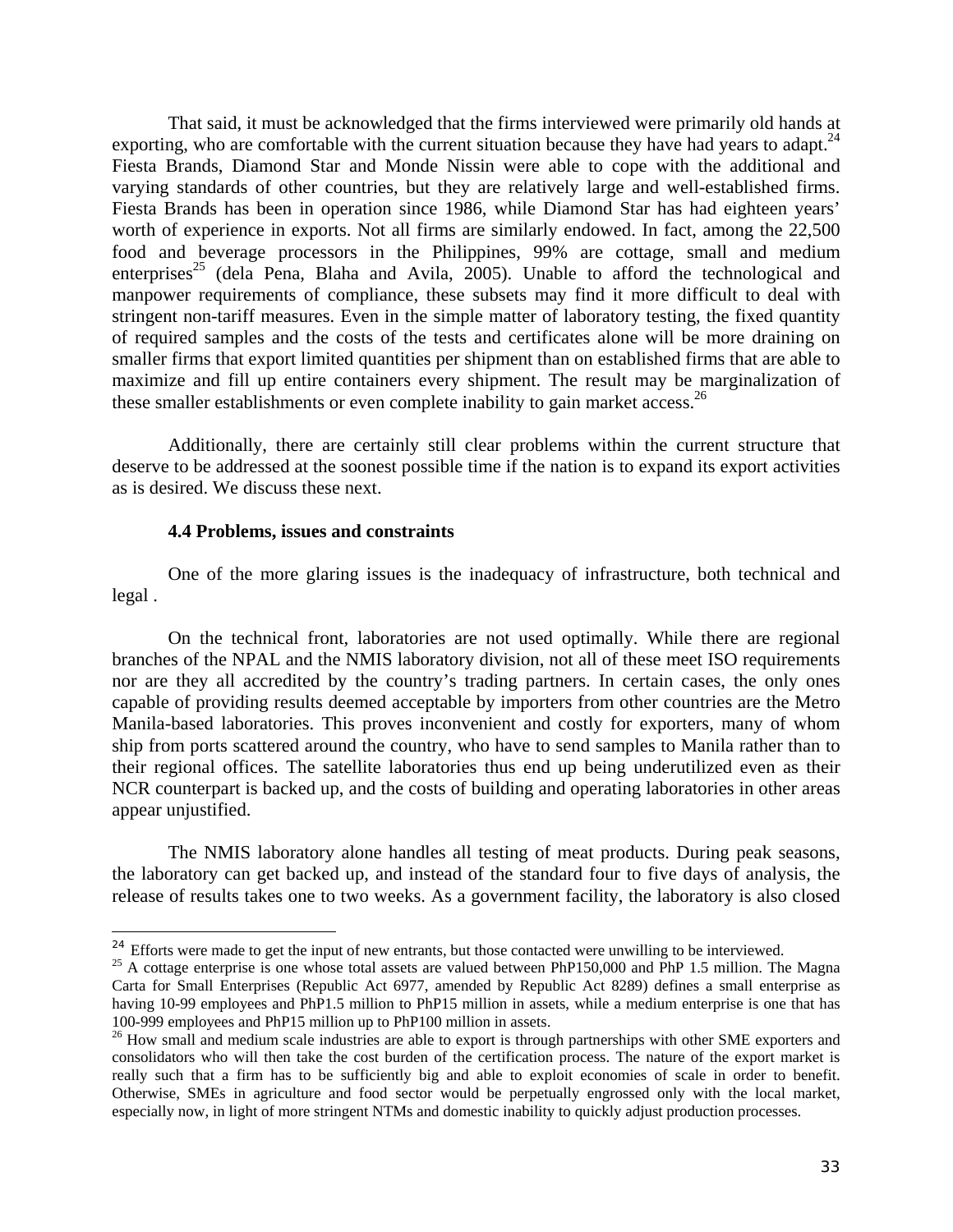during weekends, and samples that come in during the latter half of the working week are not processed until the next Monday. Bureaucratic red tape is another issue, because results often have to pass through and be signed by several people before certifications may be issued. In any market, waiting time has its cost for sellers.

Even the main NMIS laboratory is not recognized as being of sufficiently high standard as to allow for mutual recognition agreements at the present time. While the laboratory has been inspected by officials from some countries with which the Philippines hopes to sign agreements, it has been noted that in-depth reports on specific microorganisms of particular interest to trading partners could not be made available. The lack of such documentation holds up the proper, thorough consideration of the country as a viable accredited exporter of meat to markets like Singapore, the EU and the US. The development of a database on these microorganisms is of course a costly endeavor, and government funds are limited.

The equipment of current laboratories also lag behind their foreign counterparts. Monde Nissin incurred a PhP700,000 loss when a shipment to Japan domestically tested to contain 0.00 benzoic acid was found to contain 0.008 instead. Since this was above the 0.005 limit set by the country, the product was impounded at the Japanese port.

The role that is played by private laboratories in other countries, either equally sharing the burden of research and analysis with government laboratories, or, in some cases, taking over almost completely, with the government playing only a coordinating role, is not replicated here. While there does exist an accreditation system for laboratories under the Bureau of Product Standards (BPS) of the Department of Trade and Industry, the process is not mandatory and only a limited number of laboratories have been successfully accredited. The process is highly backed-up; an application filed in early January will not even be processed until May at the earliest. It often takes months to years for accreditation to be received, especially in cases in which the on-site assessment team reports many shortcomings. This accreditation costs PhP5,000 per scope, with an addition of PhP300 for the application and PhP500 per man-hour of on-site assessment. There is an annual renewal fee of PhP3,000, and each laboratory pays PhP500 per man-hour during the yearly surveillance by the BPS.

 While many other nations are resorting to electronic certification and tracking, the Philippine has been unable to follow suit. This is a problem, especially considering how important the issue of traceability has become in the global market. Many producers of fresh fruits in the country are small-time or backyard farmers in far-flung areas, whose produce is then consolidated by exporting companies. They do not have the sophistication to keep the minutest details of pesticides and fertilizers used, water sources, or diseases of workers that worked the farm. They would, perhaps, need to be trained to do so, but this would entail time and patience before they get into the habit of recording everything that was done on the farm.

Capacity for risk assessment of goods leaving and entering the country is sorely lacking. While technical support have greatly uplifted testing capacities in BFAR, PCA, and BPI through technical support grants from EU and Japan, certain capabilities are still not within reach. For example, the country lacks capacity in microbiological checking, technical experts are few, not to mention manpower with both negotiating skills and technical expertise. Some machines are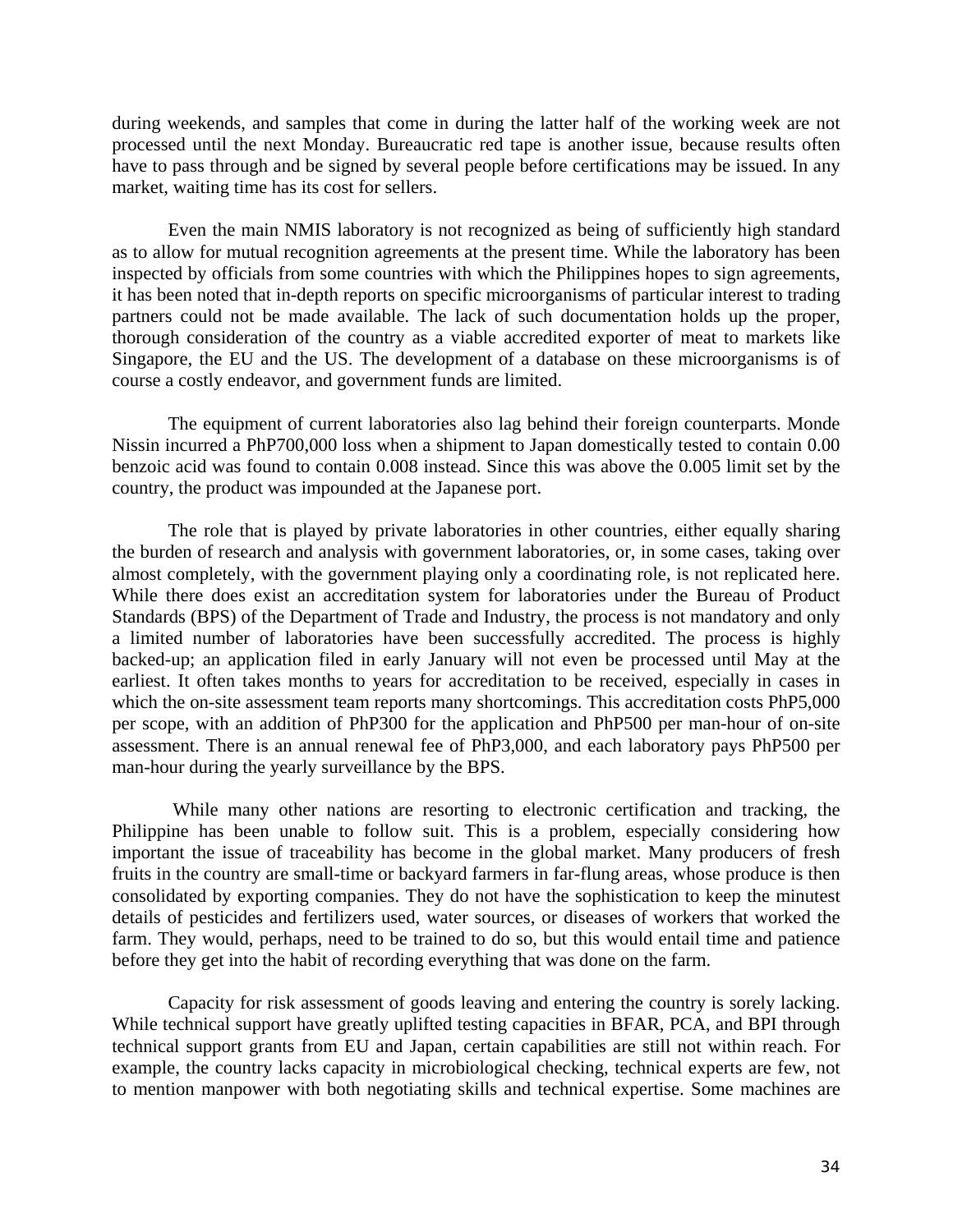unaffordable, maintenance of donated ones is poor, database of pests unavailable, office and computer facilities cramped<sup>27</sup>.

 On the legal front, most of the laws and references of the agencies are outdated and have not been amended to go apace with developments in international trade rules. In particular, based on interviews with experts on SPS and agriculture, it appears that there is a legal gap to mandate one specific government agency to take charge of food safety in plants. While there are specific agencies tasked with animal health (BAI), plant health (BPI), food safety in animal and fish products (NMIS), safety in processed food and drugs (BFAD), there is none that certifies for and enforces food safety in plants, e.g. enforce recall of contaminated plants that entered the domestic market. More details of this type of institutional inadequacies can be found in a joint paper by the DA and EMERGE entitled "Legal Parameters in the Administration of Sanitary and Phytosanitary Measures in the Philippines" (2006a).

#### **5.0 POLICY RECOMMENDATIONS AND TECHNICAL CAPACITY NEEDS**

A clear mandate and unambiguous delineation of duties and responsibilities are clearly necessary for the proper operation of any agency. One of the first steps, therefore, would perhaps be some lobbying of Congress for the prioritization of bills that will redefine the roles of the different agencies with regard to their powers and jurisdiction. At present, the Bureau of Plant Industry, Bureau of Animal Industry, National Meat Inspection Service, Bureau of Fisheries and Aquatic Resources, Bureau of Agriculture and Fisheries Product Standards, several commodity specific agencies (e.g. the Philippine Coconut Authority, Fiber Development Authority, Food Development Authority), the Bureau of Food and Drug, Department of Health, local government units and special economic zones all have roles to play, some of which are duplicates of or overlap with one another. This lack of harmony must be addressed. There has been a move toward the rationalization of the laboratory system and the integration of the standards-setting bodies, and this warrants closer consideration. If full integration seems impossible at the present time, those intimately familiar with the current situation indicate that the prompt harmonization of processes and administrative details (e.g. types of documents to be submitted, fees, step-bystep procedure) would be of great help and facilitate the movements of exporters. This would be especially beneficial for new exporters, who do not have familiarity with the certification process and who currently are often bounced back and forth between bureaus as they feel their way through an unclear, improperly documented system. A joint DA-EMERGE study recommended that a manual of operations that details the practices and responsibilities of each agency be created, but this suggestion has not been acted upon at present.

 Inquiries by the DA-EMERGE team into current practices show that there is a strong focus on the regulatory functions of the agencies involved, but research and development and

<sup>&</sup>lt;sup>27</sup> Due to limited resources, inadequate training is provided to the staff of the different agencies. Seminars often involve only one officer per region, and this person is then entrusted to disseminate the information he received. There is no standard format for this dissemination, and thus dangerous inconsistencies in practices may develop over time. Quarantine facilities at ports of entry are likewise inadequate. There is need for 'rendering' facilities, facilities for suspected items that require high heat treatment, facilities where undesirable goods can be destroyed, as well as storage places where goods waiting to be returned could be stored. These issues affect imports, more than exports, but we thought it worth mentioning them here.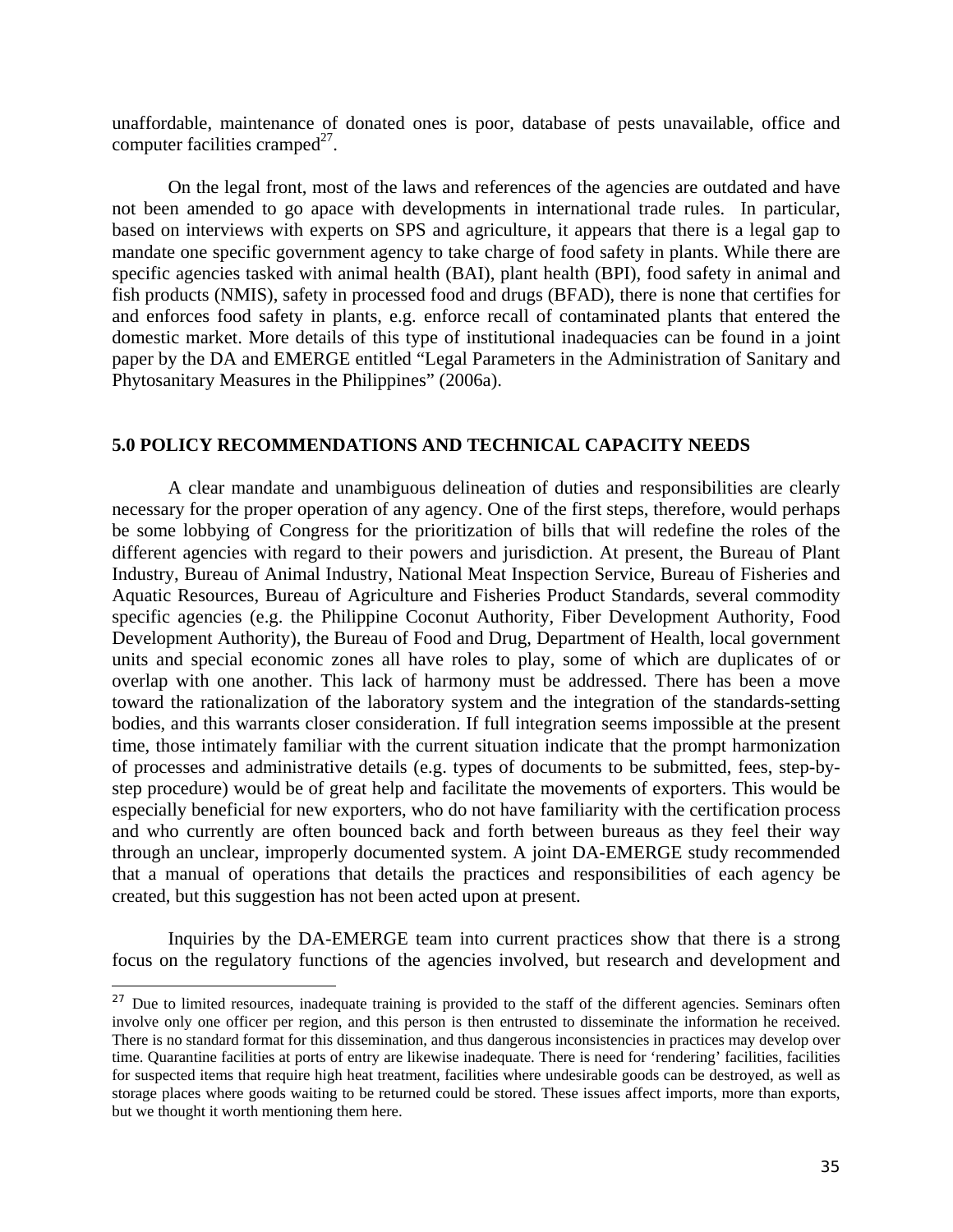training and extension activities are not given much attention  $(2006b)$ <sup>28</sup>. These are also very important areas and capacity must be developed.

The accreditation of more laboratories would facilitate the testing process, reduce time constraints and allow for a more efficient flow of goods. Delays in documentation lead to extra costs for exporters, and the Philippines' stated desire to promote and increase the countries' export activities can only be helped along by the eradication of as many of these unnecessary costs as possible.

 Satellite laboratories need to be developed, and upgrades on currently existing laboratories are also necessary to ensure that test results are accurate and precise.

Guidelines may also be laid down for a tangible role for industry; cooperation between the public and private sector may help ease the burden on the government to fund the building of necessary infrastructure. In truth, exporters today already turn to private accreditors because of uneasiness regarding acceptability of their products. As long as the coordinating function of the government is properly carried out, and an apt accreditation system is in place, the Philippine ought to be able to follow the example of other nations in turning to reliable private laboratories. If schemes can be drawn up to facilitate the accreditation of both government satellite laboratories and third-party laboratories, the nation could greatly benefit.

 The IT infrastructure needs to be improved. Electronic certification is fast becoming the global standard, and the nation cannot lag behind. There is a need to improve the capacity to trace products from the beginning to the end of the manufacturing process and the capacity to then manage the data and make it useful for analysis.

 There is still much work to be done with regard to the development of necessary research protocols, the construction of a database and regulatory impact analysis. The Philippine would benefit from mutual recognition agreements, but as long as conformity assessment is a problem due to the lack of technical capacity within the agencies responsible, the likelihood of successful MRA negotiations is very small. Current standards in risk analysis fall way below international ones, and this cannot be allowed to continue. Training must be given to the staff in order to better familiarize them with international practices. Institutional reorganization would be recommended so as to build an efficient and dedicated staff. Another observation from those who have followed the operations of the DA bureaus is that there is a need to build a database of laboratory results, because this will be helpful for risk assessment and management. Experts are needed to verify other countries' risk assessment of our products; scientists who are qualified and can speak the language of trade negotiations must be actively involved. Recording of these laboratory results may be tedious and costly, but it must begin now. Tie-ups with universities would be recommended to help with this. Networking can be a very valuable tool.

<sup>&</sup>lt;sup>28</sup> In recent years, some of the R&D, training and extension activities of departments and bureaus have indeed been devolved to local government units, but within the Bureau of Animal Industry, the different divisions do still maintain some of these functions. The National Veterinary Quarantine Service, for example, conducts its own import risk analysis studies, while the Animal Feeds Standards Division counts among its responsibilities research and training on feeds.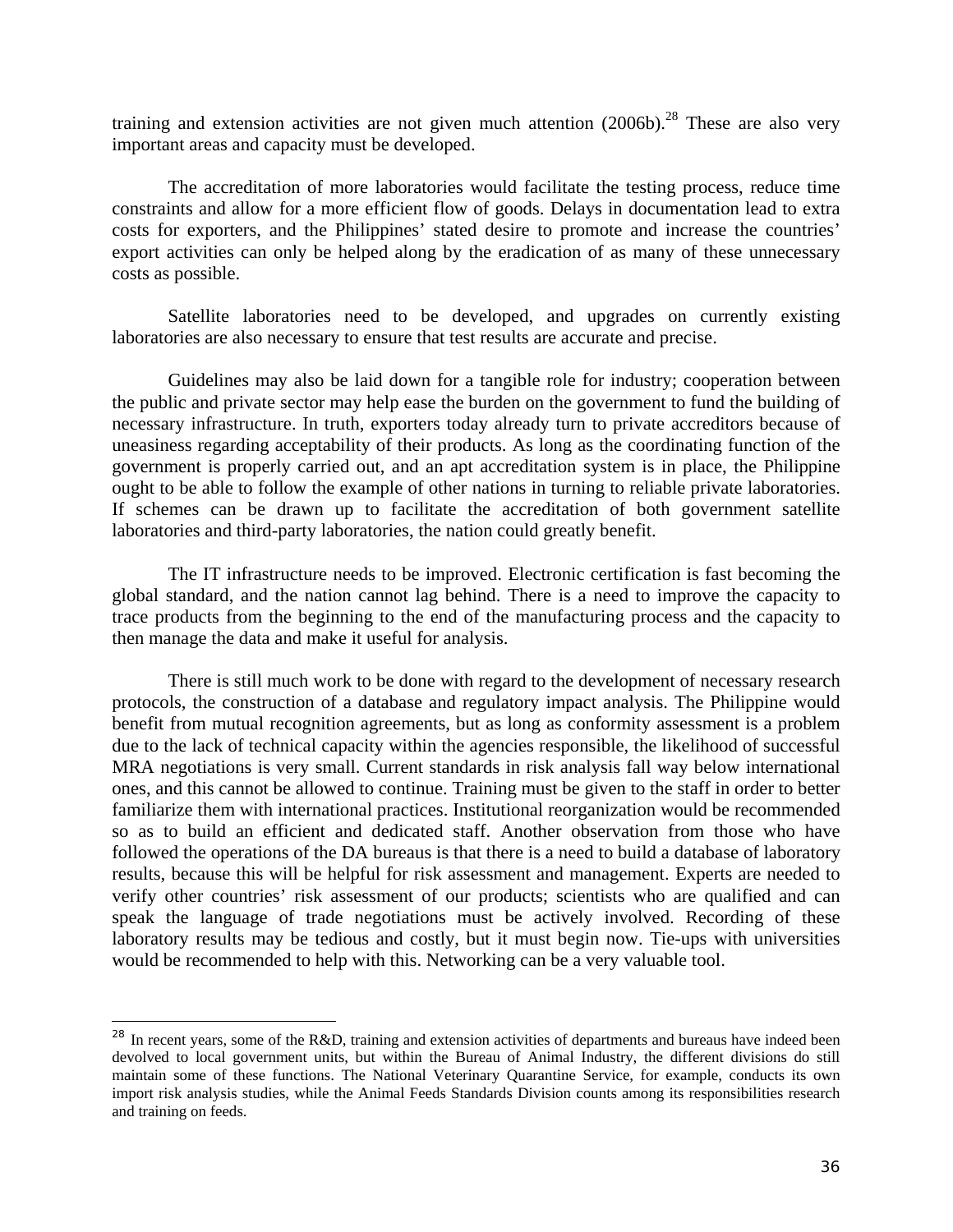The local certification agencies tend to rely on the exporters to be aware of the requirements of the importing countries. While it is true that the private sector is responsible for its business, perhaps a database can also be developed to assist smaller enterprises hoping to break into the foreign market. Closer contact between the government and industry councils would be helpful. Via this channel, the agencies involved can receive feedback on the experiences of exporters and adjust procedures and practices accordingly. Regulation can then be a learning experience.

 The government must also support technology transfer in the country. This is one of the aspects in which the Philippines' Asian neighbors have gone much further ahead. Learning must be encouraged, and the government must give whatever support it can to the development of knowledge and technological tools to improve the production processes as well as sanitation and health standards.<sup>29</sup>

 Finally, the DA observes that the Philippines is currently not yet an accredited exporter of meat to the European Union. Therefore, it notes, some guidance and assistance with regard to meeting the stringent requirements of the market would be appreciated, as exporters believe that there is demand for their products in the region.

 In terms of specific technical capacity needs of the country, there are certainly some areas in which assistance would be of much help.

 The first of these is the provision of scholarships or training of experts. Scientists in particular are needed, as the pool of experts to which the DA can currently turn is very small. In order for scientists to be sufficiently familiar with international practices, some training by and interaction with their foreign counterparts may be necessary. Unfortunately, the current cost of studying abroad is prohibitive for most Filipinos. Some funding for either full degree courses or short training sessions in such areas as biology, chemistry, microbiology, parasitology and entomology would go a long way in improving the quality of analysis and risk assessment in the country.

 Equipment in the laboratories will need to be repaired, improved or replaced. Government laboratories have limited funds to lease machinery, much less purchase them, and the issuance of grants for an upgrade would be of much help. Of course, the staff will need some training in the optimal use of new machines. The suppliers often offer training sessions for this, and funds must be allocated to allow some laboratory analysts to attend. If maintenance training can be given to those who operate the machines, this would be of additional value in ensuring that these do not quickly fall into disrepair. There are limitations to tests that the laboratories can run at present because some chemicals are too expensive to stock or purchase. Grants that will allow for the purchase of proper re-agents for laboratory testing should also be considered. For

<sup>&</sup>lt;sup>29</sup> Speaking of following the example of more successful Asian neighbors, the Philippines would do well to learn from Thailand, which has managed to make an impact on the food market, getting its products and dishes recognized the world over as part of the mainstream. The Philippines, in contrast, has failed to differentiate its products. This has resulted in a limited market abroad, supported mainly by overseas Filipinos. A need exists, therefore, to specialize and focus, to develop certain products unique to the country, and to create a 'brand' that will foster exports. While this is more a marketing, rather than a market access solution, it is something that may be worthwhile for the private sector to consider.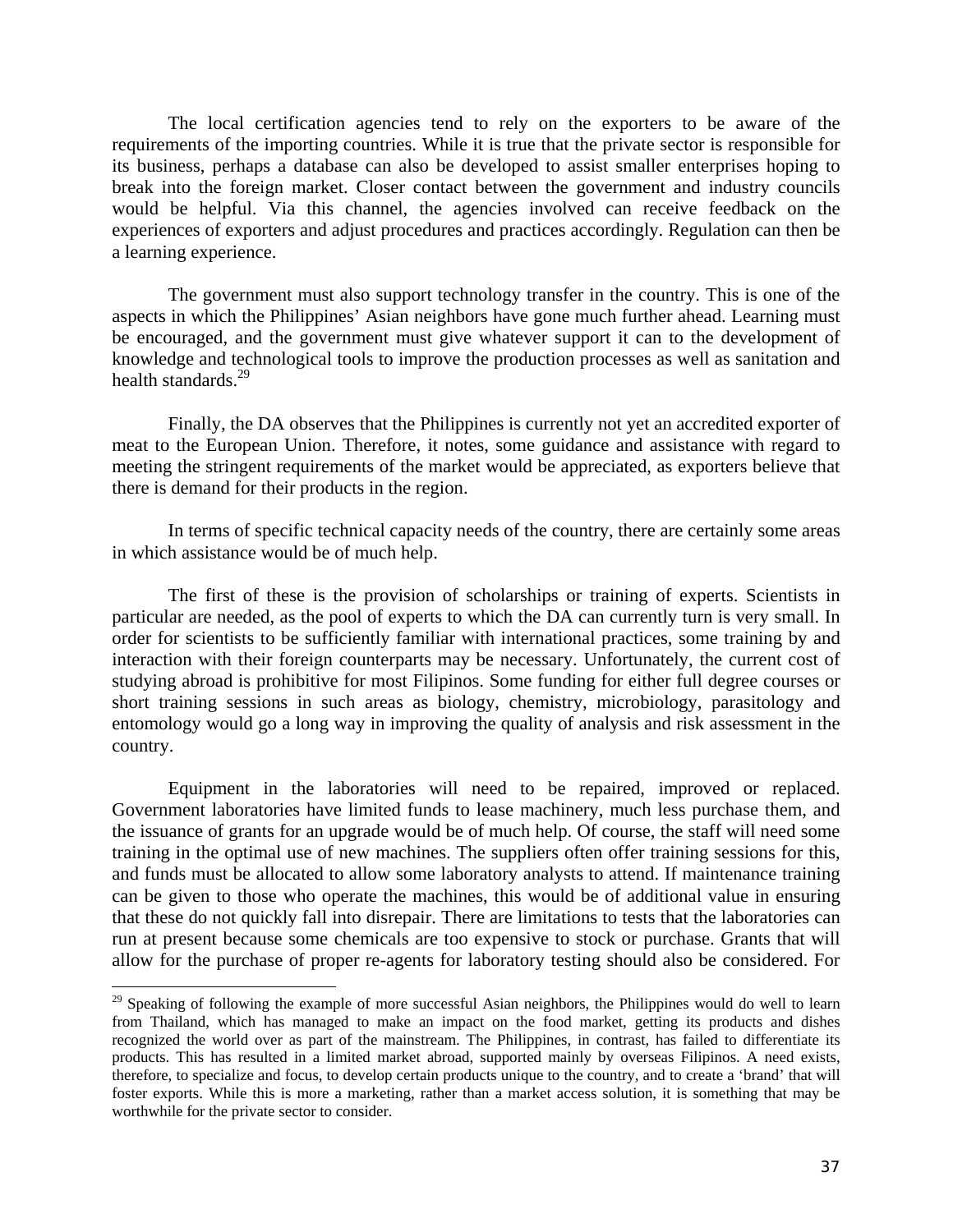this area in particular, the sustainability of funding must be discussed at the outset, because it has been observed in the past that foreign-assisted laboratories tended to fall into disuse once the projects funding them expire.

 It has been observed that the presence of two ports in Region 3 of the country places greater demands on the satellite laboratories in the region. The earmarking of funds directed toward building capacity, equipment-, space- and personnel-wise, in those particular laboratories is worthy of consideration. The Davao port is a busy one as well, especially with regard to fish and fresh fruits. The facilities in the area must be prioritized in terms of ISO compliance and capacity building.

 IT infrastructure needs to be developed, especially in satellite facilities. There is an increasing requirement for electronic tracking and certification, and this cannot happen while there are not enough computers in the regional offices of the lead agencies. In some cases, there are no telephone lines linking these offices to others, much less internet connections. Donations along these lines would be welcome.

 On a related note, projects need to be undertaken to document the existence of pests and other microorganisms for purposes of building a proper database. This will require individuals to come up with a concrete methodology, disperse across the country, personally visit farms and observe them for protracted periods of time, gather samples and test them, inquire after historical information, convert the information into usable data, and encode these. It is an arduous and relatively labor- and time-intensive task, which will require funding. It would be useful to obtain specific grants for such projects. A foreign consultant recommended to the DA that the adoption of the Laboratory Information Management System will be useful; a project geared toward this may be proposed.

 Before private laboratories can be used as alternatives to official government ones, the accreditation system needs to be facilitated. If more laboratories are able to be accredited quickly, the burden on official laboratories attached to agencies will be much alleviated. This might mean adding some personnel to the accrediting body or otherwise finding ways of improving the productivity of the current staff.

The area of information dissemination across the public and private sectors of new standards, health requirements, regulatory practices and necessary responses is another one in which assistance could be used. Guidance in setting up accessible inquiry points for exporters both old and new, recommendations on how new health requirements can be met, and open and up-to-date communications about the specifics of changing standards and practices are a few of the specific needs of the country.

 Research is always key, and not nearly enough of it is done in this country. Firms are limited by the lack of knowledge, and one way by which they can be helped in the provision of funding for studies that examine the current levels of market penetration by Philippine products in relation to those of their competitors, as well as those that look into the country's potential in the different markets. Research into the potentials of different products would also be very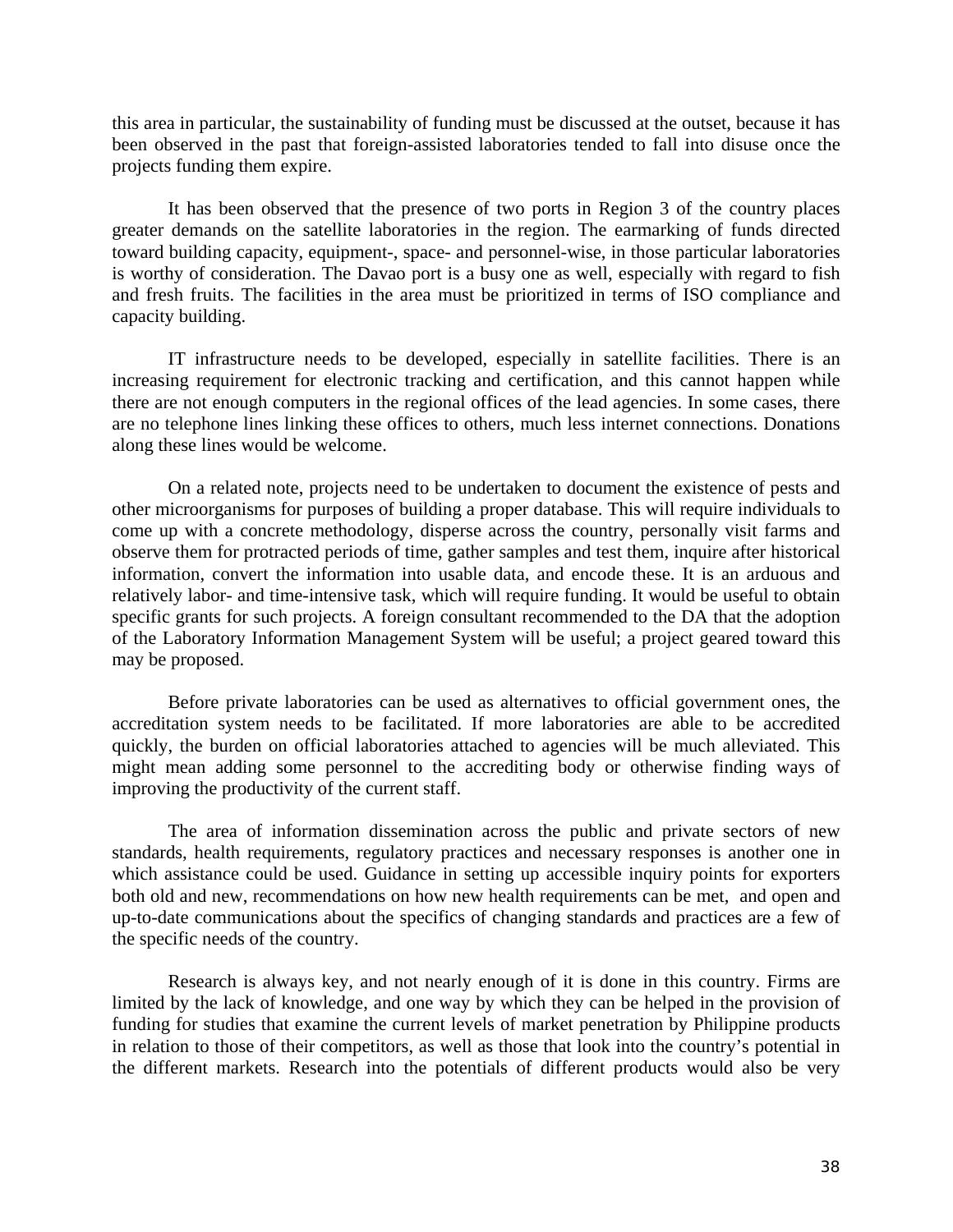helpful. This will allow them to form strategies that will allow them better access into the European market, addressing their shortcomings and emphasizing their strengths.

With regard to the private sector's own response, since it is the smaller firms who are perceived to have some difficulty with the high costs of some requirements, they can bond together not just in terms of consolidating their products but perhaps also in the development of necessary treatment facilities. A consortium of companies would be better able to raise funds than a single entity.

 Those having a strong forward-thinking mindset can also look toward the academe. Cooperation between universities and firms may lead to technological breakthroughs that would reduce the costs of compliance.

 Finally, all these suggestions would not fly in the face of lack of political will and genuine leadership. To be fair, many of the above difficulties and suggestions have long been known by people in the different agencies. For example, the overlapping functions of agencies is supposedly being addressed in the ongoing government restructuring process. Yet, nothing concrete has yet come out of it. Any major government organizational change would require strong political will right from the very top of the echelon. The lack of funds for machineries, experts training, and what not, would forever persist unless the legislative machinery that is incharge of agencies' budget fully appreciates the importance of upgrading capacities in standards and testing facilities, and thereby allocate money for such. As in many other problems in the country, the solution to the country's lack of capacity requires a more radical solution that often goes beyond the capability of individual agencies. Still, various suggestions are still worth making, in the hope that the required action not come too belatedly that most other ASEAN countries have gone far ahead before we start.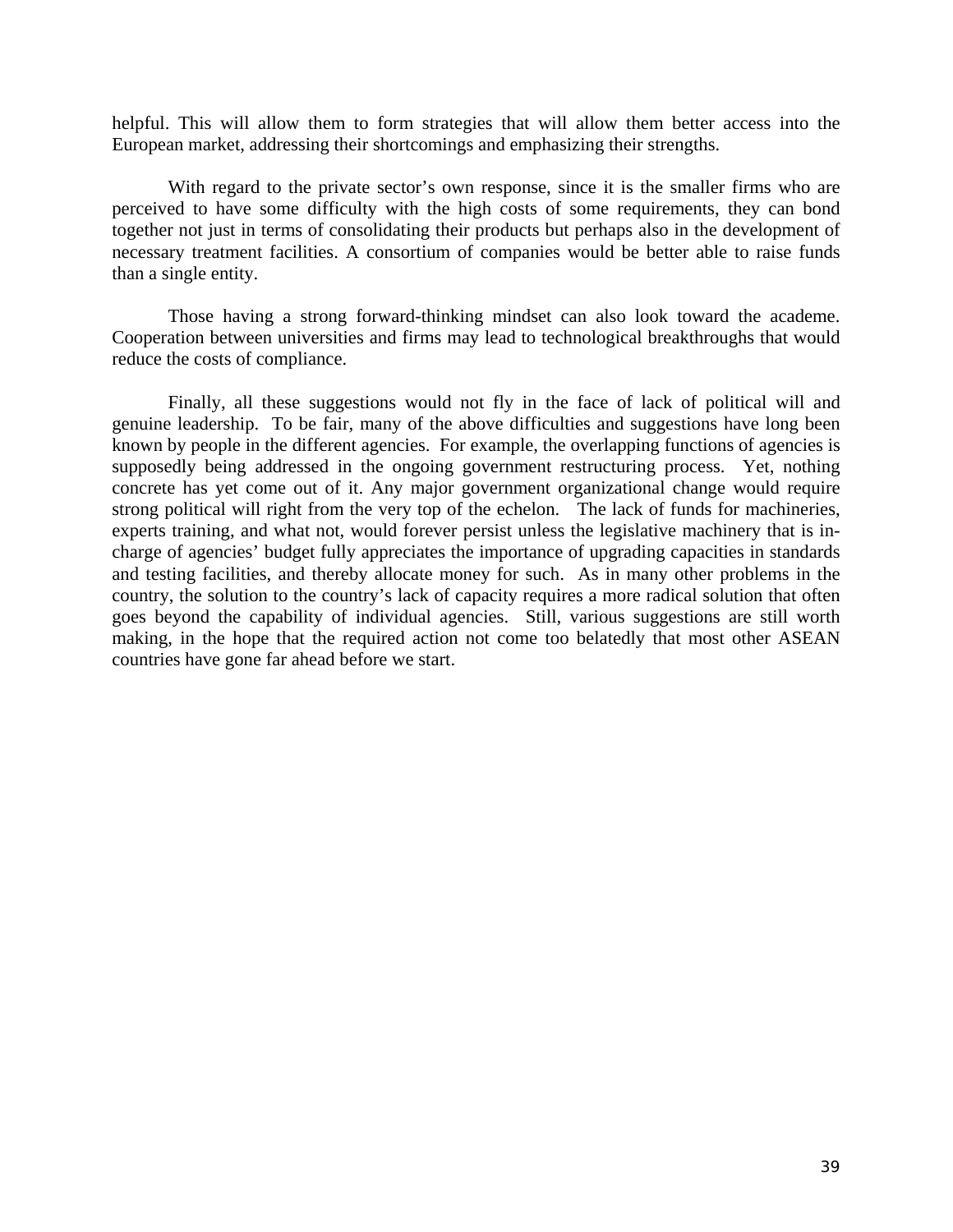#### **BIBLIOGRAPHY**

- Andriamananjara, Soamiely, Michael Ferrantino and Marinos Tsigas (2003). *Alternative Approaches in Estimating the Economic Effects of Non-Tariff Measures: Results from Newly Quantified Measures*. Washington, DC: US International Trade Commission.
- Baldwin, Robert E. (1970). *Non-Tariff Distortions of International Trade*. Washington, DC: The Brookings Institution.
- Bora, Bijit, Aki Kuwahara, and Sam Laird (2002). Quantification of Non-tariff Measures*. Policy Issues in International Trade and Commodity Study Series No. 18.* Geneva: UNCTAD.
- Dean, Judith, Robert Feinberg, Michael Ferrantino and Rodney Ludema (2003) *Estimating the Tariff-Equivalent of Non-Tariff Measures.* Washington, DC: US International Trade Commission.
- Dean, Judith, Robert Feinberg, Michael Ferrantino, Rodney Ludema and Jose Signoret (2006). *Estimating the Price Effects of Non-Tariff Measures.* Washington, DC: US International Trade Commission.
- Deardorff, Alan and Robert Stern (1997). *Measurement of Non-Tariff Barriers*. Paris: Organisation for Economic Co-operation and Development.
- Dela Pena, Alejandro, Francisco Blaha and John Avila (2005). *Needs Assessment for Trade Related Assistance*. Manila: Department of Agriculture.
- Department of Agriculture and Economic Modernization through Efficient Reforms and Governance Enhancement (Date Unknown). *Final Report On Streamlining Of Quarantine Services Of The Department Of Agriculture.* Manila: Department of Agriculture.
- Department of Agriculture and Economic Modernization through Efficient Reforms and Governance Enhancement (2006a). *Legal Parameters in the Administration of Sanitary and Phytosanitary Measures in the Philippines.* Manila: Department of Agriculture.
- Department of Agriculture and Economic Modernization through Efficient Reforms and Governance Enhancement (2006b). *The Organizational System for Sanitary and Phytosanitary Administration: Department of Agriculture.* Manila: Department of Agriculture.
- Donnelly, William and Diane Manifold (2006). *A Compilation of Reported Non-Tariff Measures.*  Washington, DC: US International Trade Commission.
- Ferrantino, Michael (2006). *Quantifying the Trade and Economic Effects of Non-Tariff Measures.* Paris: Organization for Economic Cooperation and Development.
- Kee, Hiau Looi, Alessandro Nicita and Marcelo Olarreaga. *Estimating Trade Restrictiveness Indices*. Washington, DC. The World Bank.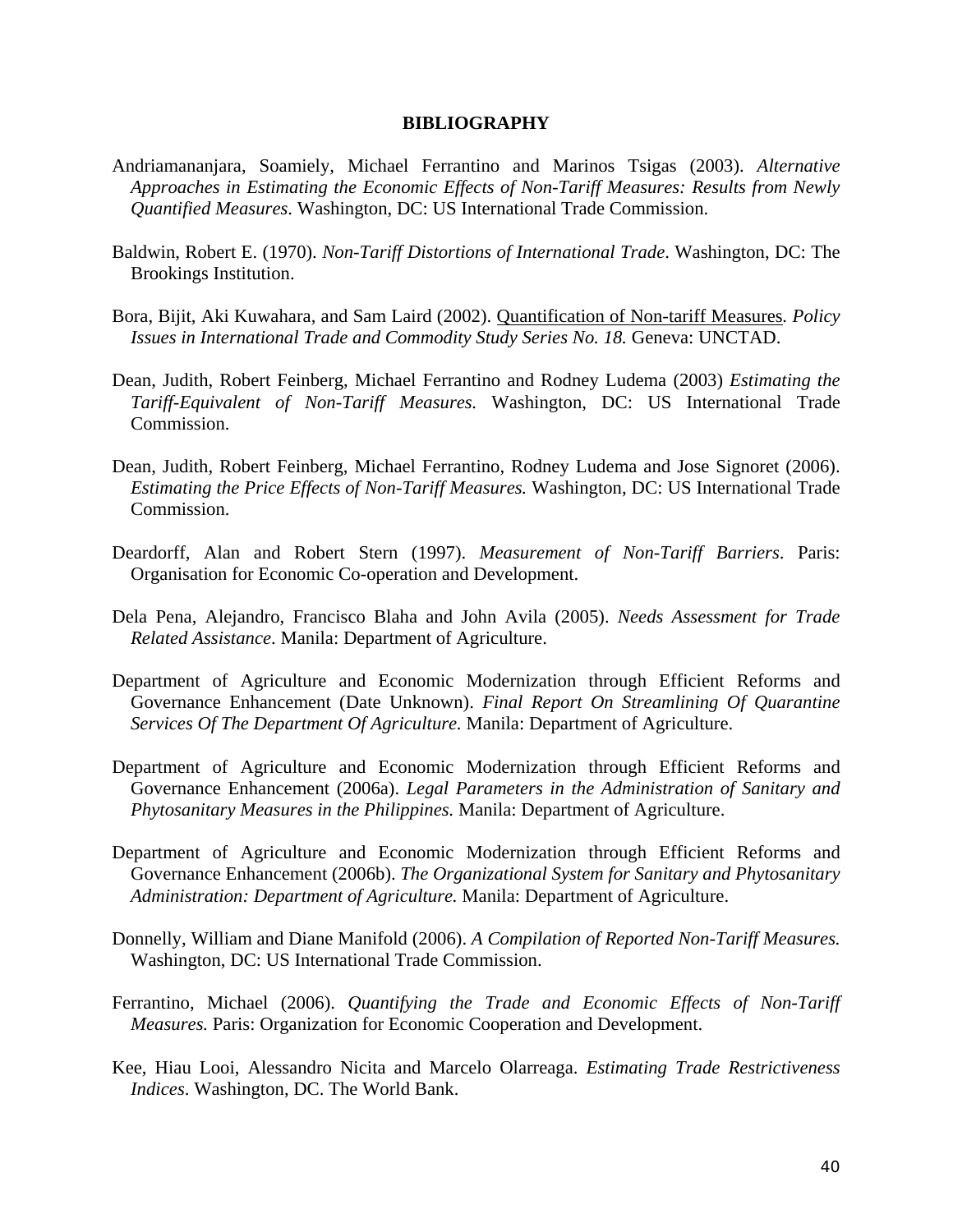- Maskus, Keith, John Wilson and Tsunehiro Otsuki (2001). *Quantifying the Impact of Technical Barriers to Trade: A Framework for Analysis.* Washington, DC: The World Bank.
- Nixson, Frederick and Ganeshan Wignaraja (2004). *Non-Tariff Measures, Technological Capability Building and Exports in India's Pharmaceutical Firms.* United Nations University, Institute for New Technologies.
- Organization For Economic Cooperation And Development (1996). *Proceedings from the Conference on Consumer Product Safety Standards.* Paris.
- Organization For Economic Cooperation And Development (2001). *Non-Tariff Measures on Agricultural and Food Products.* Paris.
- Organization For Economic Cooperation And Development (2005). *Non-Tariff Barriers of Concern to Developing Countries*. Paris.
- Otsuki, Tsunehiro, John Wilson and Mirvat Sewadeh (2001). *A Race to the Top? A Case Study of Food Safety Standards and African Exports*. Washington, DC: The World Bank.
- Pasadilla, Gloria (2006). *Preferential Trading Agreements and Agricultural Liberalization in East and Southeast Asia*. Discussion Paper 06-02. Makati: Philippine Institute for Development Studies.
- Sykes, Alan. (1999) Regulatory Protectionism and the Law of International Trade*.* In *University of Chicago Law Review*. Chicago.
- United Nations Conference on Trade and Development (1994). *Directory of Import Régimes*. New York: United Nations.
- United States Department of Agriculture (2005). *Food and Agricultural Import Regulations and Standards: European Union Report).* Brussels: Foreign Agricultural Service, USDA.
- United States Trade Representative (2006). *National Trade Estimate Report on Foreign Trade Barriers: European Union.* USTR website.
- World Trade Organization (2004). *Trade Policy Review of the European Union, Report by the Secretariat*. Geneva: WTO.
- Interviews with relevant individuals from Fiesta Brands, Diamond Star Agro Products, TSP Marine Products, Tuna Canners Association of the Philippines, Monde Nissin Corporation, Food Enterpreneurs & Exporters of the Philippines, Inc., Bureau of Plant Industry, Bureau of Animal Industry, Bureau of Fisheries and Aquatic Resources, National Plant Analytical Laboratory, National Meat Inspection Service, Protected Areas and Wildlife Bureau, Bureau of Food and Drugs, Bureau of Product Standards, Department of Agriculture, and Office of Muslim Affairs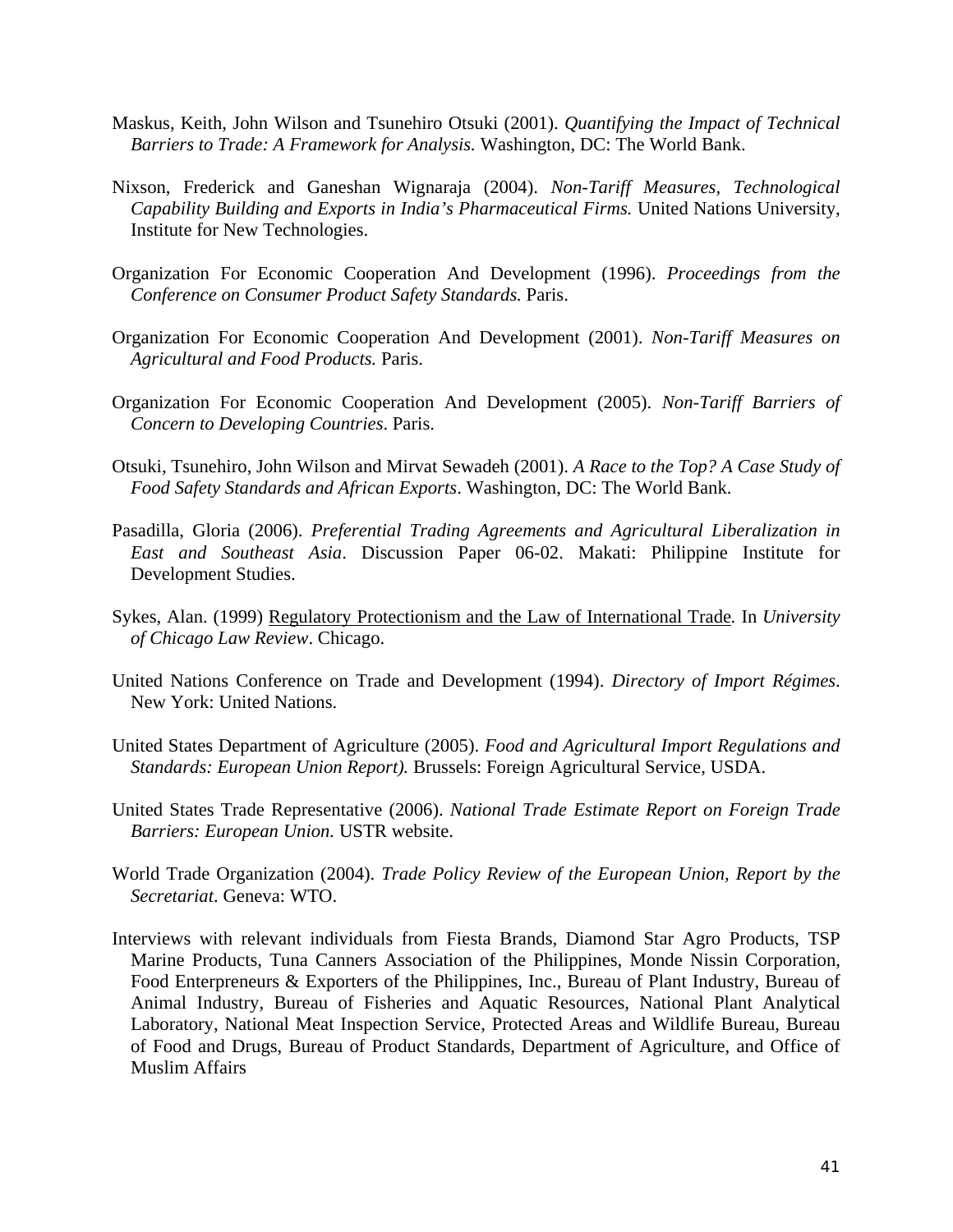#### **Appendix A. WTO DEFINITION OF AGRICULTURE**

Per the Agreement on Agriculture within the World Trade Organization, the agricultural sector consists of the following products:

|      |                                                        | Table 1. WTO Definition of Agriculture |                                                        |
|------|--------------------------------------------------------|----------------------------------------|--------------------------------------------------------|
| (i)  | HS Chapters 1 to 24 less fish and fish products, plus* |                                        |                                                        |
| (ii) | <b>HS Code</b>                                         | 2905.43                                | (mannitol)                                             |
|      | <b>HS Code</b>                                         | 2905.44                                | (sorbitol)                                             |
|      | <b>HS</b> Heading                                      | 33.01                                  | (essential oils)                                       |
|      | <b>HS</b> Headings                                     | 35.01 to 35.05                         | (albuminoidal substances, modified<br>starches, glues) |
|      | <b>HS</b> Code                                         | 3809.10                                | (finishing agents)                                     |
|      | HS Code                                                | 3823.60                                | (sorbitol n.e.p.)                                      |
|      | <b>HS</b> Headings                                     | 41.01 to 41.03                         | (hides and skins)                                      |
|      | <b>HS</b> Heading                                      | 43.01                                  | (raw furskins)                                         |
|      | <b>HS</b> Headings                                     | 50.01 to 50.03                         | (raw silk and silk waste)                              |
|      | <b>HS</b> Headings                                     | 51.01 to 51.03                         | (wool and animal hair)                                 |
|      | <b>HS</b> Headings                                     | 52.01 to 52.03                         | (raw cotton, waste and cotton carded<br>or combed)     |
|      | HS Heading                                             | 53.01                                  | (raw flax)                                             |
|      | HS Heading                                             | 53.02                                  | (raw hemp)                                             |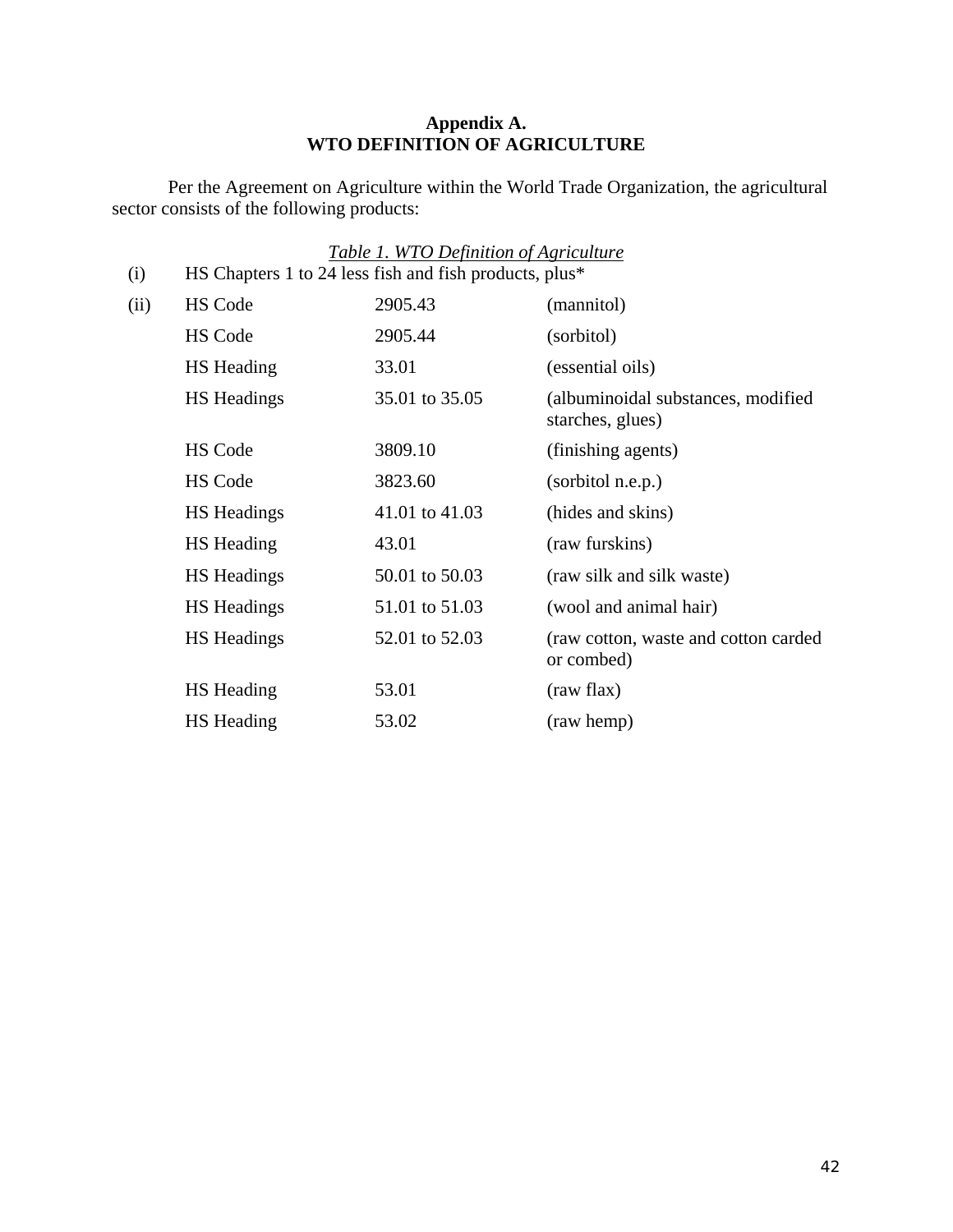#### **Appendix B. SHARE OF THE EU IN THE PHILIPPINE AGRICULTURAL EXPORT MARKET**

| <b>Product</b><br>Code | <b>Description</b>                                                                                                                                                                                                       | <b>Exports to</b><br>the EU | <b>Exports to</b><br>World | <b>Share</b> of<br>EU in<br><b>Exports</b> |
|------------------------|--------------------------------------------------------------------------------------------------------------------------------------------------------------------------------------------------------------------------|-----------------------------|----------------------------|--------------------------------------------|
|                        | Weighing not more than $185$ g :-- Fowls of                                                                                                                                                                              |                             |                            |                                            |
| 010511                 | the species Gallus domesticus<br>Other :-- Fowls of the species Gallus                                                                                                                                                   | 22.75                       | 753.655                    | 0.030186                                   |
| 010592                 | domesticus, weighing not more than 2,000 g                                                                                                                                                                               | 23.352                      | 23.626                     | 0.988403                                   |
| 010600                 | Other live animals.                                                                                                                                                                                                      | 418.357                     | 1,637.29                   | 0.255518                                   |
| 030110                 | Ornamental fish                                                                                                                                                                                                          | 467.6                       | 7,126.42                   | 0.065615                                   |
| 030193                 | Other live fish :-- Carp                                                                                                                                                                                                 | 1.5                         | 77.938                     | 0.019246                                   |
| 030199                 | Other live fish :-- Other                                                                                                                                                                                                | 6                           | 15,189.25                  | 0.000395                                   |
|                        | Tunas (of the genus Thunnus) skipjack or<br>stripe-bellied bonito (Euthynnus<br>(Katsuwonus) pelamis), excluding livers and                                                                                              |                             |                            |                                            |
| 030232                 | roes :-- Yellowfin tunas (Thunnus albacares)<br>Tunas (of the genus Thunnus) skipjack or<br>stripe-bellied bonito (Euthynnus                                                                                             | 39.144                      | 11,413.83                  | 0.00343                                    |
| 030240                 | (Katsuwonus) pelamis), excluding livers and<br>roes :- Herrings (Clupea harengus, Clupea<br>pallasii), excluding livers and roes<br>Other fish, excluding livers and roes :--<br>Sardines (Sardina pilchardus, Sardinops | 7                           | 7.054                      | 0.992345                                   |
| 030261                 | spp.), sardinella (Sardinella spp.), brisling or<br>sprats (Sprattus sprattus)<br>Other fish, excluding livers and roes :--<br>Mackerel (Scomber scombrus, Scomber                                                       | 26.608                      | 26.608                     | $\mathbf{1}$                               |
| 030264                 | australasicus, Scomber japonicus)<br>Other fish, excluding livers and roes :--                                                                                                                                           | 0.62                        | 50.323                     | 0.01232                                    |
| 030269                 | Other<br>Tunas (of the genus Thunnus), skipjack or<br>stripe-bellied bonito (Euthynnus<br>(Katsuwonus) pelamis), excluding livers and                                                                                    | 25.808                      | 4,994.00                   | 0.005168                                   |
| 030342                 | roes :-- Yellowfin tunas (Thunnus albacares)<br>Other fish, excluding livers and roes :--<br>Sardines (Sardina pilchardus, Sardinops<br>spp.), sardinella (Sardinella spp.), brisling or                                 | 1015.029                    | 20,100.11                  | 0.050499                                   |
| 030371                 | sprats (Sprattus sprattus)                                                                                                                                                                                               | 106.432                     | 106.432                    | $\mathbf{1}$                               |
| 030379                 | Other                                                                                                                                                                                                                    | 130.319                     | 7,950.98                   | 0.01639                                    |
| 030410                 | Fresh or chilled                                                                                                                                                                                                         | 1088.66                     | 4,746.12                   | 0.229379                                   |
| 030420                 | Frozen fillets                                                                                                                                                                                                           | 413.125                     | 5,726.84                   | 0.072138                                   |
| 030490                 | Other                                                                                                                                                                                                                    | 4                           | 1,100.96                   | 0.003633                                   |

## *Table 2. Share of the EU in the Philippine Agricultural Export Market*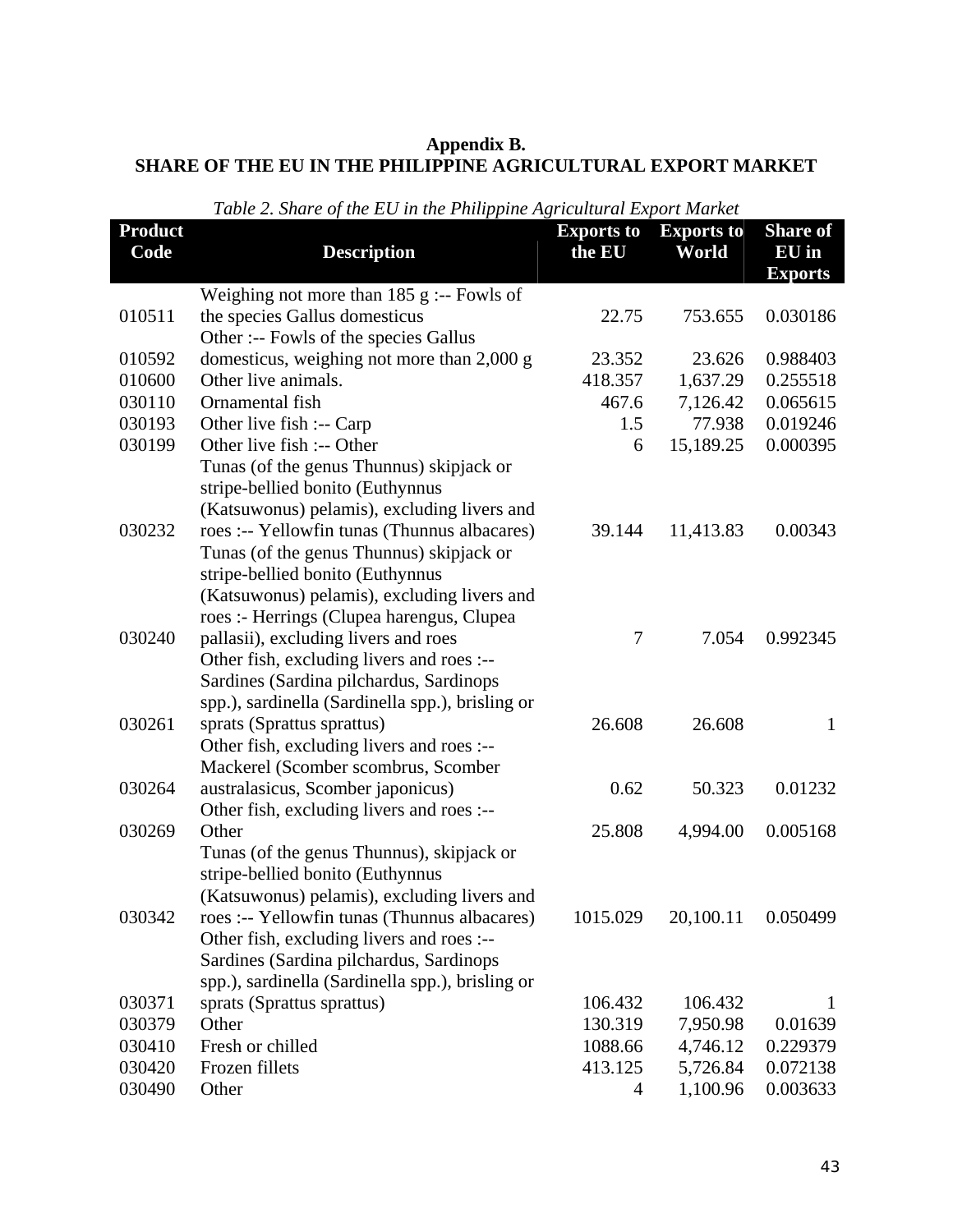| 030549 | Smoked fish, including fillets :-- Other<br>Dried fish, whether or not salted but not | 0.133    | 1,725.34  | 7.71E-05 |
|--------|---------------------------------------------------------------------------------------|----------|-----------|----------|
| 030559 | smoked :-- Other                                                                      | 16.599   | 1,431.31  | 0.011597 |
| 030613 | Frozen :-- Shrimps and prawns                                                         | 3077.674 | 80,342.93 | 0.038307 |
| 030623 | Not frozen :-- Shrimps and prawns                                                     | 166.42   | 13,112.58 | 0.012692 |
| 030710 | Oysters                                                                               | 470.749  | 626.983   | 0.750816 |
|        | Cuttle fish (Sepia officinalis, Rossia                                                |          |           |          |
|        | macrosoma, Sepiola spp.) and squid                                                    |          |           |          |
|        | (Ommastrephes spp., Loligo spp.,                                                      |          |           |          |
|        | Nototodarus spp., Sepioteuthis spp.) :-- Live,                                        |          |           |          |
| 030741 | fresh or chilled                                                                      | 66.8     | 352.283   | 0.18962  |
|        | Cuttle fish (Sepia officinalis, Rossia                                                |          |           |          |
|        | macrosoma, Sepiola spp.) and squid                                                    |          |           |          |
|        | (Ommastrephes spp., Loligo spp.,                                                      |          |           |          |
|        | Nototodarus spp., Sepioteuthis spp.) :--                                              |          |           |          |
| 030749 | Other                                                                                 | 62.438   | 13,007.09 | 0.0048   |
| 030759 | Octopus (Octopus spp.) :-- Other                                                      | 2063.318 | 21,874.42 | 0.094326 |
|        | Other, including flours, meals and pellets of                                         |          |           |          |
|        | aquatic invertebrates other than crustaceans,                                         |          |           |          |
| 030799 | fit for human consumption :-- Other                                                   | 1.677    | 8,990.08  | 0.000187 |
|        | In powder, granules or other solid forms, of                                          |          |           |          |
|        | a fat content, by weight, not exceeding 1.5                                           |          |           |          |
| 040210 | $\%$                                                                                  | 3.88     | 622.263   | 0.006235 |
|        | In powder, granules or other solid forms, of                                          |          |           |          |
|        | a fat content, by weight, exceeding 1.5 % :--                                         |          |           |          |
| 040229 | Other                                                                                 | 4.827    | 73,902.29 | 6.53E-05 |
|        | Other :-- Not containing added sugar or                                               |          |           |          |
| 040291 | other sweetening matter                                                               | 14.09    | 227.817   | 0.061848 |
| 040630 | Processed cheese, not grated or powdered                                              | 25.835   | 812.984   | 0.031778 |
| 050690 | Other                                                                                 | 0.2      | 35.857    | 0.005578 |
|        | Coral and similar materials, unworked or                                              |          |           |          |
|        | simply prepared but not otherwise worked;                                             |          |           |          |
|        | shells of molluscs, crustaceans or                                                    |          |           |          |
|        | echinoderms and cuttle-bone, unworked or                                              |          |           |          |
|        | simply prepared but not cut to shape, powder                                          |          |           |          |
| 050800 | and waste there                                                                       | 605.567  | 3,107.23  | 0.19489  |
| 050900 | Natural sponges of animal origin.                                                     | 62.845   | 253.282   | 0.248123 |
|        | Other :- Egg yolks :-- Products of fish or                                            |          |           |          |
|        | crustaceans, molluscs or other aquatic                                                |          |           |          |
| 051191 | invertebrates; dead animals of Chapter 3                                              | 0.1      | 178.693   | 0.00056  |
| 051199 | Other                                                                                 | 9.935    | 112.637   | 0.088204 |
|        | Bulbs, tubers, tuberous roots, corms, crowns                                          |          |           |          |
|        | and rhizomes, in growth or in flower;                                                 |          |           |          |
| 060120 | chicory plants and roots                                                              | 6.6      | 18.673    | 0.353452 |
| 060290 | Other                                                                                 | 260.297  | 1,488.72  | 0.174846 |
| 060310 | Fresh                                                                                 | 73.191   | 139.161   | 0.525945 |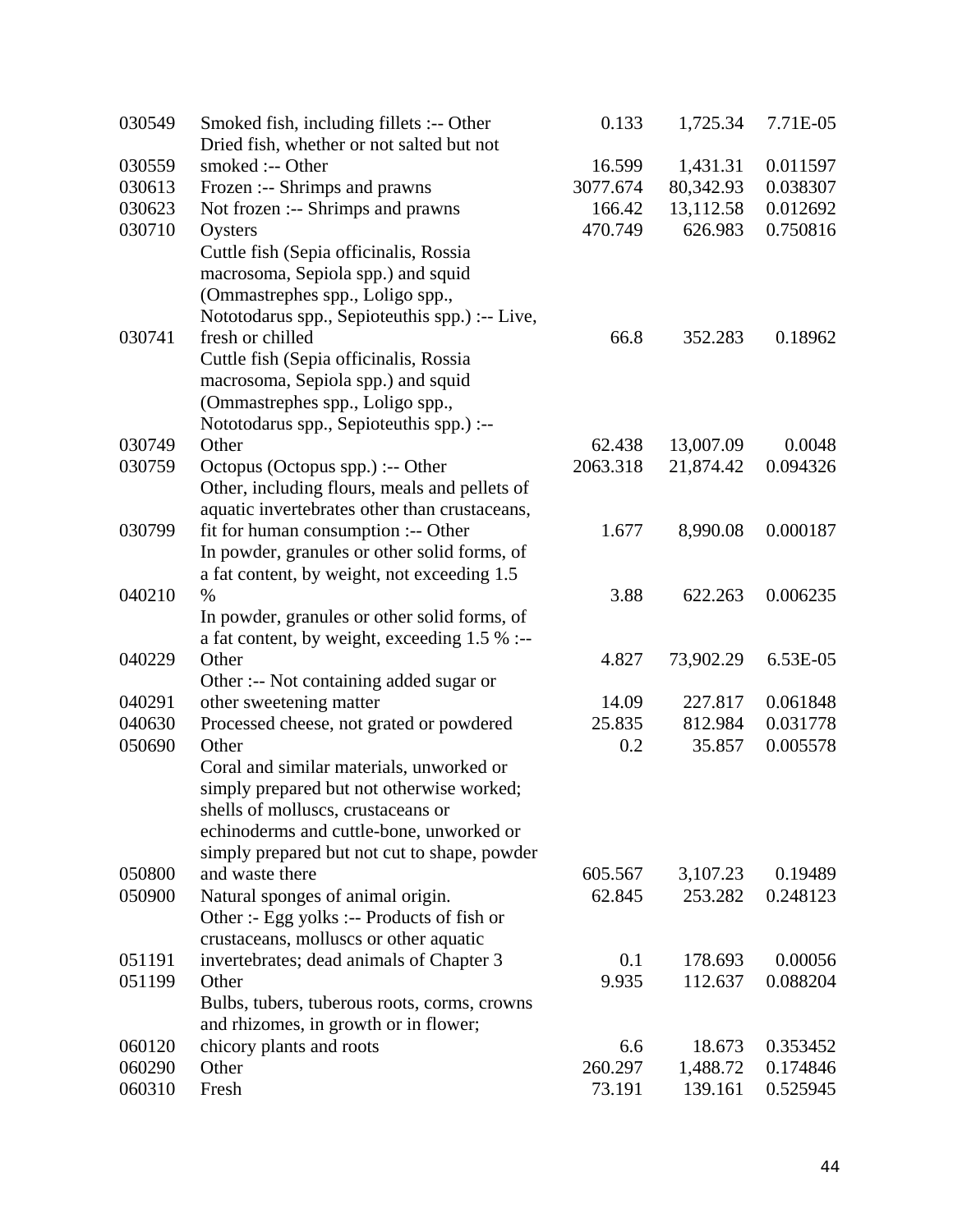| 060390 | Other                                         | 33.175     | 65.393     | 0.507317 |
|--------|-----------------------------------------------|------------|------------|----------|
| 060491 | Other :- Egg yolks :-- Fresh                  | 17.087     | 539.113    | 0.031695 |
| 060499 | Other                                         | 36.103     | 101.222    | 0.356671 |
| 070320 | Garlic                                        | 6          | 1,960.02   | 0.003061 |
| 070990 | Other                                         | 27.451     | 14,482.64  | 0.001895 |
| 071290 | Other vegetables; mixtures of vegetables      | 0.261      | 103.02     | 0.002533 |
| 071410 | Manioc (cassava)                              | 19.907     | 746.048    | 0.026683 |
| 071490 | Other                                         | 2.732      | 312.099    | 0.008754 |
| 080111 | Coconuts :-- Desiccated                       | 49406.958  | 127,076.34 | 0.388797 |
| 080119 | Coconuts :-- Other                            | 94.763     | 1,023.53   | 0.092584 |
| 080300 | Bananas, including plantains, fresh or dried. | 243.186    | 362,590.23 | 0.000671 |
| 080430 | Pineapples                                    | 159.345    | 43,359.41  | 0.003675 |
| 080450 | Guavas, mangoes and mangosteens               | 346.727    | 33,076.52  | 0.010483 |
| 080590 | Other                                         | 0.18       | 5.653      | 0.031842 |
| 081090 | Other                                         | 2.668      | 65.678     | 0.040622 |
| 081190 | Other                                         | 881.09     | 2,914.64   | 0.302298 |
|        | Mixtures of nuts or dried fruits of this      |            |            |          |
| 081350 | Chapter                                       | 6.972      | 257.472    | 0.027079 |
| 090411 | Pepper :-- Neither crushed nor ground         | 0.8        | 48.956     | 0.016341 |
| 090500 | Vanilla.                                      | 0.025      | 38.558     | 0.000648 |
| 091010 | Ginger                                        | 16.8       | 1,596.30   | 0.010524 |
| 110230 | Rice flour                                    | 2.441      | 31.266     | 0.078072 |
|        | Of sago or of roots or tubers of heading No.  |            |            |          |
| 110620 | 07.14                                         | 16.03      | 183.993    | 0.087123 |
| 110812 | Starches :-- Maize (corn) starch              | 0.144      | 2.914      | 0.049417 |
| 120999 | Other                                         | 0.05       | 1,373.05   | 3.64E-05 |
| 121190 | Other                                         | 28.883     | 287.059    | 0.100617 |
| 121220 | Seaweeds and other algae                      | 7213.191   | 28,629.08  | 0.251953 |
| 121299 | Other                                         | 3.701      | 80.191     | 0.046152 |
| 130190 | Other                                         | 266.494    | 420.908    | 0.633141 |
|        | Mucilages and thickeners, whether or not      |            |            |          |
| 130239 | modified, derived from vegetable products :   | 18067.713  | 43,407.66  | 0.416233 |
| 140110 | <b>Bamboos</b>                                | 21.313     | 73.334     | 0.290629 |
| 140190 | Other                                         | 17.934     | 49.185     | 0.364623 |
| 140390 | Other                                         | 9          | 18.7       | 0.481283 |
|        | Coconut (copra) oil and its fractions :--     |            |            |          |
| 151311 | Crude oil                                     | 330202.243 | 482,754.31 | 0.683996 |
|        | Coconut (copra) oil and its fractions :--     |            |            |          |
| 151319 | Other                                         | 6922.215   | 174,462.36 | 0.039677 |
| 151620 | Vegetable fats and oils and their fractions   | 0.177      | 105.15     | 0.001683 |
| 151710 | Margarine, excluding liquid margarine         | 1.45       | 184.465    | 0.007861 |
| 151790 | Other                                         | 0.4        | 101.27     | 0.00395  |
|        | Sausages and similar products, of meat, meat  |            |            |          |
|        | offal or blood; food preparations based on    |            |            |          |
| 160100 | these products.                               | 3.356      | 228.317    | 0.014699 |
| 160220 | Of liver of any animal                        | 19.057     | 116.808    | 0.163148 |
|        |                                               |            |            |          |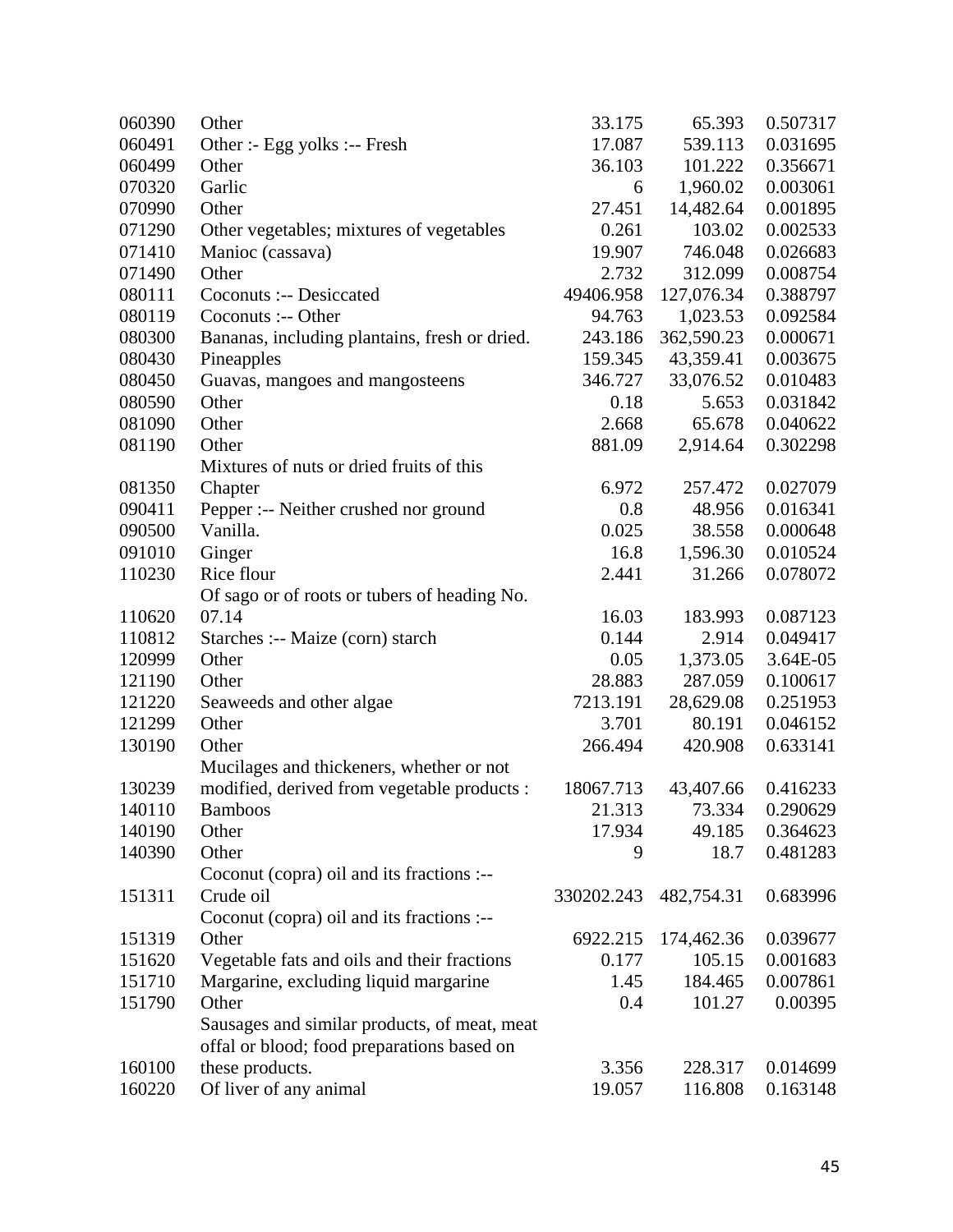| 160241 | Of swine :-- Hams and cuts thereof           | 1.9       | 3.459     | 0.549292 |
|--------|----------------------------------------------|-----------|-----------|----------|
| 160249 | Of swine :-- Other, including mixtures       | 4.827     | 528.749   | 0.009129 |
| 160250 | Of bovine animals                            | 9.517     | 1,257.17  | 0.00757  |
|        | Other, including preparations of blood of    |           |           |          |
| 160290 | any animal                                   | 3.661     | 16.915    | 0.216435 |
|        | Fish, whole or in pieces, but not minced :-- |           |           |          |
| 160413 | Sardines, sardinella and brisling or sprats  | 999.571   | 6,594.04  | 0.151587 |
|        | Fish, whole or in pieces, but not minced :-- |           |           |          |
| 160414 | Tunas, skipjack and bonito (Sarda spp.)      | 22991.886 | 65,449.46 | 0.351292 |
|        | Fish, whole or in pieces, but not minced :-- |           |           |          |
| 160415 | Mackerel                                     | 1.433     | 461.651   | 0.003104 |
|        | Fish, whole or in pieces, but not minced :-- |           |           |          |
| 160419 | Other                                        | 69.918    | 983.24    | 0.07111  |
| 160420 | Other prepared or preserved fish             | 45.561    | 561.542   | 0.081136 |
| 160510 | Crab                                         | 1         | 29,972.08 | 3.34E-05 |
| 160540 | Other crustaceans                            | 158.33    | 1,611.21  | 0.098268 |
| 160590 | Other                                        | 18.911    | 1,372.87  | 0.013775 |
|        | Raw sugar not containing added flavouring    |           |           |          |
| 170111 | or colouring matter :-- Cane sugar           | 711.044   | 66,264.82 | 0.01073  |
| 170199 | Other                                        | 0.55      | 907.328   | 0.000606 |
| 170290 | Other, including invert sugar                | 17.174    | 366.001   | 0.046923 |
| 170410 | Chewing gum, whether or not sugar-coated     | 33.979    | 22,158.51 | 0.001533 |
| 170490 | Other                                        | 1516.955  | 7,307.16  | 0.207598 |
| 180310 | Not defatted                                 | 176       | 267.146   | 0.658816 |
| 180400 | Cocoa butter, fat and oil.                   | 569.05    | 2,703.60  | 0.210478 |
|        | Cocoa powder, containing added sugar or      |           |           |          |
| 180610 | other sweetening matter                      | 14.633    | 1,732.13  | 0.008448 |
| 180690 | Other                                        | 2.84      | 236.219   | 0.012023 |
|        | Mixes and doughs for the preparation of      |           |           |          |
| 190120 | bakers' wares of heading No. 19.05           | 20.76     | 883.557   | 0.023496 |
| 190190 | Other                                        | 27.833    | 19,822.99 | 0.001404 |
|        | Uncooked pasta, not stuffed or otherwise     |           |           |          |
| 190211 | prepared :-- Containing eggs                 | 264.527   | 2,390.82  | 0.110643 |
|        | Uncooked pasta, not stuffed or otherwise     |           |           |          |
| 190219 | prepared :-- Other                           | 200.471   | 3,371.12  | 0.059467 |
| 190230 | Other pasta                                  | 980.234   | 7,850.55  | 0.124862 |
|        | Tapioca and substitutes therefor prepared    |           |           |          |
|        | from starch, in the form of flakes, grains,  |           |           |          |
| 190300 | pearls, siftings or in similar forms.        | 1.774     | 69.746    | 0.025435 |
|        | Prepared foods obtained by the swelling or   |           |           |          |
| 190410 | roasting of cereals or cereal products       | 34.849    | 14,736.80 | 0.002365 |
|        | Prepared foods obtained from unroasted       |           |           |          |
|        | cereal flakes or from mixtures of unroasted  |           |           |          |
|        | cereal flakes and roasted cereal flakes or   |           |           |          |
| 190420 | swelled cereals                              | 5.749     | 86.086    | 0.066782 |
| 190520 | Gingerbread and the like                     | 5.152     | 292.695   | 0.017602 |
|        |                                              |           |           |          |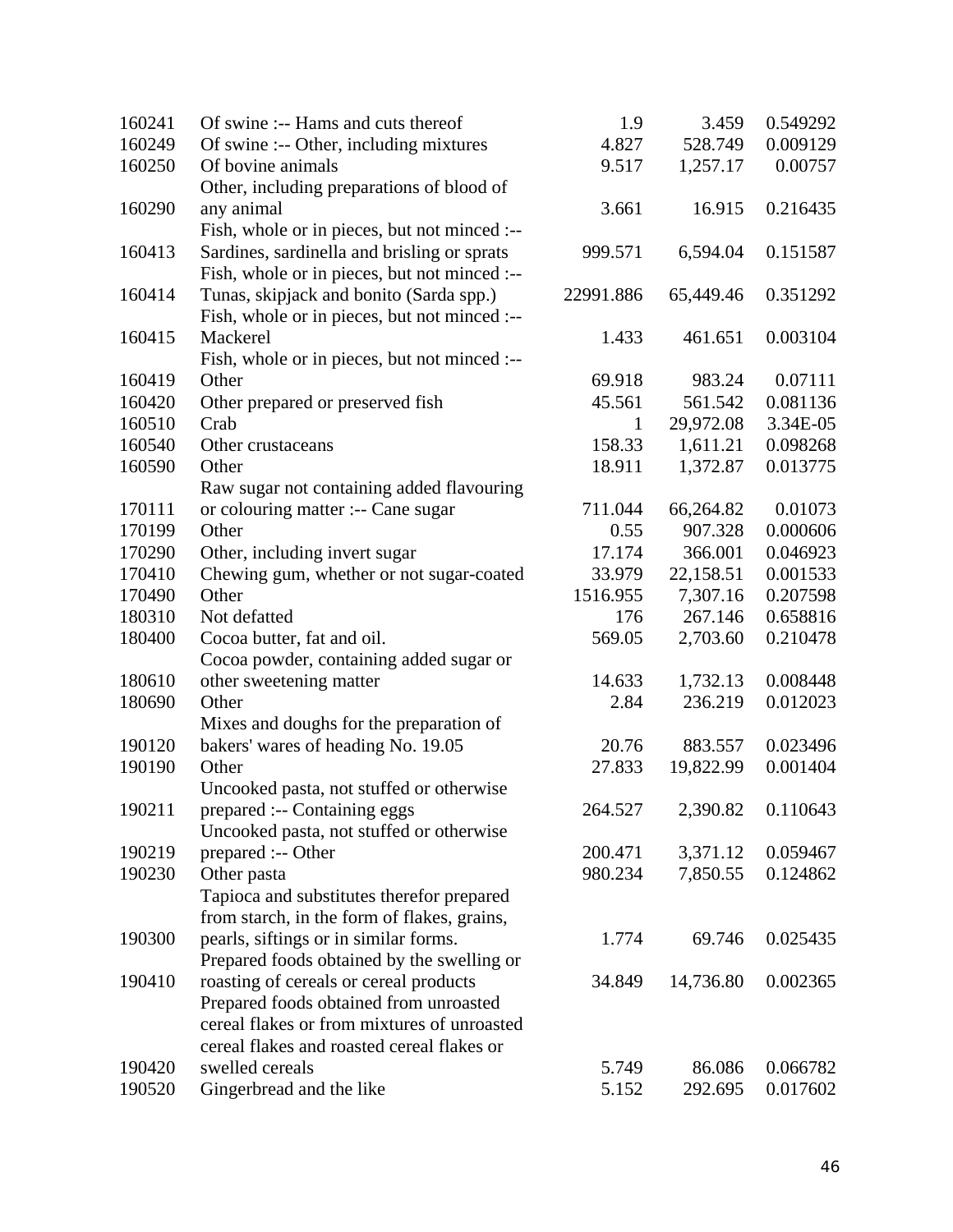| 190530 | Sweet biscuits; waffles and wafers             | 26.173    | 6,157.49   | 0.004251 |
|--------|------------------------------------------------|-----------|------------|----------|
|        | Rusks, toasted bread and similar toasted       |           |            |          |
| 190540 | products                                       | 26.984    | 576.93     | 0.046772 |
| 190590 | Other                                          | 955.237   | 27,799.03  | 0.034362 |
| 200110 | Cucumbers and gherkins                         | 0.541     | 8.726      | 0.061999 |
| 200190 | Other                                          | 8.05      | 1,924.96   | 0.004182 |
| 200290 | Other                                          | 0.189     | 19.643     | 0.009622 |
| 200490 | Other vegetables and mixtures of vegetables    | 23.873    | 756.976    | 0.031537 |
| 200510 | Homogenised vegetables                         | 0.306     | 14.374     | 0.021288 |
| 200540 | Peas (Pisum sativum)                           | 0.508     | 134.763    | 0.00377  |
| 200559 | Beans (Vigna spp., Phaseolus spp.) :-- Other   | 90.601    | 798.002    | 0.113535 |
| 200580 | Sweet corn (Zea mays var. saccharata)          | 0.59      | 11.6       | 0.050862 |
| 200590 | Other vegetables and mixtures of vegetables    | 7.431     | 106.136    | 0.070014 |
| 200799 | Other                                          | 406.93    | 11,949.83  | 0.034053 |
|        | Nuts, ground-nuts and other seeds, whether     |           |            |          |
| 200811 | or not mixed together :-- Ground-nuts          | 177.213   | 1,109.94   | 0.15966  |
|        | Nuts, ground-nuts and other seeds, whether     |           |            |          |
|        | or not mixed together :-- Other, including     |           |            |          |
| 200819 | mixtures                                       | 562.977   | 1,867.26   | 0.301499 |
| 200820 | Pineapples                                     | 21992.894 | 109,525.09 | 0.200802 |
| 200860 | Cherries                                       | 13.685    | 1,444.69   | 0.009473 |
| 200870 | Peaches                                        | 7.28      | 2,832.59   | 0.00257  |
|        | Other, including mixtures other than those of  |           |            |          |
| 200892 | subheading No. 2008.19 :-- Mixtures            | 1120.939  | 30,525.48  | 0.036721 |
|        | Other, including mixtures other than those of  |           |            |          |
| 200899 | subheading No. $2008.19$ :-- Other             | 12424.556 | 37,551.54  | 0.330867 |
| 200919 | Orange juice :-- Other                         | 101.311   | 590.997    | 0.171424 |
| 200930 | Juice of any other single citrus fruit         | 8.093     | 540.675    | 0.014968 |
| 200940 | Pineapple juice                                | 11183.262 | 51,396.19  | 0.217589 |
| 200980 | Juice of any other single fruit or vegetable   | 2927.88   | 15,087.96  | 0.194054 |
| 200990 | Mixtures of juices                             | 211.044   | 2,866.63   | 0.073621 |
|        | Extracts, essences and concentrates, of        |           |            |          |
|        | coffee, and preparations with a basis of these |           |            |          |
|        | extracts, essences or concentrates or with a   |           |            |          |
|        | basis of coffee :-- Extracts, essences and     |           |            |          |
| 210111 | concentrates                                   | 85.3      | 85.3       | 1        |
|        | Extracts, essences and concentrates, of        |           |            |          |
|        | coffee, and preparations with a basis of these |           |            |          |
|        | extracts, essences or concentrates or with a   |           |            |          |
|        | basis of coffee :-- Preparations with a basis  |           |            |          |
| 210112 | of extracts, essences or concentrates or       | 1636.649  | 6,234.66   | 0.262508 |
|        | Extracts, essences and concentrates, of tea or |           |            |          |
|        | mat,, and preparations with a basis of these   |           |            |          |
|        | extracts, essences or concentrates or with a   |           |            |          |
| 210120 | basis of tea or mat,                           | 33.421    | 1,187.07   | 0.028154 |
| 210230 | Prepared baking powders                        | 0.735     | 360.36     | 0.00204  |
|        |                                                |           |            |          |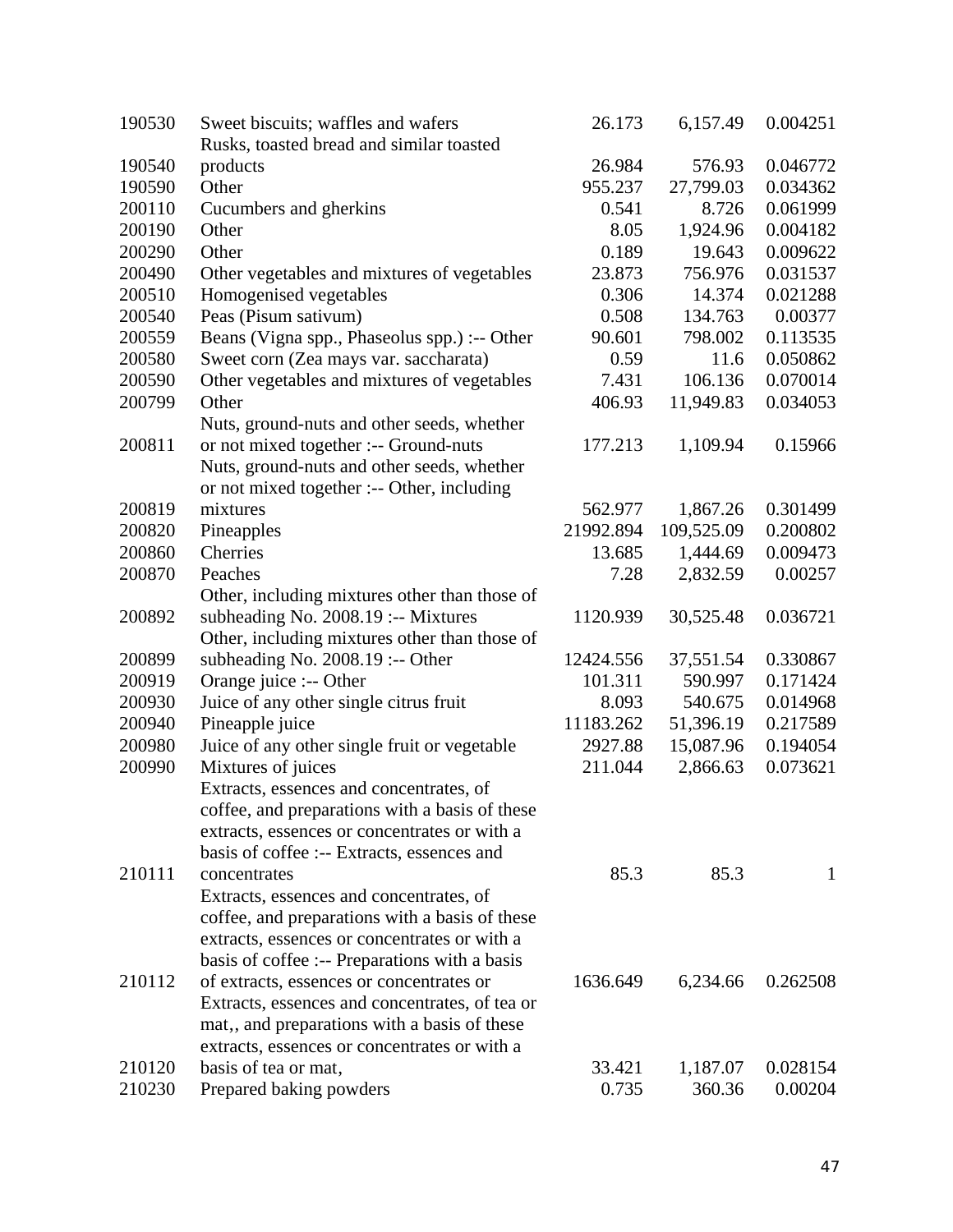| 210310 | Soya sauce                                                                                                                                                                                                                      | 299.929  | 3,030.57   | 0.098968     |
|--------|---------------------------------------------------------------------------------------------------------------------------------------------------------------------------------------------------------------------------------|----------|------------|--------------|
| 210320 | Tomato ketchup and other tomato sauces                                                                                                                                                                                          | 31.368   | 192.657    | 0.162818     |
| 210390 | Other                                                                                                                                                                                                                           | 918.317  | 11,753.58  | 0.078131     |
| 210410 | Soups and broths and preparations therefor<br>Ice cream and other edible ice, whether or                                                                                                                                        | 235.512  | 2,781.40   | 0.084674     |
| 210500 | not containing cocoa.<br>Protein concentrates and textured protein                                                                                                                                                              | 0.085    | 3,601.58   | 2.36E-05     |
| 210610 | substances                                                                                                                                                                                                                      | 27.881   | 72.29      | 0.385683     |
| 210690 | Other<br>Waters, including mineral waters and<br>aerated waters, containing added sugar or                                                                                                                                      | 1472.891 | 31,123.76  | 0.047324     |
| 220210 | other sweetening matter or flavoured                                                                                                                                                                                            | 594.238  | 5,756.69   | 0.103226     |
| 220290 | Other                                                                                                                                                                                                                           | 105.598  | 405.033    | 0.260715     |
| 220300 | Beer made from malt.<br>Ethyl alcohol and other spirits, denatured, of                                                                                                                                                          | 25.962   | 8,847.62   | 0.002934     |
| 220720 | any strength                                                                                                                                                                                                                    | 1.779    | 1,108.60   | 0.001605     |
| 220840 | Rum and tafia                                                                                                                                                                                                                   | 0.201    | 1,706.07   | 0.000118     |
|        | Vinegar and substitutes for vinegar obtained                                                                                                                                                                                    |          |            |              |
| 220900 | from acetic acid.                                                                                                                                                                                                               | 225.696  | 2,608.84   | 0.086512     |
| 230890 | Other                                                                                                                                                                                                                           | 14.16    | 1,150.25   | 0.01231      |
| 230990 | Other                                                                                                                                                                                                                           | 156.168  | 2,813.15   | 0.055514     |
| 240110 | Tobacco, not stemmed/stripped                                                                                                                                                                                                   | 654.697  | 3,875.78   | 0.16892      |
| 240120 | Tobacco, partly or wholly stemmed/stripped                                                                                                                                                                                      | 4859.697 | 25,994.48  | 0.186951     |
| 240130 | Tobacco refuse<br>Cigars, cheroots and cigarillos, containing                                                                                                                                                                   | 100.069  | 992.793    | 0.100795     |
| 240210 | tobacco                                                                                                                                                                                                                         | 962.973  | 6,382.87   | 0.150868     |
| 240220 | Cigarettes containing tobacco<br>Other :-- "Homogenised" or "reconstituted"                                                                                                                                                     | 348.833  | 102,732.18 | 0.003396     |
| 240391 | tobacco                                                                                                                                                                                                                         | 34.2     | 2,144.49   | 0.015948     |
| 240399 | Other<br>Essential oils other than those of citrus fruit                                                                                                                                                                        | 0.15     | 492.592    | 0.000305     |
| 330129 | :-- Other                                                                                                                                                                                                                       | 113.313  | 3,495.67   | 0.032415     |
| 350190 | Other                                                                                                                                                                                                                           | 76.3     | 76.3       | $\mathbf{1}$ |
|        | Gelatin (including gelatin in rectangular<br>(including square) sheets, whether or not<br>surface-worked or coloured) and gelatin<br>derivatives; isinglass; other glues of animal<br>origin, excluding casein glues of heading |          |            |              |
| 350300 | No. 35.01.                                                                                                                                                                                                                      | 27.655   | 176.327    | 0.156839     |
| 350510 | Dextrins and other modified starches                                                                                                                                                                                            | 0.144    | 60.643     | 0.002375     |
| 520299 | Other                                                                                                                                                                                                                           | 19.543   | 223.094    | 0.0876       |

\*Share = Trade value of product going to the EU/Total trade value of product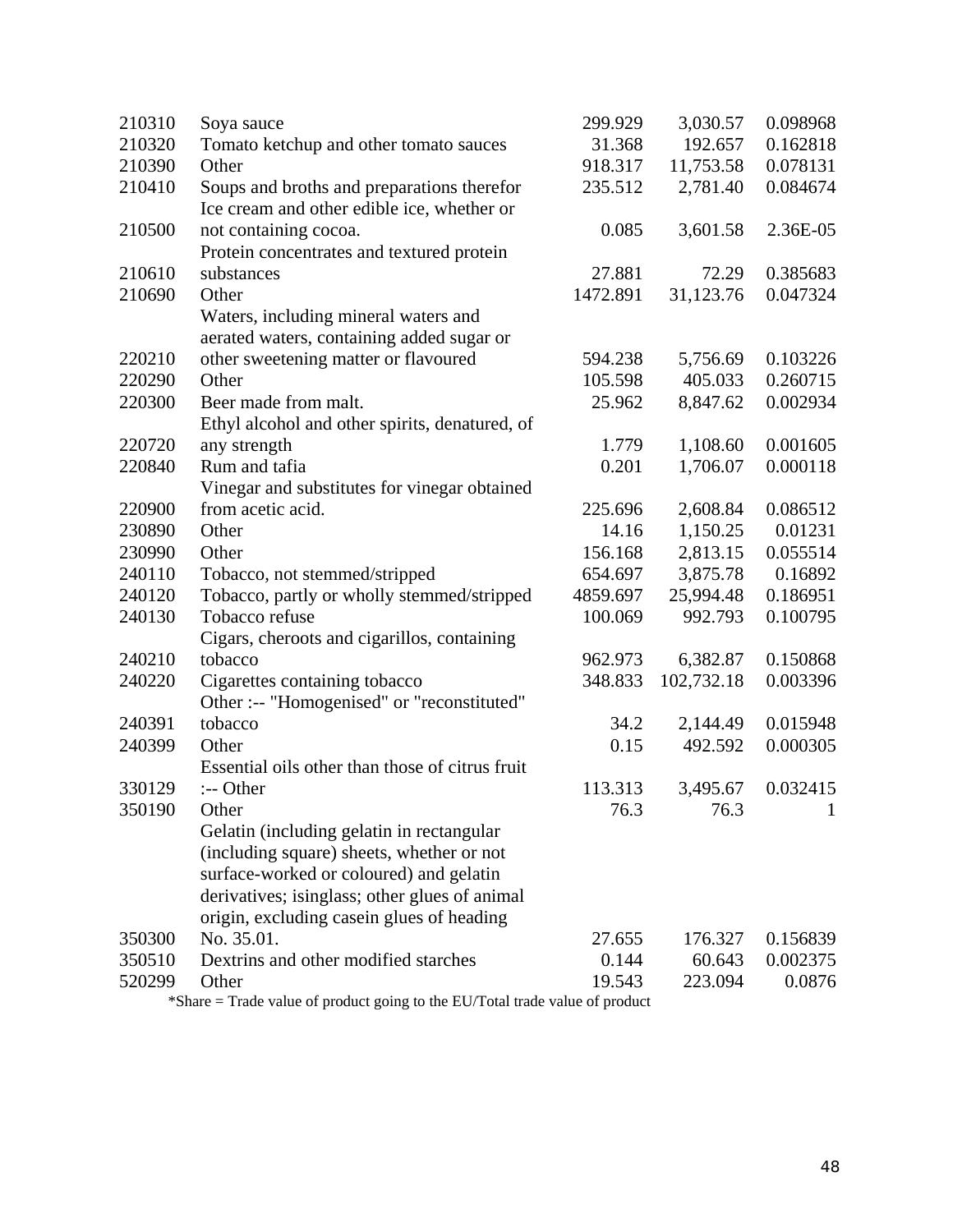#### **Appendix C. DESTINATIONS OF TOP PHILIPPINE AGRICULTURAL EXPORTS TO THE EU**

#### *Table 3. Destinations of crude oil*

| <b>Product Code</b> | <b>Member country</b> | <b>Trade Value</b> | <b>Share in EU Imports*</b>                                                            |
|---------------------|-----------------------|--------------------|----------------------------------------------------------------------------------------|
| 151311              | Netherlands           | 293,519.2          | 0.8889                                                                                 |
| 151311              | Italy                 | 23,683.04          | 0.0717                                                                                 |
| 151311              | Germany               | 5,936.88           | 0.0180                                                                                 |
| 151311              | Spain                 | 3,384.984          | 0.0103                                                                                 |
| 151311              | Greece                | 2,258.1            | 0.0068                                                                                 |
| 151311              | France                | 1,420              | 0.0043                                                                                 |
|                     |                       |                    | * Share = Trade value of Philippine exports of the product to the member country/Trade |

value of Philippine exports of the product to the EU

| <b>Product Code</b> | <b>Member country</b> | <b>Trade Value</b> | <b>Share in EU Imports</b> |
|---------------------|-----------------------|--------------------|----------------------------|
| 080111              | Untd.Kingdom          | 12,787.75          | 0.2588                     |
| 080111              | Netherlands           | 10,189.59          | 0.2062                     |
| 080111              | Belgium               | 9,295.422          | 0.1881                     |
| 080111              | Germany               | 7,149.14           | 0.1447                     |
| 080111              | France                | 2,916.047          | 0.0590                     |
| 080111              | Poland                | 1,502.148          | 0.0304                     |
| 080111              | Czech Rep             | 1,325.404          | 0.0268                     |
| 080111              | Sweden                | 938.995            | 0.0190                     |
| 080111              | Spain                 | 932.891            | 0.0189                     |
| 080111              | Denmark               | 767.354            | 0.0155                     |
| 080111              | Italy                 | 437.534            | 0.0089                     |
| 080111              | Hungary               | 319.926            | 0.0065                     |
| 080111              | Slovenia              | 252.757            | 0.0051                     |
| 080111              | Ireland               | 159.52             | 0.0032                     |
| 080111              | Greece                | 120.337            | 0.0024                     |
| 080111              | Lithuania             | 115.507            | 0.0023                     |
| 080111              | Latvia                | 108.756            | 0.0022                     |
| 080111              | Finland               | 41.113             | 0.0008                     |
| 080111              | Portugal              | 22.873             | 0.0005                     |
| 080111              | Malta                 | 14.025             | 0.0003                     |
| 080111              | Estonia               | 9.87               | 0.0002                     |

#### *Table 4. Destinations of desiccated coconuts*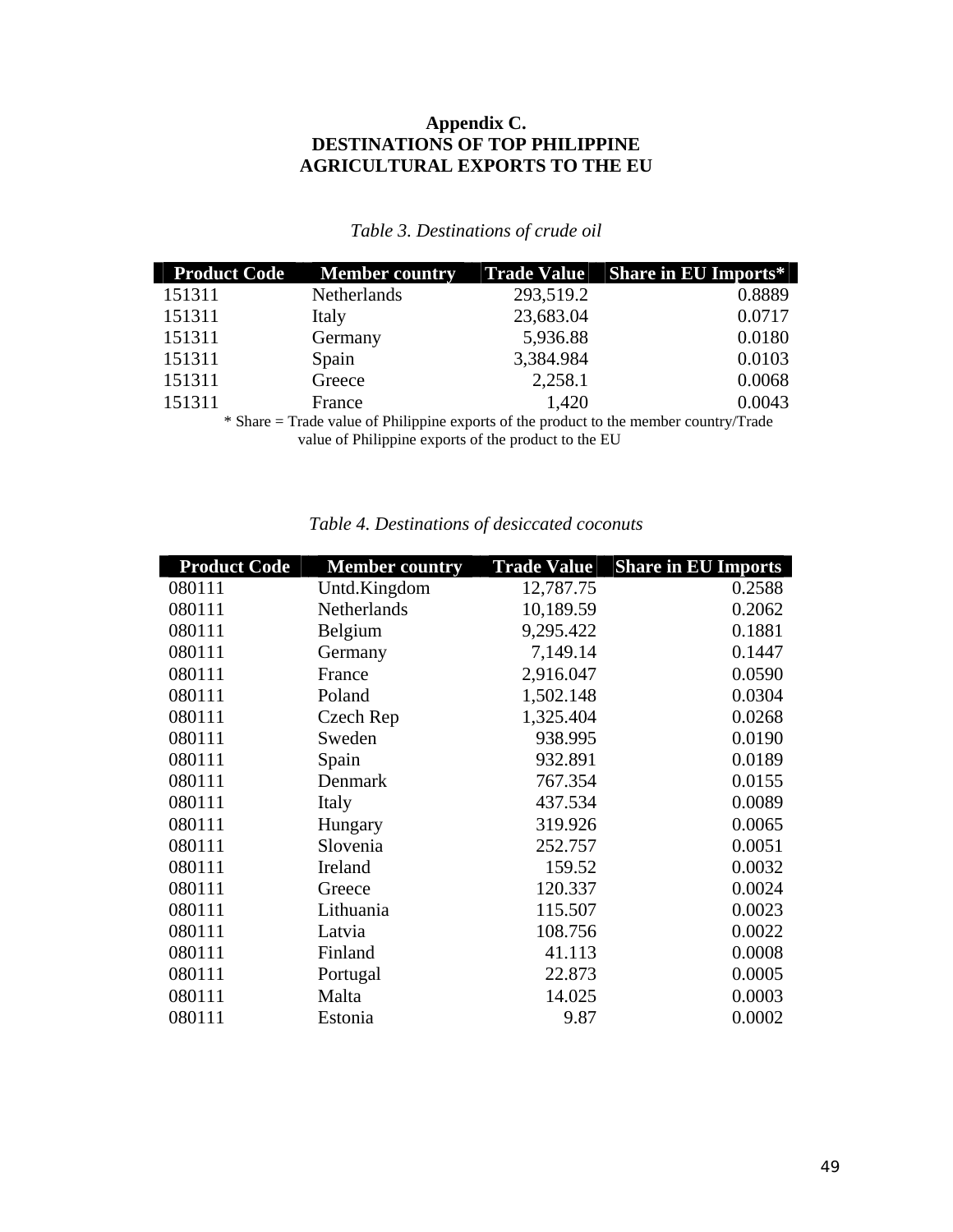| <b>Product Code</b> | <b>Member country</b> | <b>Trade Value</b> | <b>Share in EU Imports</b> |
|---------------------|-----------------------|--------------------|----------------------------|
| 160414              | Germany               | 10,784.69          | 0.4691                     |
| 160414              | Untd.Kingdom          | 3,113.003          | 0.1354                     |
| 160414              | <b>Netherlands</b>    | 2,235.875          | 0.0972                     |
| 160414              | Finland               | 1,793.82           | 0.0780                     |
| 160414              | Italy                 | 1,348.015          | 0.0586                     |
| 160414              | Czech Rep             | 808.772            | 0.0352                     |
| 160414              | Belgium               | 607.36             | 0.0264                     |
| 160414              | Sweden                | 591.164            | 0.0257                     |
| 160414              | Greece                | 383.45             | 0.0167                     |
| 160414              | Ireland               | 361.624            | 0.0157                     |
| 160414              | France                | 250.792            | 0.0109                     |
| 160414              | Malta                 | 182.524            | 0.0079                     |
| 160414              | Spain                 | 125                | 0.0054                     |
| 160414              | Poland                | 110.371            | 0.0048                     |
| 160414              | Denmark               | 94.78              | 0.0041                     |
| 160414              | Lithuania             | 94.131             | 0.0041                     |
| 160414              | Slovenia              | 68.326             | 0.0030                     |
| 160414              | Cyprus                | 38.188             | 0.0017                     |

*Table 5. Destinations of tunas, skipjack and bonito* 

## *Table 6. Destinations of pineapples*

| <b>Product Code</b> | <b>Member country</b> | <b>Trade Value</b> | <b>Share in EU Imports</b> |
|---------------------|-----------------------|--------------------|----------------------------|
| 200820              | Spain                 | 5,945.398          | 0.4691                     |
| 200820              | Belgium               | 3,623.941          | 0.1354                     |
| 200820              | United.Kingdom        | 3,133.764          | 0.0972                     |
| 200820              | Germany               | 2,729.051          | 0.0780                     |
| 200820              | Italy                 | 2,210.129          | 0.0586                     |
| 200820              | <b>Netherlands</b>    | 2,151.341          | 0.0352                     |
| 200820              | France                | 1,080.778          | 0.0264                     |
| 200820              | Finland               | 345.946            | 0.0257                     |
| 200820              | Sweden                | 343.675            | 0.0167                     |
| 200820              | Greece                | 224.468            | 0.0157                     |
| 200820              | Denmark               | 169.935            | 0.0109                     |
| 200820              | Malta                 | 21.112             | 0.0079                     |
| 200820              | Poland                | 10.306             | 0.0054                     |
| 200820              | Cyprus                | 3.05               | 0.0048                     |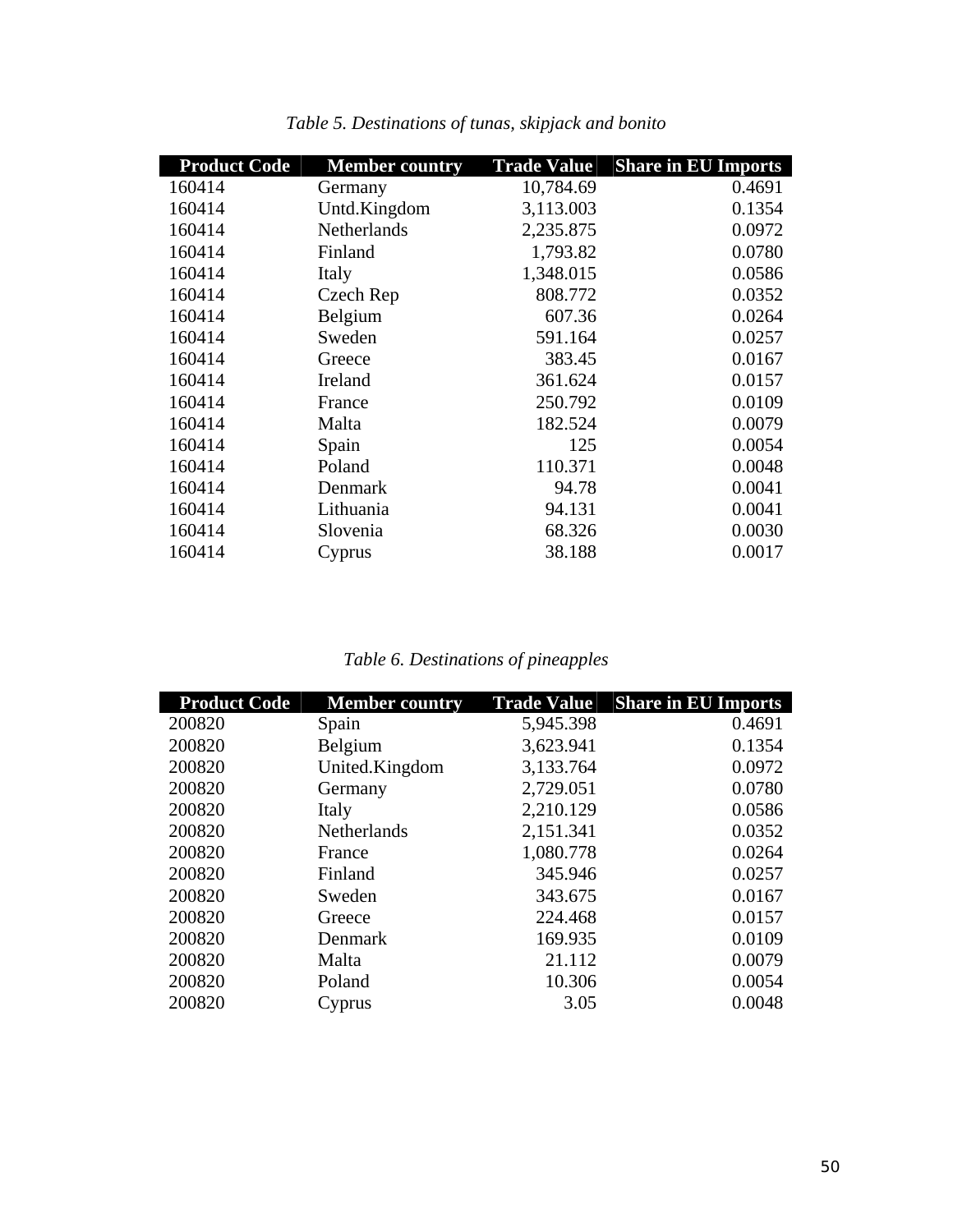| <b>Product Code</b> | <b>Member country</b> | <b>Trade Value</b> | <b>Share in EU Imports</b> |
|---------------------|-----------------------|--------------------|----------------------------|
| 130239              | France                | 5,227.85           | 0.2893                     |
| 130239              | Untd.Kingdom          | 3,134.176          | 0.1735                     |
| 130239              | Belgium               | 2,739.375          | 0.1516                     |
| 130239              | Spain                 | 2,067.225          | 0.1144                     |
| 130239              | Germany               | 1,973.072          | 0.1092                     |
| 130239              | Denmark               | 1,318.415          | 0.0730                     |
| 130239              | Italy                 | 1,014.082          | 0.0561                     |
| 130239              | Poland                | 232.84             | 0.0129                     |
| 130239              | <b>Netherlands</b>    | 184.823            | 0.0102                     |
| 130239              | Portugal              | 69                 | 0.0038                     |
| 130239              | Finland               | 62.7               | 0.0035                     |
| 130239              | Lithuania             | 41.58              | 0.0023                     |
| 130239              | Austria               | 2.575              | 0.0001                     |

|  |  | Table 7. Destinations of mucilages and thickeners |
|--|--|---------------------------------------------------|
|  |  |                                                   |

## *Table 8. Destinations of other fruits and nuts*

| <b>Product Code</b> | <b>Member country</b> | <b>Trade Value</b> | <b>Share in EU Imports</b> |
|---------------------|-----------------------|--------------------|----------------------------|
| 200899              | Germany               | 3,839.27           | 0.3090                     |
| 200899              | Untd.Kingdom          | 3,725.229          | 0.2998                     |
| 200899              | France                | 2,072.261          | 0.1668                     |
| 200899              | <b>Netherlands</b>    | 946.592            | 0.0762                     |
| 200899              | Sweden                | 378.141            | 0.0304                     |
| 200899              | Italy                 | 322.325            | 0.0259                     |
| 200899              | Czech Rep             | 217.973            | 0.0175                     |
| 200899              | Lithuania             | 203.07             | 0.0163                     |
| 200899              | Spain                 | 196.706            | 0.0158                     |
| 200899              | Poland                | 184.736            | 0.0149                     |
| 200899              | Latvia                | 93.035             | 0.0075                     |
| 200899              | Greece                | 67.353             | 0.0054                     |
| 200899              | Belgium               | 64.639             | 0.0052                     |
| 200899              | Portugal              | 49.968             | 0.0040                     |
| 200899              | Denmark               | 32.403             | 0.0026                     |
| 200899              | Estonia               | 24.255             | 0.0020                     |
| 200899              | Ireland               | 6.6                | 0.0005                     |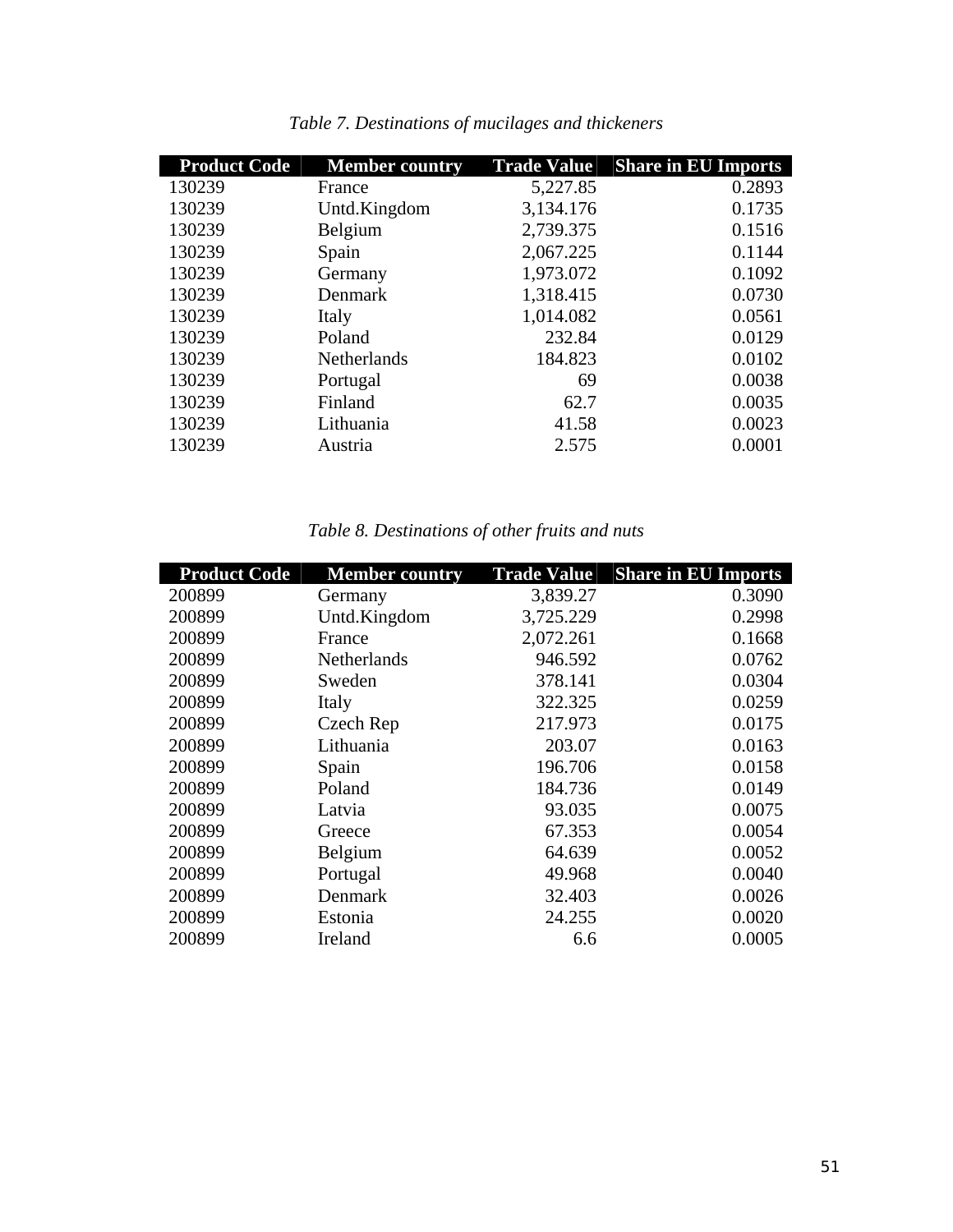| <b>Product Code</b> | <b>Member country</b> |           | <b>Trade Value</b> Share in EU Imports |
|---------------------|-----------------------|-----------|----------------------------------------|
| 200940              | Netherlands           | 7,676.253 | 0.6864                                 |
| 200940              | Spain                 | 1,297.938 | 0.1161                                 |
| 200940              | Untd.Kingdom          | 826.888   | 0.0739                                 |
| 200940              | Belgium               | 566.61    | 0.0507                                 |
| 200940              | France                | 500.066   | 0.0447                                 |
| 200940              | Cyprus                | 154.321   | 0.0138                                 |
| 200940              | Greece                | 116.701   | 0.0104                                 |
| 200940              | Italy                 | 34.509    | 0.0031                                 |
| 200940              | Poland                | 6.976     | 0.0006                                 |
| 200940              | Ireland               | 3         | 0.0003                                 |

*Table 9. Destinations of pineapple juice* 

*Table 10. Destinations of seaweeds and other algae* 

| <b>Product Code</b> | <b>Member country</b> |           | <b>Trade Value</b> Share in EU Imports |
|---------------------|-----------------------|-----------|----------------------------------------|
| 121220              | France                | 3,981.376 | 0.5520                                 |
| 121220              | Belgium               | 963.945   | 0.1336                                 |
| 121220              | Spain                 | 770.062   | 0.1068                                 |
| 121220              | Untd.Kingdom          | 615.472   | 0.0853                                 |
| 121220              | Ireland               | 403.457   | 0.0559                                 |
| 121220              | Portugal              | 237.615   | 0.0329                                 |
| 121220              | Germany               | 100.825   | 0.0140                                 |
| 121220              | Netherlands           | 80.748    | 0.0112                                 |
| 121220              | Italy                 | 59.691    | 0.0083                                 |

### *Table 11. Destinations of other copra oil*

|        | <b>Product Code</b> Member country |           | <b>Trade Value</b> Share in EU Imports |
|--------|------------------------------------|-----------|----------------------------------------|
| 151319 | Netherlands                        | 4,107.842 | 0.593429                               |
| 151319 | France                             | 2752      | 0.397561                               |
| 151319 | Belgium                            | 44.778    | 0.006469                               |
| 151319 | Lithuania                          | 17.595    | 0.002542                               |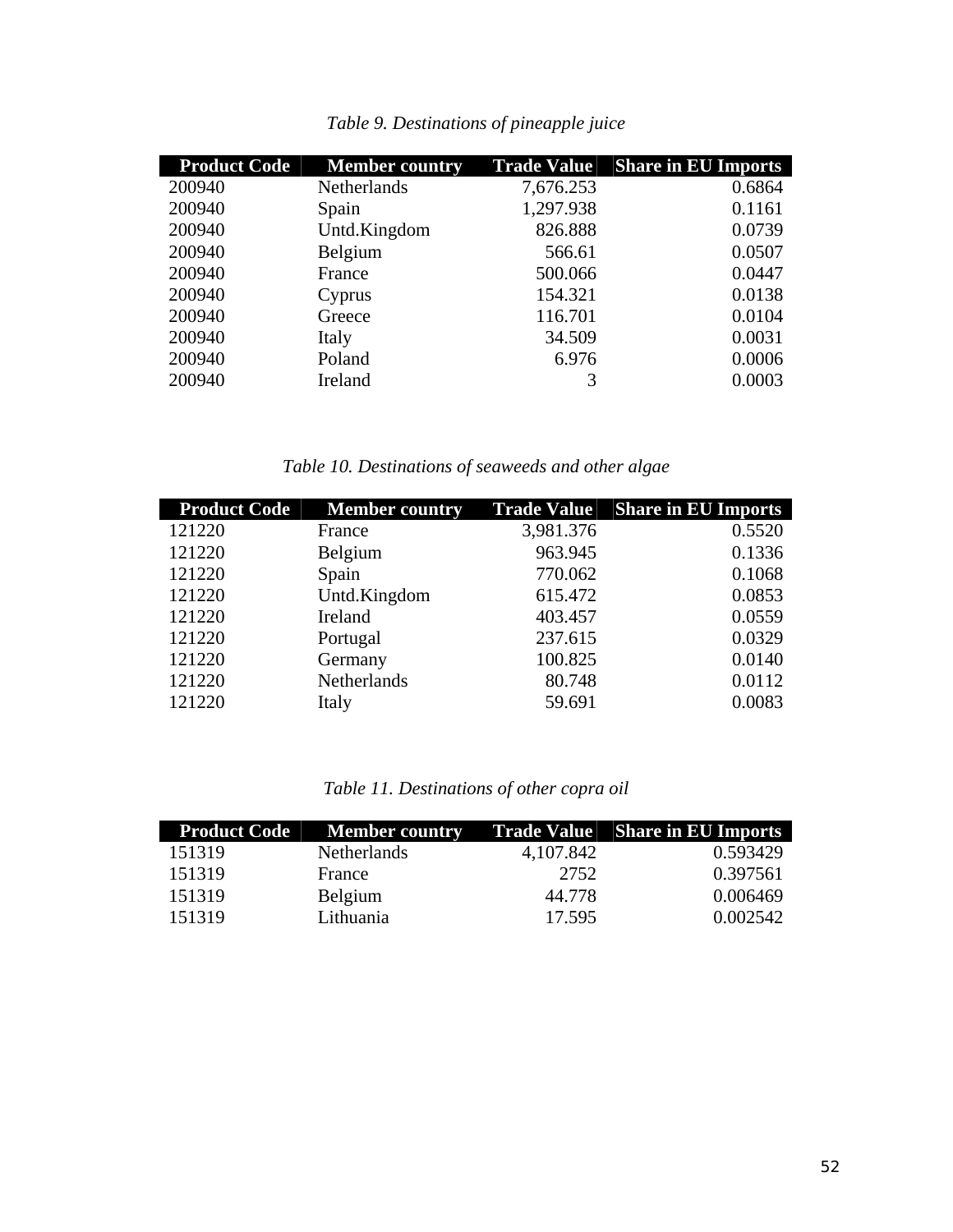#### **Appendix D. UNCTAD CODING SYSTEM OF TRADE CONTROL MEASURES**

| Table 12. UNCTAD Coding System of Trade Control Measures |                                                         |  |  |  |
|----------------------------------------------------------|---------------------------------------------------------|--|--|--|
| Code                                                     | <b>Description</b>                                      |  |  |  |
|                                                          | 1000 TARIFF MEASURES                                    |  |  |  |
| 1100                                                     | <b>Statutory Custom Duties</b>                          |  |  |  |
|                                                          | 1200 MFN Duties                                         |  |  |  |
|                                                          | 1300 GATT Ceiling Duties                                |  |  |  |
|                                                          | 1400 TARIFF Quota Duties                                |  |  |  |
|                                                          | 1410 Low duties                                         |  |  |  |
|                                                          | 1420 High duties                                        |  |  |  |
|                                                          | 1500 Seasonal Duties                                    |  |  |  |
|                                                          | 1510 Low duties                                         |  |  |  |
|                                                          | 1520 High duties                                        |  |  |  |
|                                                          | 1600 TEMPORARY REDUCED DUTIES                           |  |  |  |
|                                                          | 1700 TEMPORARY INCREASED DUTIES                         |  |  |  |
|                                                          | 1710 Retaliatory duties                                 |  |  |  |
|                                                          | 1720 Urgency and safeguard duties                       |  |  |  |
|                                                          | 1900 PREFERENTIAL DUTIES UNDER TRADE AGREEMENTS         |  |  |  |
| 1910                                                     | Interregional agreements                                |  |  |  |
|                                                          | 1920 Regional and sub regional agreements               |  |  |  |
|                                                          | 1930 Bilateral agreements                               |  |  |  |
|                                                          | 2000 PARA-TARIFF MEASURES                               |  |  |  |
|                                                          | 2100 CUSTOMS SURCHARGES                                 |  |  |  |
|                                                          | 2200 ADDITIONAL TAXES AND CHARGES                       |  |  |  |
|                                                          | 2210 Tax on foreign exchange transactions               |  |  |  |
| 2220                                                     | Stamp tax                                               |  |  |  |
|                                                          | 2230 Import license fee                                 |  |  |  |
|                                                          | 2240 Consular invoice fee                               |  |  |  |
|                                                          | 2250 Statistical tax                                    |  |  |  |
|                                                          | 2260 Tax on transport facilities                        |  |  |  |
|                                                          | 2270 Taxes and charges for sensitive product categories |  |  |  |
| 2290                                                     | Additional charges n.e.s.                               |  |  |  |
|                                                          | <b>INTERNAL TAXES AND CHARGES LEVIED ON</b>             |  |  |  |
| 2300                                                     | <b>IMPORTS</b>                                          |  |  |  |
| 2310                                                     | General sales taxes                                     |  |  |  |
|                                                          | 2320 Excise taxes                                       |  |  |  |
|                                                          | 2370 Taxes and charges for sensitive product categories |  |  |  |
| 2390                                                     | Internal taxes and charges levied on imports n.e.s.     |  |  |  |
| 2400                                                     | DECREED CUSTOMS VALUATION                               |  |  |  |
| 2900                                                     | PARA-TARIFF MEASURES N.E.S.                             |  |  |  |
| 3000                                                     | PRICE CONTROL MEASURES                                  |  |  |  |
| 3100                                                     | <b>ADMINISTRATIVE PRICING</b>                           |  |  |  |
| 3110                                                     | Minimum import prices                                   |  |  |  |
| 3190                                                     | Administrative pricing n.e.s.                           |  |  |  |
|                                                          |                                                         |  |  |  |

*Table 12. UNCTAD Coding System of Trade Control Measures*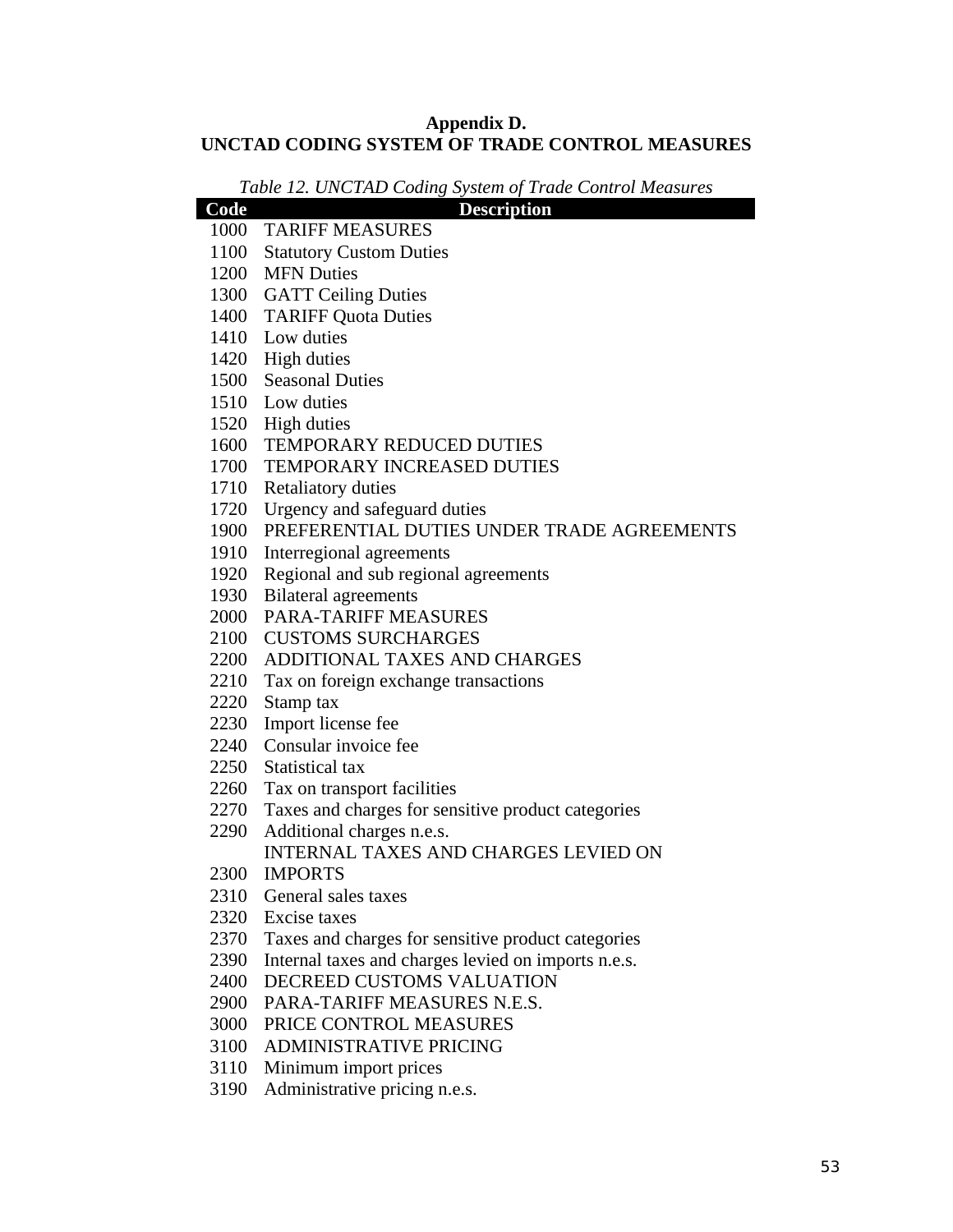- 3200 VOLUNTARY EXPORT PRICE RESTRAINT
- 3300 VARIABLE CHARGES
- 3310 Variable levies
- 3320 Variable components
- 3330 Compensatory elements
- 3340 Flexible import fees
- 3390 Variable charges n.e.s
- 3400 ANTIDUMPING MEASURES
- 3410 Antidumping investigations
- 3420 Antidumping duties
- 3430 Price undertakings
- 3500 COUNTERVAILING MEASURES
- 3510 Countervailing investigations
- 3520 Countervailing duties
- 3530 Price undertakings
- 3900 PRICE CONTROL MEASURES N.E.S.
- 4000 FINANCE MEASURES
- 4100 ADVANCE PAYMENT REQUIREMENTS
- 4110 Advance import deposit
- 4120 Cash margin requirement
- 4130 Advance payment of customs duties
- 4170 Refundable deposits for sensitive product categories
- 4190 Advance payment requirements n.e.s.
- 4200 MULTIPLE EXCHANGE RATES RESTRICTIVE OFFICIAL FOREIGN EXCHANGE
- 4300 ALLOCATION
- 4310 Prohibition of foreign exchange allocation
- 4320 Bank authorization
- 4390 Restrictive official foreign exchange allocation n.e.s REGULATIONS CONCERNING TERMS OF PAYMENT
- 4500 FOR IMPORTS
- 4600 TRANSFER DELAYS, QUEUING
- 4900 FINANCE MEASURES N.E.S.
- 5000 AUTOMATIC LICENSING MEASURES
- 5100 AUTOMATIC LICENCE
- 5200 IMPORT MONITORING
- 5210 Retrospective surveillance
- 5220 Prior surveillance
- 5270 Prior surveillance for sensitive product categories
- 5700 SURRENDER REQUIREMENT
- 5900 AUTOMATIC LICENSING MEASURES N.E.S.
- 6000 QUANTITY CONTROL MEASURES
- 6100 NON-AUTOMATIC LICENSING
- 6110 License with no specific ex-ante criteria
- 6120 License for selected purchasers
- 6130 License for specified use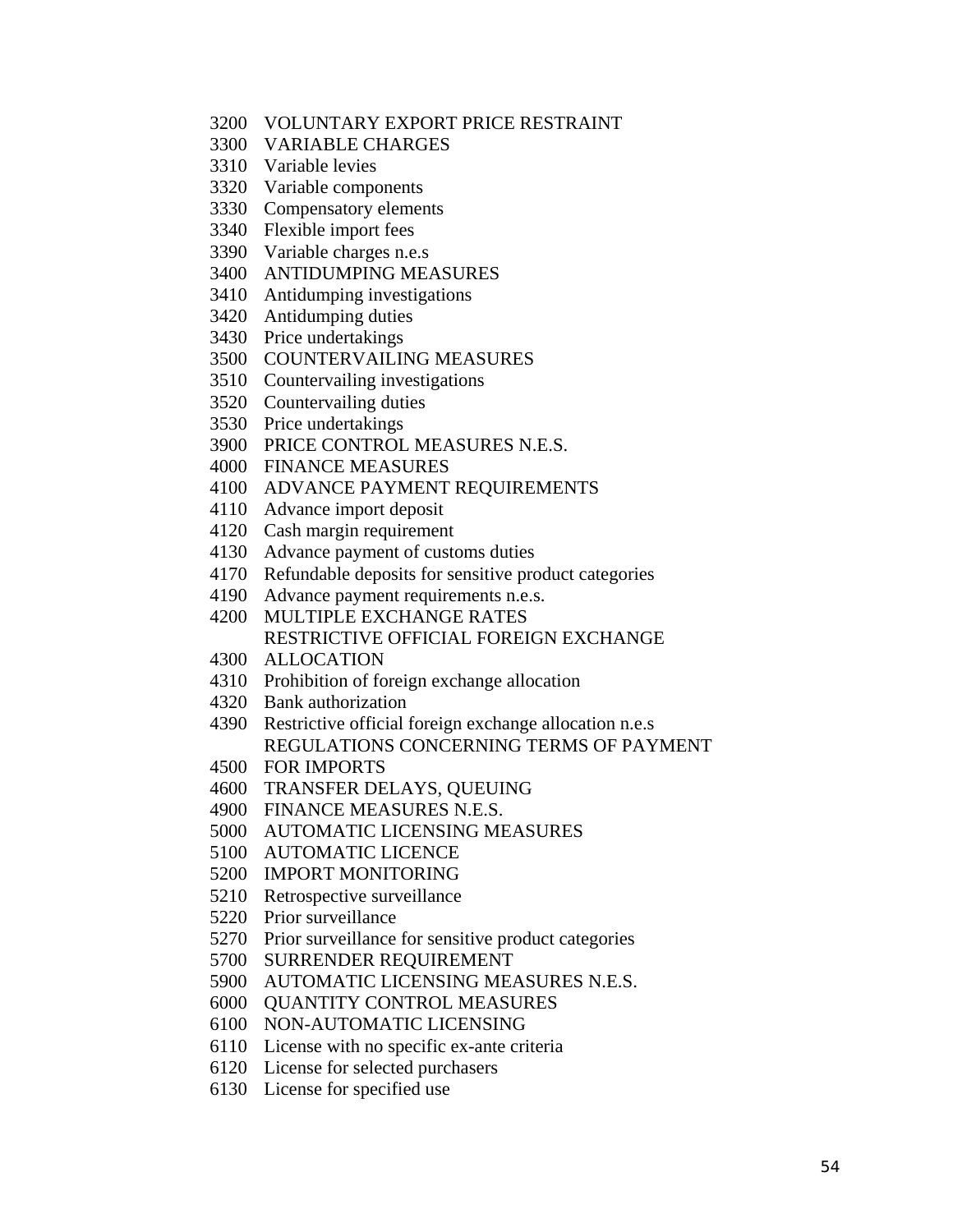- 6131 Linked with export trade
- 6132 For purposes other than exports
- 6140 License linked with local production
- 6141 Purchase of local goods
- 6142 Local content requirement
- 6143 Barter or counter trade
- 6150 License linked with non-official foreign exchange
- 6151 External foreign exchange
- 6152 Importers' own foreign exchange License combined with or replaced by special import
- 6160 authorization
- 6170 Prior authorization for sensitive product categories
- 6180 License for political reasons
- 6190 Non-automatic licensing n.e.s.
- 6200 QUOTAS
- 6210 Global quotas
- 6211 Unallocated
- 6212 Allocated to exporting countries
- 6220 Bilateral quotas
- 6230 Seasonal quotas
- 6240 Quotas linked with export performance
- 6250 Quotas linked with purchase of local goods
- 6270 Quotas for sensitive product categories
- 6280 Quotas for political reasons
- 6290 Quotas n.e.s.
- 6300 PROHIBITIONS
- 6310 Total prohibition
- 6320 Suspension of issuance of licenses
- 6330 Seasonal prohibition
- 6340 Temporary prohibition
- 6350 Import diversification
- 6370 Prohibition for sensitive product categories
- 6380 Prohibition for political reasons (embargo)
- 6390 Prohibitions n.e.s.
- 6600 EXPORT RESTRAINT ARRANGEMENTS
- 6610 Voluntary export restraint arrangements
- 6620 Orderly marketing arrangements
- 6630 Multiform arrangement (MFA)
- 6631 Quota agreement
- 6632 Consultation agreement
- 6633 Administrative co-operation agreement
- 6640 Export restraint arrangements on textiles outside MFA
- 6641 Quota agreement
- 6642 Consultation agreement
- 6643 Administrative co-operation agreement
- 6690 Export restraint arrangements n.e.s.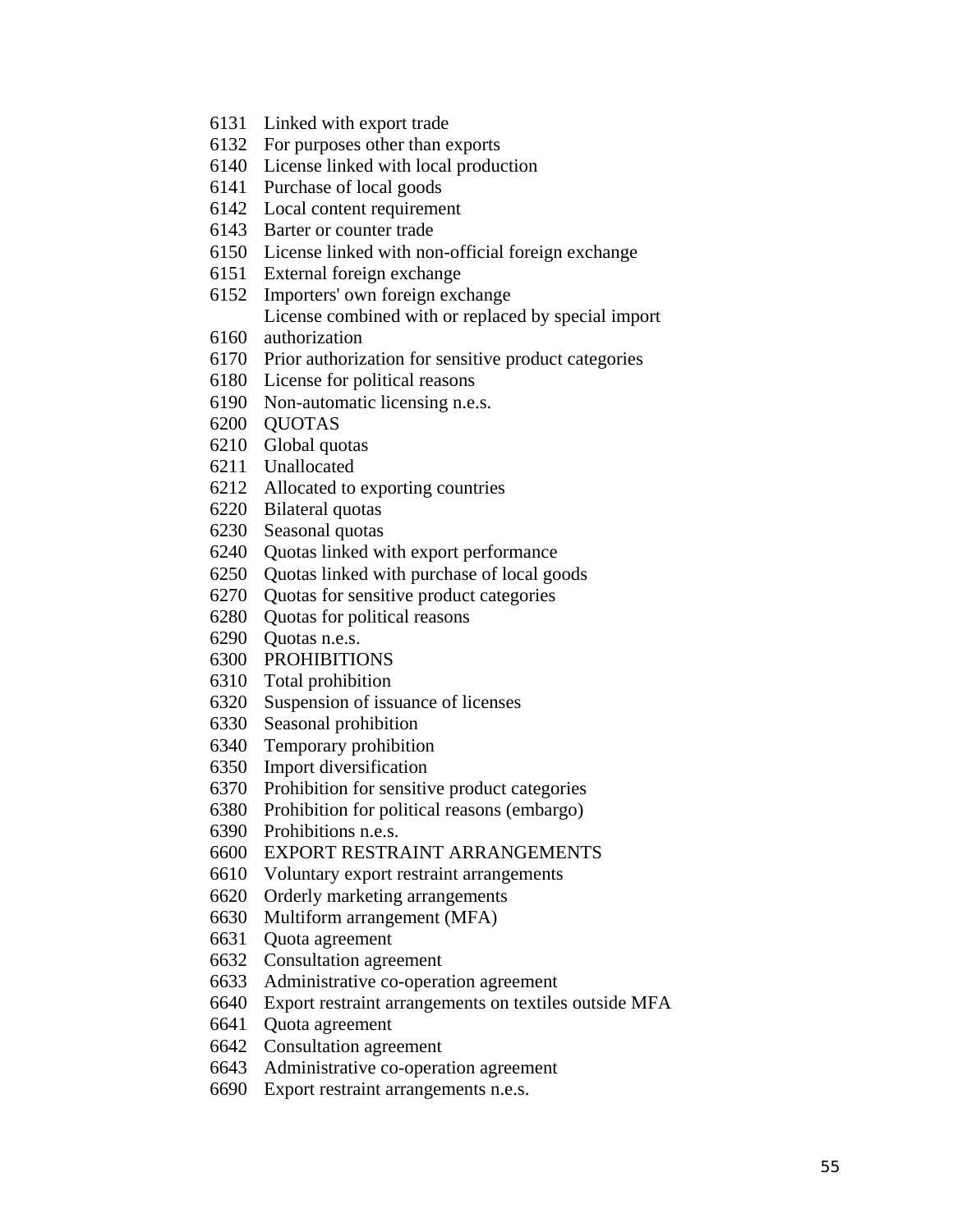- 6710 Selective approval of importers
- 6700 ENTERPRISE-SPECIFIC RESTRICTIONS
- 6720 Enterprise-specific quota
- 6790 Enterprise-specific restrictions n.e.s.
- 6900 Quantity Control Measures n.e.s.
- 7000 MONOPOLISTIC MEASURES
- 7100 SINGLE CHANNEL FOR IMPORTS
- 7110 State trading administration
- 7120 Sole importing agency
- 7170 Single channel for sensitive product categories
- 7200 COMPULSORY NATIONAL SERVICES
- 7210 Compulsory national insurance
- 7220 Compulsory national transport
- 7900 MONOPOLISTIC MEASURES N.E.S.
- 8000 TECHNICAL MEASURES
- 8100 TECHNICAL REGULATIONS
- 8110 Product characteristics requirements
- 8120 Marking requirements
- 8130 Labeling requirements
- 8140 Packaging requirements
- 8150 Testing, inspection and quarantine requirements
- 8160 Information requirements
- 8170 Requirement relative to transit
- 8180 Requirement to pass through specified customs
- 8190 Technical regulations n.e.s.
- 8200 PRE-SHIPMENT INSPECTION
- 8300 SPECIAL CUSTOMS FORMALITIES
- 8400 RETURN OBLIGATION
- 8900 TECHNICAL MEASURES N.E.S.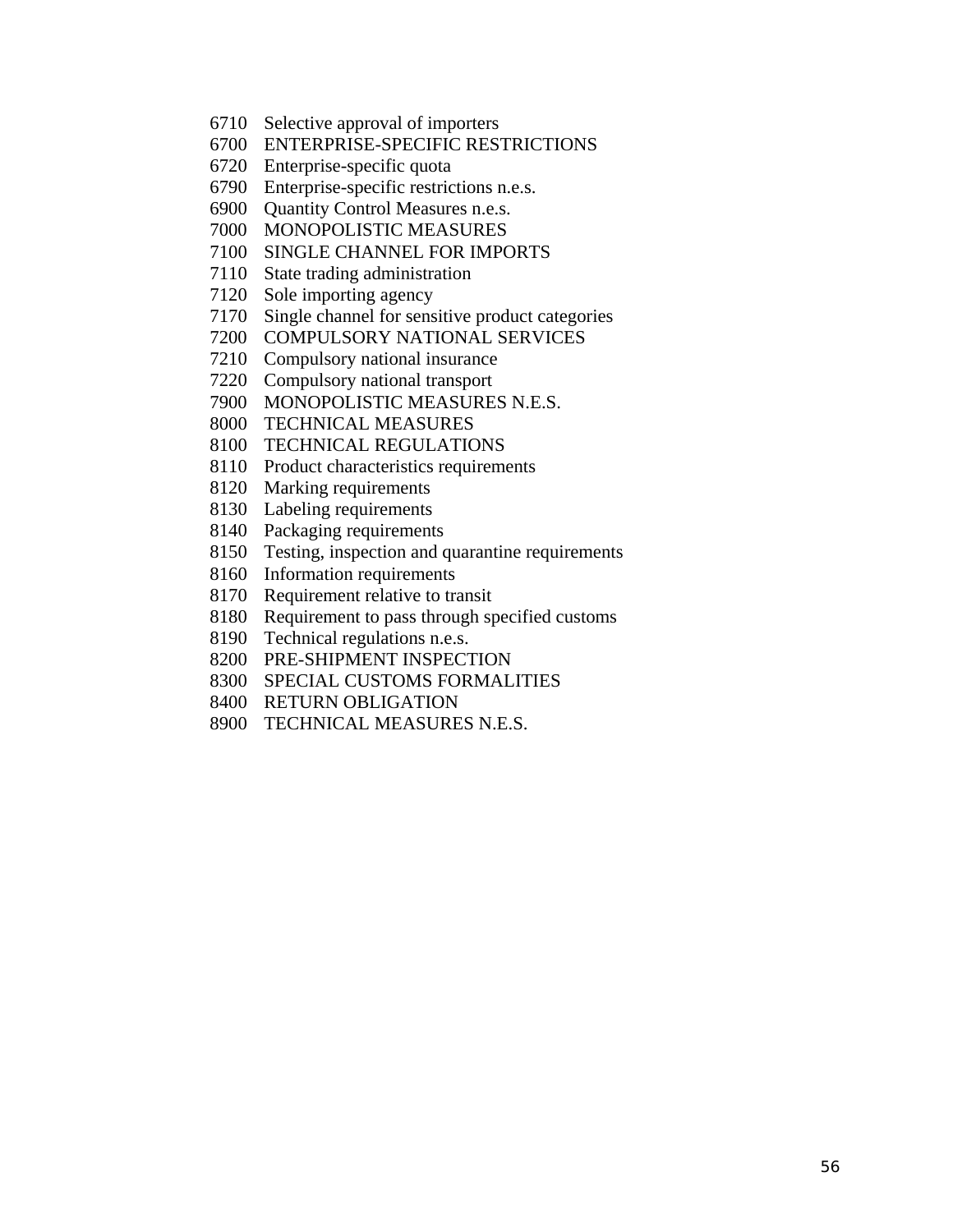#### **Appendix E. NAMA INVENTORY OF NON-TARIFF MEASURES**

#### *Table 13. NAMA Inventory of Non-Tariff Measures*

## **I. Government Participation in Trade and Restrictive Practices Tolerated by Government**

#### A. Government aids, including subsidies and tax benefits

- B. Countervailing duties
- C. Government procurement
- D. Restrictive practices tolerated by governments
- E. State trading, government monopoly practices, etc

## **II. Customs and Administrative Entry Procedures**

- A**.** Anti-dumping duties
- B. Customs valuation
- C. Customs classification
- D. Consular formalities and documentation

E. Samples

- F. Rules of origin
- G. Customs formalities
- H. Import licensing
- I. Pre-shipment inspection

#### **III. Technical Barriers to Trade**

- A**.** General
- B. Technical regulations and standards
- C. Testing and certification arrangements

#### **IV. Sanitary and Phytosanitary Measures**

A**.** General

B. SPS measures including chemical residue limits, disease freedom, specified product treatment, etc.

C. Testing, certification and other conformity assessment

#### **IV. Specific Limitations**

- A. Quantitative restrictions
- B. Embargoes and other restrictions of similar effect
- C. Screen-time quotas and other mixing regulations
- D. Exchange controls
- E. Discrimination resulting from bilateral agreements
- F. Discriminatory sourcing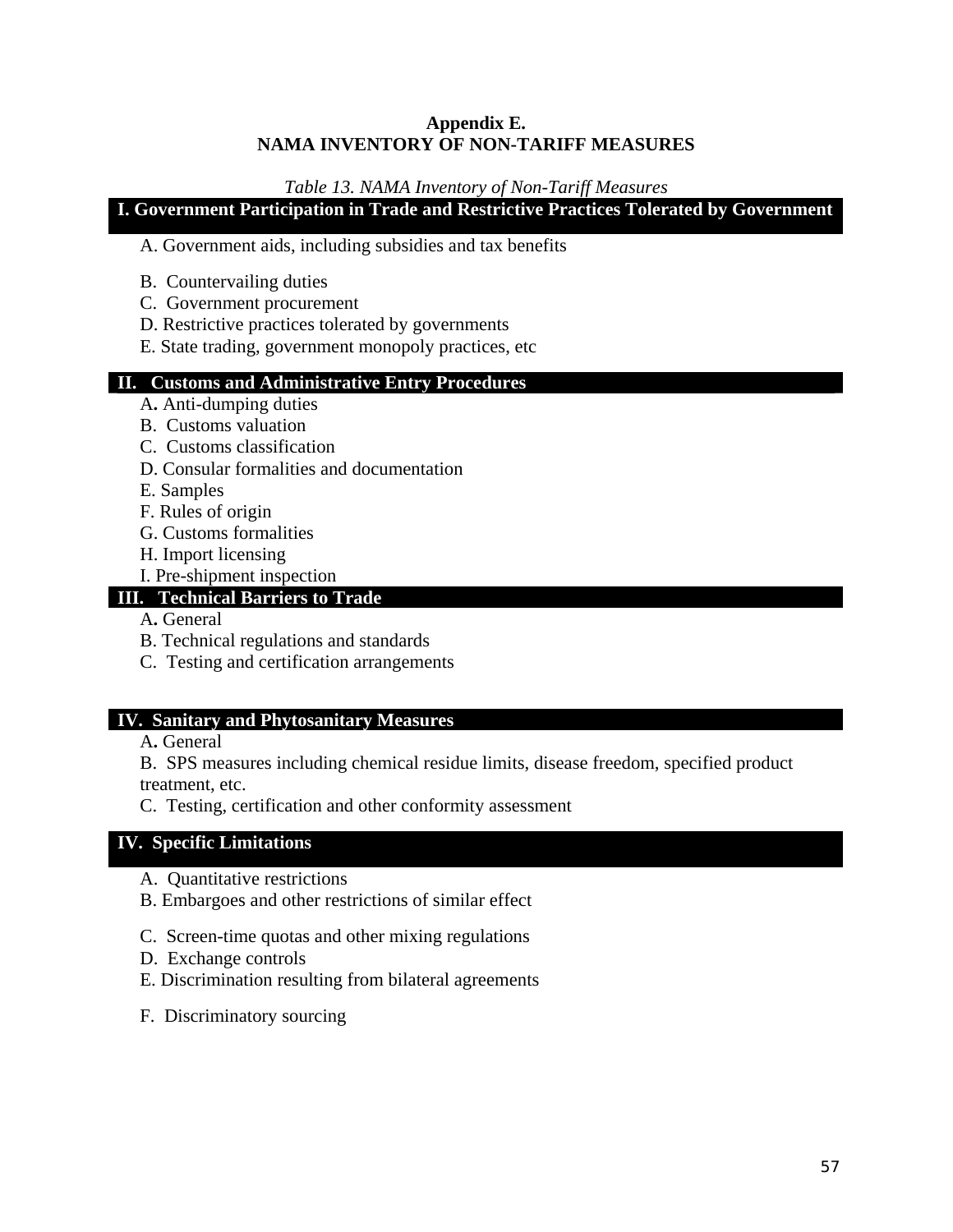| Appendix F.                              |
|------------------------------------------|
| PHILIPPINE EXPORTS FACING NTMS IN THE EU |

| <b>Product</b> | <i>Rubic</i> 11.1 <i>httppfnic Exports</i> I dent <sub>N</sub><br><b>Description</b> | NTM Code*   | <b>Trade Value</b> |
|----------------|--------------------------------------------------------------------------------------|-------------|--------------------|
| Code           |                                                                                      |             | $(\$ '000)$        |
| 010600         | Other live animals.                                                                  | 6175        | 418.357            |
| 030110         | Ornamental fish                                                                      | 6175        | 467.6              |
| 030199         | Other live fish :-- Other                                                            | 6175        | 6                  |
| 030269         | Other fish, excluding livers and roes :-- Other                                      | 6175        | 25.808             |
| 030379         | Other                                                                                | 6175        | 130.319            |
| 030410         | Fresh or chilled                                                                     | 6175, 6371  | 1,088.66           |
| 030420         | Frozen fillets                                                                       | 6175, 6371  | 413.125            |
| 030490         | Other                                                                                | 6175        | 4                  |
| 030549         | Smoked fish, including fillets :-- Other                                             | 6175        | 0.133              |
|                | Dried fish, whether or not salted but not smoked                                     |             |                    |
| 030559         | :-- Other                                                                            | 6175, 6371  | 16.599             |
|                | Other, including flours, meals and pellets of                                        |             |                    |
|                | aquatic invertebrates other than crustaceans, fit                                    |             |                    |
| 030799         | for human consumption :-- Other                                                      | 6175        | 1.677              |
|                | In powder, granules or other solid forms, of a fat                                   |             |                    |
| 040210         | content, by weight, not exceeding 1.5 %                                              | 5220        | 3.88               |
|                | In powder, granules or other solid forms, of a fat                                   |             |                    |
| 040229         | content, by weight, exceeding $1.5\%$ :-- Other                                      | 5220        | 4.827              |
|                | Other :-- Not containing added sugar or other                                        |             |                    |
| 040291         | sweetening matter                                                                    | 5220        | 14.09              |
| 040630         | Processed cheese, not grated or powdered                                             | 5220        | 25.835             |
|                | Other :- Egg yolks :-- Products of fish or                                           |             |                    |
|                | crustaceans, molluscs or other aquatic                                               |             |                    |
| 051191         | invertebrates; dead animals of Chapter 3                                             | 6175        | 0.1                |
| 051199         | Other                                                                                | 6175        | 9.935              |
|                | Bulbs, tubers, tuberous roots, corms, crowns and                                     |             |                    |
|                | rhizomes, in growth or in flower; chicory plants                                     |             |                    |
| 060120         | and roots                                                                            | 6175        | 6.6                |
| 060290         | Other                                                                                | 6175        | 260.297            |
| 060390         | Other                                                                                | 6175        | 33.175             |
| 060491         | Other :- Egg yolks :-- Fresh                                                         | 6175        | 17.087             |
| 060499         | Other                                                                                | 6175        | 36.103             |
| 070990         | Other                                                                                | 5220, 6110  | 27.451             |
| 071290         | Other vegetables; mixtures of vegetables                                             | 5220        | 0.261              |
| 071410         | Manioc (cassava)                                                                     | 5220        | 19.907             |
| 071490         | Other                                                                                | 5220        | 2.732              |
|                |                                                                                      | 5220, 8110, |                    |
| 080300         | Bananas, including plantains, fresh or dried.                                        | 8150        | 243.186            |
| 081190         | Other                                                                                | 5220        | 881.09             |
| 110230         | Rice flour                                                                           | 5220        | 2.441              |

### *Table 14. Philippine Exports Facing NTMs in the EU*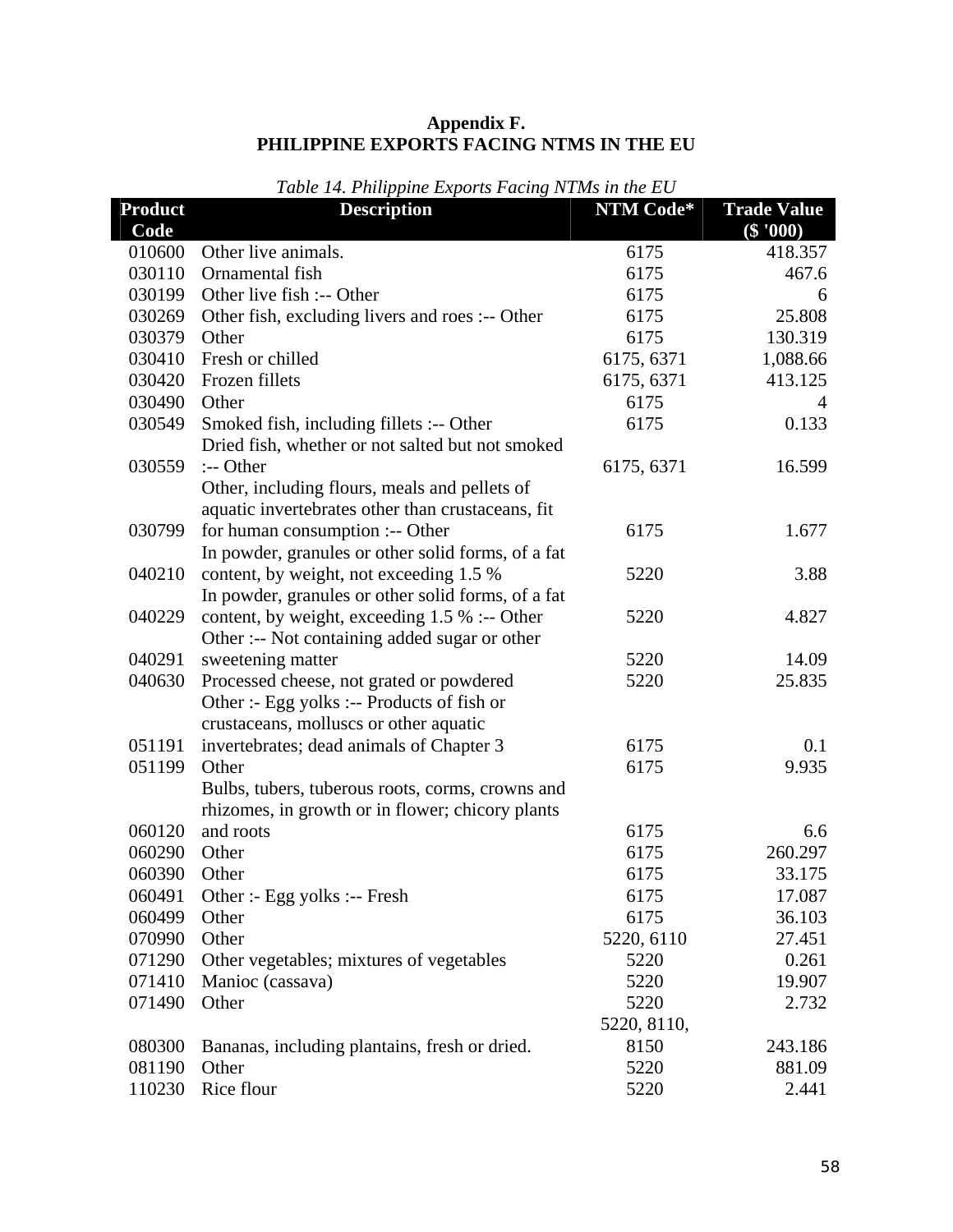|        | Of sago or of roots or tubers of heading No.       |            |                    |
|--------|----------------------------------------------------|------------|--------------------|
| 110620 | 07.14                                              | 5220       | 16.03              |
| 110812 | Starches :-- Maize (corn) starch                   | 5220       | 0.144              |
| 130190 | Other                                              | 6175       | 266.494            |
| 160250 | Of bovine animals                                  | 5220       | 9.517              |
|        | Other, including preparations of blood of any      |            |                    |
| 160290 | animal                                             | 5220, 6175 | 3.661              |
|        | Fish, whole or in pieces, but not minced :--       |            |                    |
| 160414 | Tunas, skipjack and bonito (Sarda spp.)            | 6310       | 22,991.886         |
| 160419 | Fish, whole or in pieces, but not minced :-- Other | 6175       | 69.918             |
| 160420 | Other prepared or preserved fish                   | 6310, 6175 | 45.561             |
| 160590 | Other                                              | 6175       | 18.911             |
|        | Raw sugar not containing added flavouring or       |            |                    |
| 170111 | colouring matter :-- Cane sugar                    | 5220       | 711.044            |
| 170199 | Other                                              | 5220       | 0.55               |
| 170290 | Other, including invert sugar                      | 5220       | 17.174             |
| 170490 | Other                                              | 5210       | 1,516.955          |
| 190190 | Other                                              | 8111, 8131 | 27.833             |
|        | Uncooked pasta, not stuffed or otherwise           |            |                    |
| 190211 | prepared :-- Containing eggs                       | 8111, 8131 | 264.527            |
|        | Uncooked pasta, not stuffed or otherwise           |            |                    |
| 190219 | prepared :-- Other                                 | 8111, 8131 | 200.471            |
| 190230 | Other pasta                                        | 8111, 8131 | 980.234            |
|        | Prepared foods obtained by the swelling or         |            |                    |
| 190410 | roasting of cereals or cereal products             | 8111, 8131 | 34.849             |
|        | Prepared foods obtained from unroasted cereal      |            |                    |
|        | flakes or from mixtures of unroasted cereal        |            |                    |
|        | flakes and roasted cereal flakes or swelled        |            |                    |
| 190420 | cereals                                            | 8111, 8131 | 5.749              |
| 190530 | Sweet biscuits; waffles and wafers                 | 8111, 8131 | 26.173             |
| 190540 | Rusks, toasted bread and similar toasted products  | 8111, 8131 | 26.984             |
| 190590 | Other                                              | 8111, 8131 | 955.237            |
| 200190 | Other                                              | 5220       | 8.05               |
| 200290 | Other                                              | 5220       | 0.189              |
| 200860 | Cherries                                           | 5220       | 13.685             |
| 200870 | Peaches                                            | 5220       | 7.28               |
| 210410 | Soups and broths and preparations therefor         | 6175       | 235.512            |
| 210690 | Other                                              | 5220       | 1,472.891          |
| 230890 | Other                                              | 5220       | 14.16              |
| 230990 | Other                                              | 5220, 6175 | 156.168            |
|        | Total trade value                                  |            | 34,259.112         |
|        | Percent of total Philippine exports to the EU      |            |                    |
|        | (Percent of total agriculture exports)             |            | $0.49\%$ $(6.6\%)$ |
|        | *Refer to Appendix D, which describes each code.   |            |                    |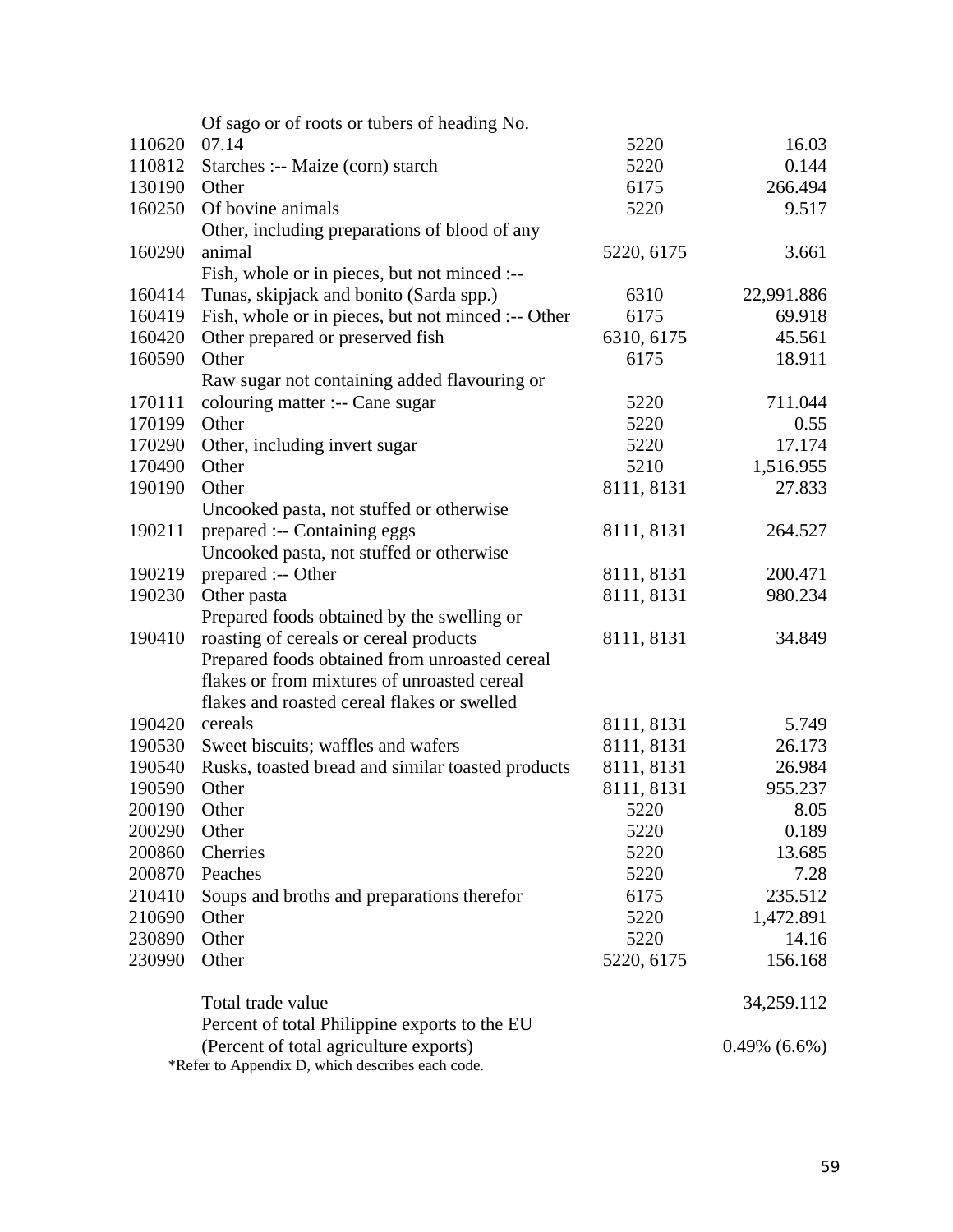#### **Appendix G.**

#### **OTHER CERTIFICATION PROGRAMS IN THE PHILIPPINES**

#### *G.1International Veterinary Certificate*

 The National Veterinary Quarantine Services (NVQS) of the Bureau of Animal Industry (BAI) of the Department of Agriculture issues the Veterinary Health Certificate (IVC) for every shipment of animal products and by-products. Like the Phytosanitary Certificate, this document attests to product's compliance with the requirements of the importing country as regards animal health and veterinary services. <sup>30</sup> To acquire an IVC, exporters are also required to submit permits listing the specific health requirements of the importing countries to the NVQS. A specifically formatted farm profile is also required, as well as an Official Meat Inspection Certificate (OMIC) from the National Meat Inspection Service (NMIS) for meat and meat products. The Terrestial Animal Health Code by the World Organization for Animal Health (OIE) is the BAI's standard reference

 In addition to meeting the health requirements of other countries, the farm of origin must be inspected by the staff of the Animal Health Division of the BAI every six months. This inspection takes a full day and must be scheduled with the NVQS ahead of time. The farms must be free from OIE List A diseases<sup>31</sup> as well as specific diseases in the Philippines. The farm veterinarian must also issue a sworn statement, attesting that no infectious diseases occurred in the farm or within a 50 km radius for a period of at least 90 days prior to export.

A single-use IVC costs PhP100.

<sup>&</sup>lt;sup>30</sup> Because the processing of an Export Permit/IVC via the BAI may be time-consuming, some firms opt to acquire Food Export/Commodity Clearances from the Bureau of Food and Drug Administration (BFAD) of the Department of Agriculture instead. This is considered an acceptable alternative by some countries and importers. In this case, no laboratory analyses or farm visits are undertaken. Instead, samples are simply subjected to a quick and simple ocular inspection.

<sup>&</sup>lt;sup>31</sup> These include: Foot and mouth disease, classical swine fever, vesicular stomatitis, swine vesicular disease, peste de petits ruminants, contagious bovine pleuropneumonia, lumpy skin disease, rift valley fever, bluetongue, sheep pox and goat pox, African horse sickness and African swine fever.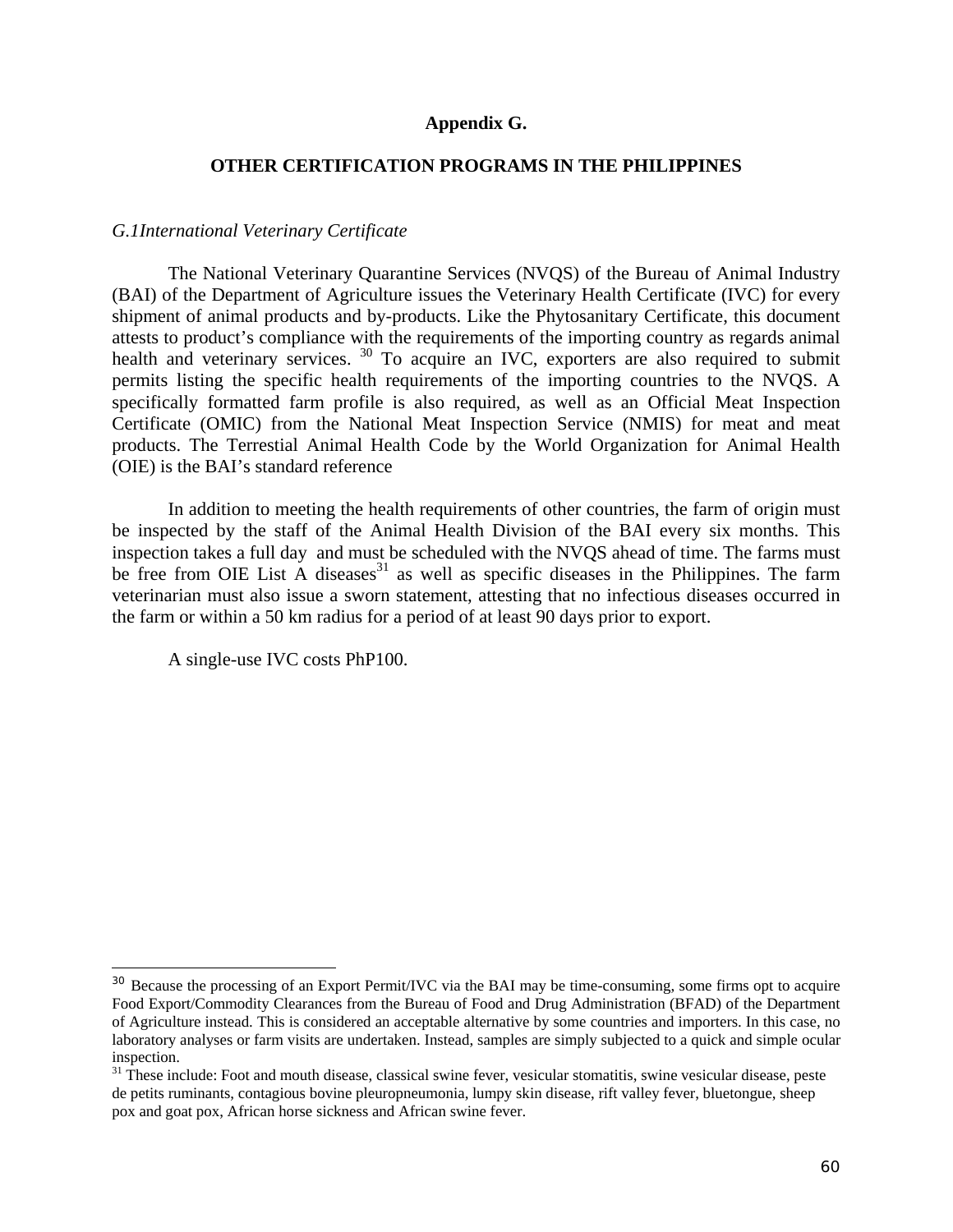



#### *G.2 Official Meat Inspection Certificate*

1

 The Official Meat Inspection Certificate (OMIC) is issued by the Import-Export Division of the National Meat Inspection Service (NMIS) of the Bureau of Animal Industry (BAI). The document vouches for the quality and safety of meat and meat products, as well as their fitness for human consumption.

Before an OMIC may be issued, however, the Plant Operation Inspection Division (POID) of the NMIS must first certify the individual *products* of the exporter. Because the Hazard Analysis Critical Control Point (HACCP) Program was adopted by the World Health Organization and the Food and Agriculture Organization as the basic SPS standard for all food producers in every country, the Department of Agriculture deemed it mandatory that all 'AAA' accredited meat establishments $32$  receive HACCP certification. To obtain an HACCP, the establishments must submit the requisite documentation packets regarding their history of production processes. They also face an on-site audit conducted by the POID to ensure that they are compliant in all the critical areas. The HACCP Programs of these plants must have a designated coordinator, with an appropriately trained staff to facilitate the necessary practices  $33$ . On-site inspections are conducted twice a year. The HACCP Certification is valid for one year and costs PhP5,000.

 $32$  An 'AAA' accreditation for a meat establishment verifies that its products are export quality. It also means that the plant is already Good Manufacturing Practices (GMP)/ Sanitation Standard Operating Procedures (SSOP) certified. The eight key areas of SSOP include the safety of water, condition/cleanliness of food contact surfaces, prevention of cross contamination, handwashing, sanitizing facilities, protection of food adulteration, proper labeling and storages, control of employee health condition and exclusion of pets.

<sup>&</sup>lt;sup>33</sup> The eight key areas of SSOP include the safety of water, condition/cleanliness of food contact surfaces, prevention of cross contamination, handwashing, sanitizing facilities, protection of food adulteration, proper labeling and storages, control of employee health condition and exclusion of pets.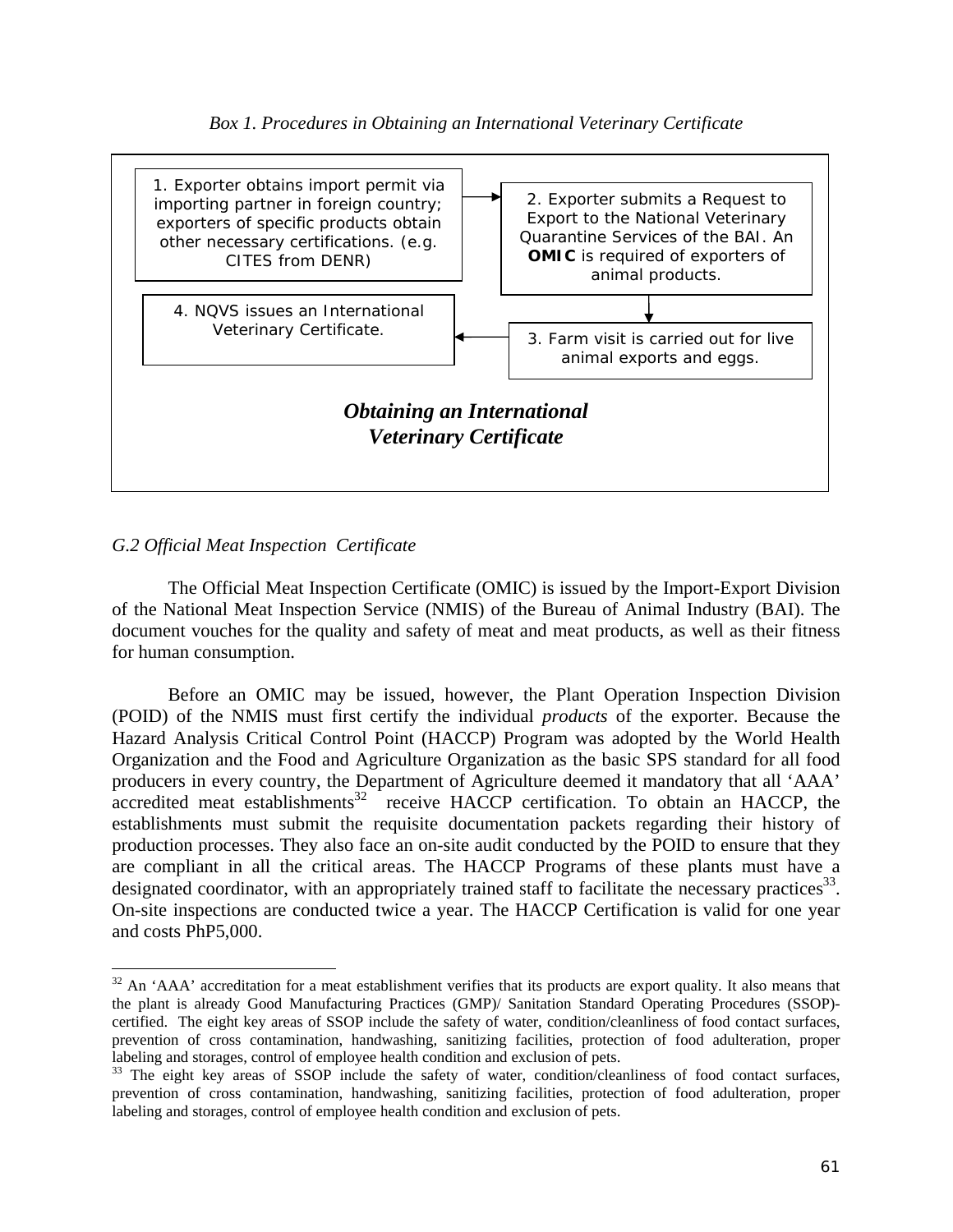To ensure continued compliance, a POID officer oversees the manufacturing processes occurring at inspected plants. After each process, a Meat Inspection Certificate, apart from the OMIC, is passed onto the Import-Export Division (IED) of the NMIS. Official certification for export is partly based on this certificate .

 Laboratory analysis is the OMIC's second basis. In this case, per International Standards Organization (ISO) regulations, ten samples per product per shipment must be submitted to the Laboratory Services Division of the NMIS. The main laboratory and its satellite labs in the different regions of the country are accredited to conduct these tests. A five-day analysis is normally undertaken, after which results are forwarded to the IED to be used in the issuance of the OMIC. Some countries require these results to be attached to the rest of the documentation. The laboratory charges PhP350 per sample (or P3,500 per product) analyzed.

 An OMIC is normally issued one to two days after laboratory results come in. A singleuse certificate costs PhP75.



*Box 2. Procedures in Obtaining an Official Meat Inspection Certificate* 

#### *G.3 CITES Permit*

 For exotic plants and animals, the Protected Areas and Wildlife Bureau (PAWB) of the Department of Environment and Natural Resources issues a Convention on International Trade in Endangered Species of Wild Flora and Fauna (CITES) Permit that certifies that the export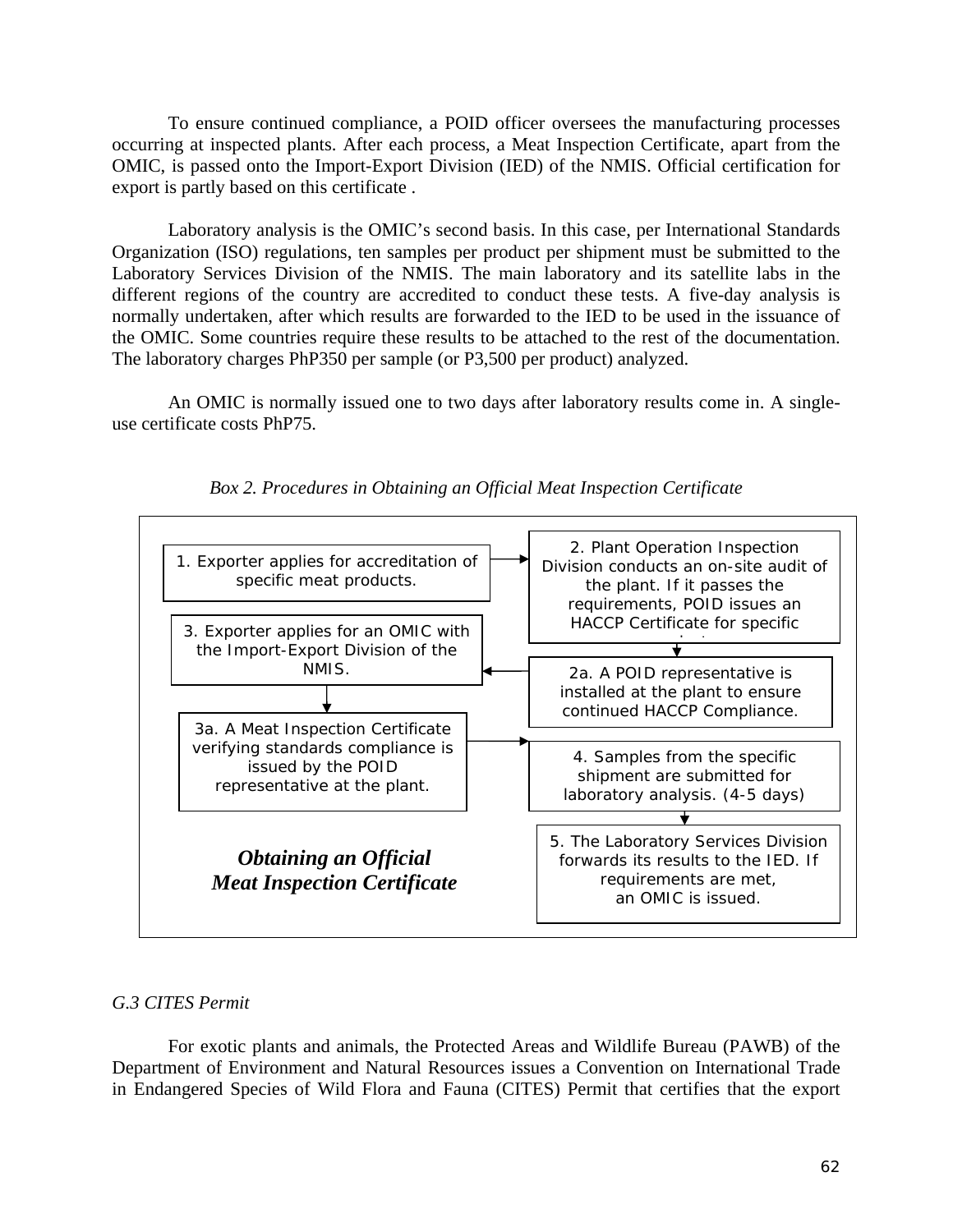products are neither endangered nor wild-collected. Both the BPI and the BAI require this permit prior to issuance of their respective certificates for certain products .Further, without a CITES permit, confiscation of specific products is highly likely once these land on foreign shores. The permit is easy to obtain, however, and only requires a simple ocular inspection of the product. PAWB officers are acquainted with the list of endangered and wild-collected species and can make their judgments accordingly.

#### *G.3 Halal Certificate*

1

 As of December 2004, the Philippine Overseas Employment Agency estimates that almost 1.6 million Filipinos were working in the Middle East, comprising 20% of the total number of Filipinos abroad. As such, a huge market exists for Philippine food products in the region. Partly for this reason, many exporters have familiarized themselves with the *Halal* certificate.

 Like the ISO or the HACCP Certificate, the *Halal* certificate is an assurance of quality. A *Halal*-accredited company must adhere to particular requirements at specific critical control points in the production process.<sup>34</sup> On the other hand, a *Halal*-certified product assures that the good underwent specific, agreeable procedures and is uncontaminated by ingredients considered harmful by Muslims. The technical aspect of *Halal* certification focuses on the audit and ocular inspection of manufacturing and processing plants together with laboratory analysis of the product .

As a whole, the *Halal* certification process consists of six separate steps, namely: 1) . Document verification regarding the *Halal* critical points; 2) Ocular inspection of the plant; 3) Laboratory analysis of samples;<sup>35</sup> 4) Religious classification, 5) Monitoring of *Halal*-certified products; and 6) Promotion.

 Precisely because *Halal* is a religious activity, it's fourth component distinguishes it from other standards certification,. The process includes an authority in Islam praying over the product, thereby limiting issuance of certification to religious organizations or persons.

 Because there are hundreds of Muslim NGOs in the country, though, up until four years ago, there was no proper process in place for official certification.. Any individual or group could claim to be religious and charge exorbitant amounts for a certification that did not follow any protocols. President Gloria Macapagal-Arroyo attempted to remedy the situation through Executive Order 46, a law authorizing the Office of Muslim Affairs under the Office of the President to undertake *Halal* certification. It was eventually nullified by the Supreme Court, however, because *Halal* is officially a religious matter and any attempt by government to take charge or regulate it will violate the principle of the separation of the Church and State.

 $34$  These control points refer to raw materials, processing, packaging and labeling, storage, in-house laboratory services, transportation facilities, maintenance and management.

<sup>&</sup>lt;sup>35</sup> In other countries, the ocular inspection and laboratory analysis for 'Halalness' are undertaken four times a year. Monitoring is less stringent in the Philippines, however, and this process only occurs once a year, every time the Halal certificate is due for renewal. The differences between countries are allowable because there is no specific legal basis for Halal at the moment and there are no treaties signed between governments requiring the certification. Rather, it is a de facto system in place for trading with Muslim countries.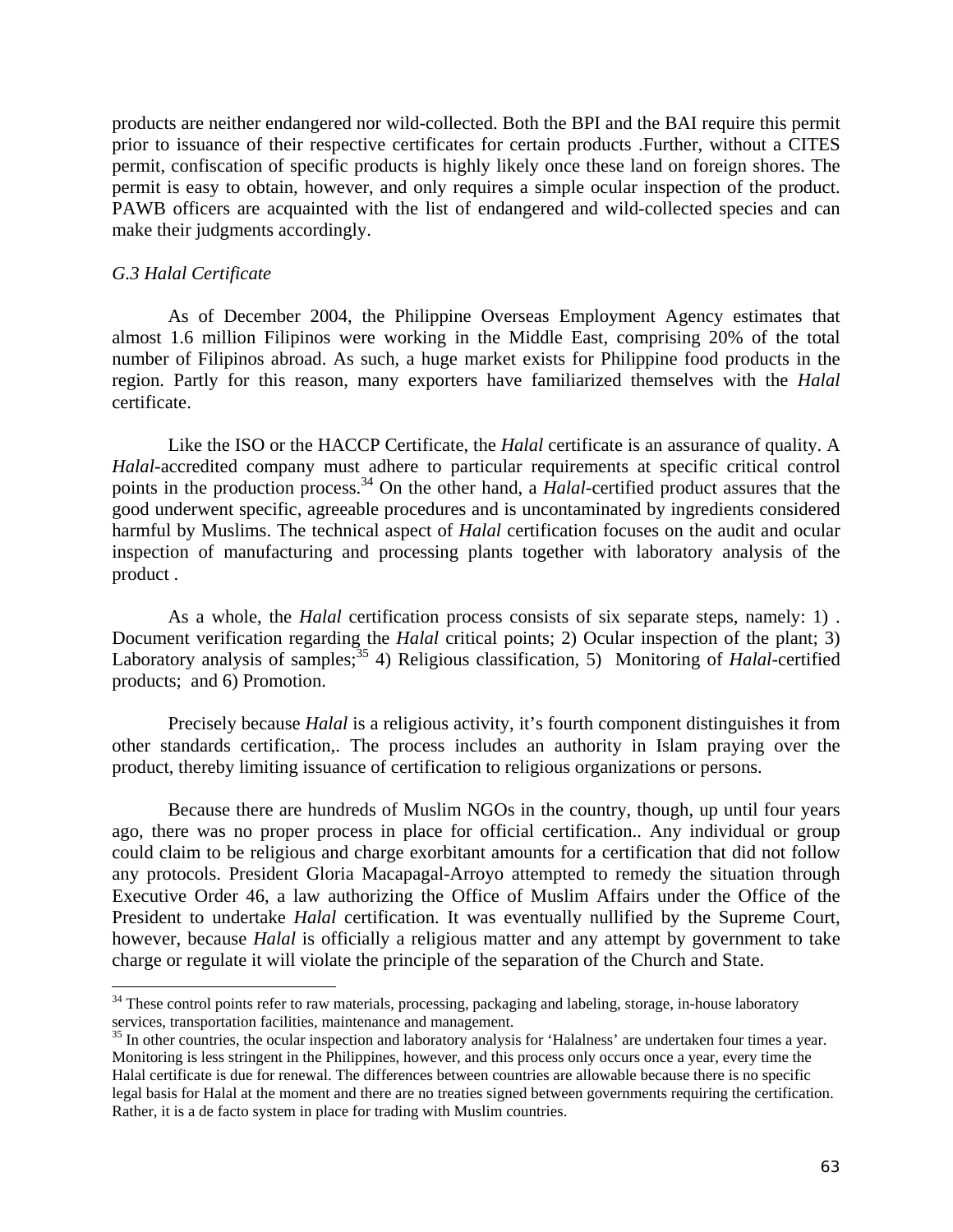Desirous of ensuring the development of a strong and credible *Halal* certification scheme in the Philippines, however, the OMA sought an alternative by offering technical support to NGOs who engage in *Halal* certifying activities. The *Halal* Technical Assistance Unit of the OMA now provides assistance during ocular inspections and facilitates laboratory testing of products at one of three designated, BFAD-accredited laboratories.

The Office of Muslim Affairs currently recognizes seven non-government organizations who issue *Halal* certificates in the country. These are:

- 1.) Ulama League of Philippines
- 2.) Ulama Council of the Philippines
- 3.) Revival and Propagation of Islamic Heritage Foundation
- 4.) Sabiel Al-Mohtadeen Foundation
- 5.) Knowledge Institute and Islamic Culture
- 6.) Manila Golden Mosque and Cultural Center
- 7.) Philippine Ulama Congress Organization, Inc.

Once the technical analysis has been conducted, the NGO issues the certificate, and the OMA authenticates it. The authentication, duly recognized in Muslim countries around the world, indicates that a recognized religious organization declared the specific product *Halal* and that documentation to this effect is in the custody of the government office.

The *Halal* Certificate must be renewed every year.<sup>36</sup> Because different NGOs issue the certification, there is no fixed price for the process. The OMA reports that certain less reputable groups charge upwards of PhP80,000 for a while-you-wait certification.<sup>37</sup> The OMA-recognized process, on the other hand, only cost between PhP20,000 to PhP30,000 a year. While it takes one to three months, the process is reliable and significantly reduces if not totally eliminates the risk of a product being barred entry at the border,.

Considering that there are 1.5 billion Muslim consumers in 112 countries worldwide who consume an estimated  $$150-$200 billion<sup>38</sup>$  annually, the availability of credible Halal certification in the country is very valuable to exporters - some of whom claim that a market worth PhP20-30 million a year opened up for them due to recognition of their '*Halal*ness.'

 $36$  Shipments over the course of the accredited year simply come with certified true copies of the Halal certification and the OMA authentication.

<sup>&</sup>lt;sup>37</sup> These groups do not conduct the ocular inspection or laboratory testing that are requirements of the genuine *Halal* certification process.

<sup>38</sup> *Consumers & Business Forum Magazine*.